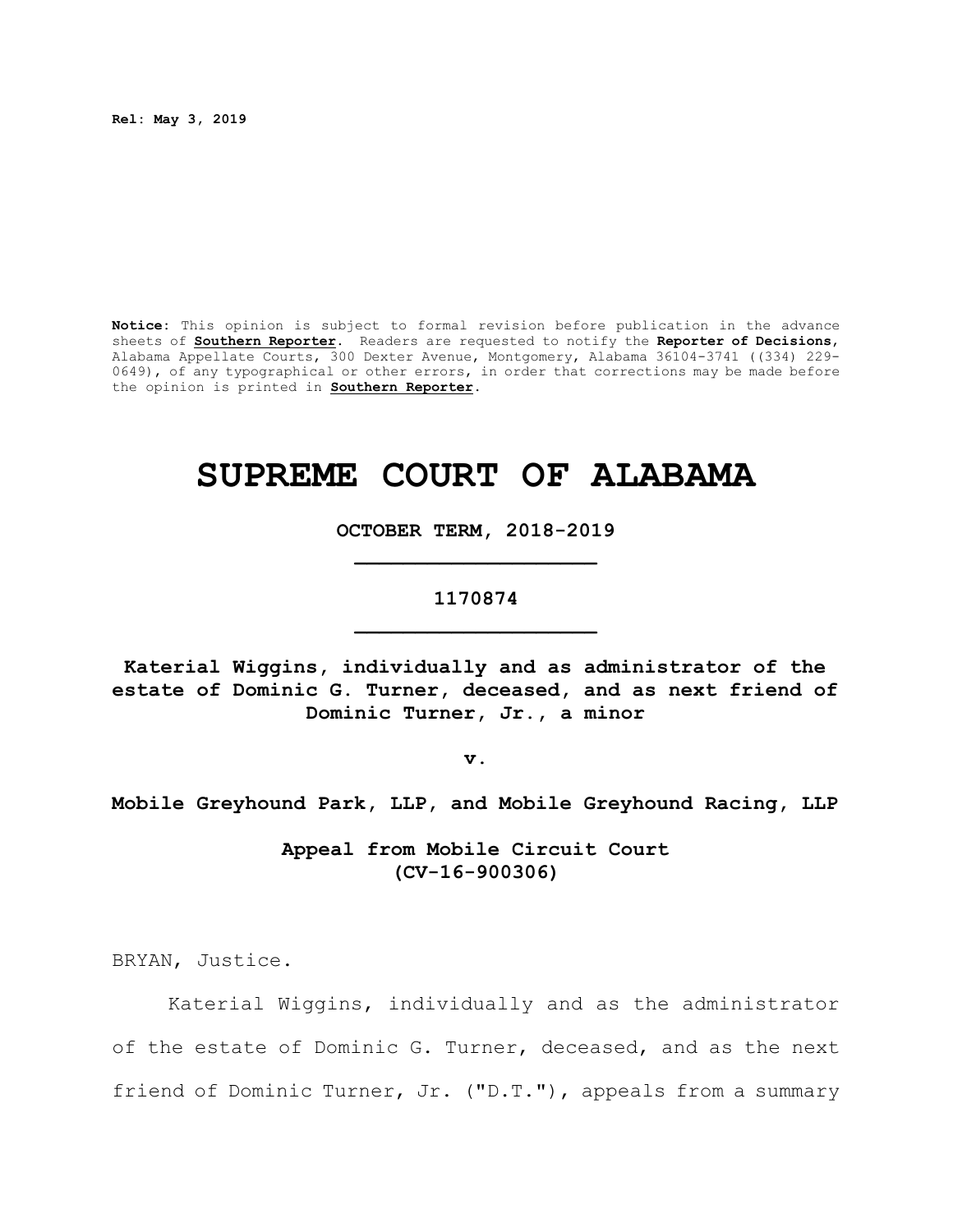judgment entered by the Mobile Circuit Court ("the circuit court") in favor of Mobile Greyhound Park, LLP ("MGP"), and Mobile Greyhound Racing, LLP ("MGR"). We affirm in part and reverse in part the circuit court's judgment and remand the cause for further proceedings.

#### Facts and Procedural History

On June 6, 2015, a vehicle being driven by Willie McMillian struck from behind a vehicle being driven by Wiggins on Interstate 10 in Mobile County. Wiggins's fiancé, Turner, and their child, D.T., were riding in the backseat of the vehicle being driven by Wiggins when the collision occurred. As a result of the collision, Turner died and Wiggins and D.T. were injured. After obtaining evidence indicating that McMillian was under the influence of alcohol, law-enforcement officers arrested McMillian. He later pleaded guilty to reckless murder and was sentenced to imprisonment for 15 years.

In February 2016, Wiggins, in her individual capacity, on behalf of D.T., and on behalf of Turner's estate, sued McMillian. In relevant part, the complaint also named MGP and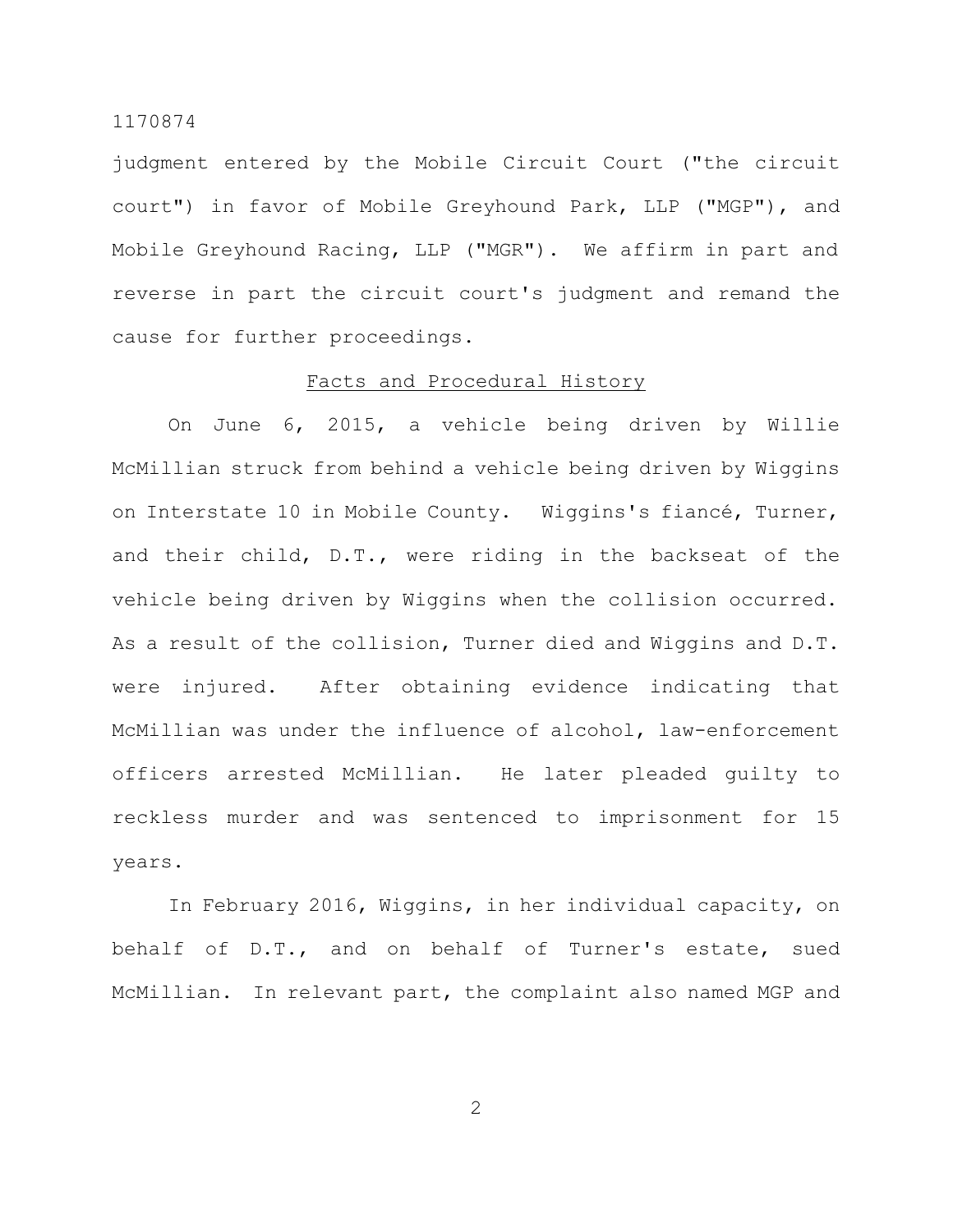MGR as defendants.<sup>1</sup> Wiggins alleged that MGR and MGP operated a dog-racing track and that, on the day of the collision, MGR and MGP sold alcohol to McMillian at the dog-racing track while he was visibly intoxicated; she requested compensatory damages and punitive damages, pursuant to § 6-5-71, Ala. Code 1975 ("the Dram Shop Act"), for Turner's death and the injuries she and  $D.T.$  had sustained.<sup>2</sup> (This action is hereinafter referred to as "the dram-shop action.") Wiggins later filed a report of special damages in the dram-shop action that, in relevant part, included a request for damages under the Wrongful Death Act, § 6-5-410, Ala. Code 1975.

Wiggins also sought to consolidate the dram-shop action with an interpleader action that had been initiated in 2015 by Alfa Mutual Insurance Company ("Alfa"), McMillian, and Lutenia

<sup>&</sup>lt;sup>1</sup>The complaint also named as defendants the Poarch Band of Creek Indians, Creek Indian Enterprises, and PCI Gaming d/b/a Creek Entertainment Center. Those defendants were later dismissed.

 $2$ The complaint also included separate counts of negligence, wantonness, and "[t]he negligence, wantonness, violation of statutes, and the wrongful conduct of" the defendants, which she said had "combined and concurred" to cause Turner's death and her and D.T.'s injuries. The circuit court later entered a summary judgment in favor of MGR and MGP on those claims. That summary judgment is not at issue in this appeal.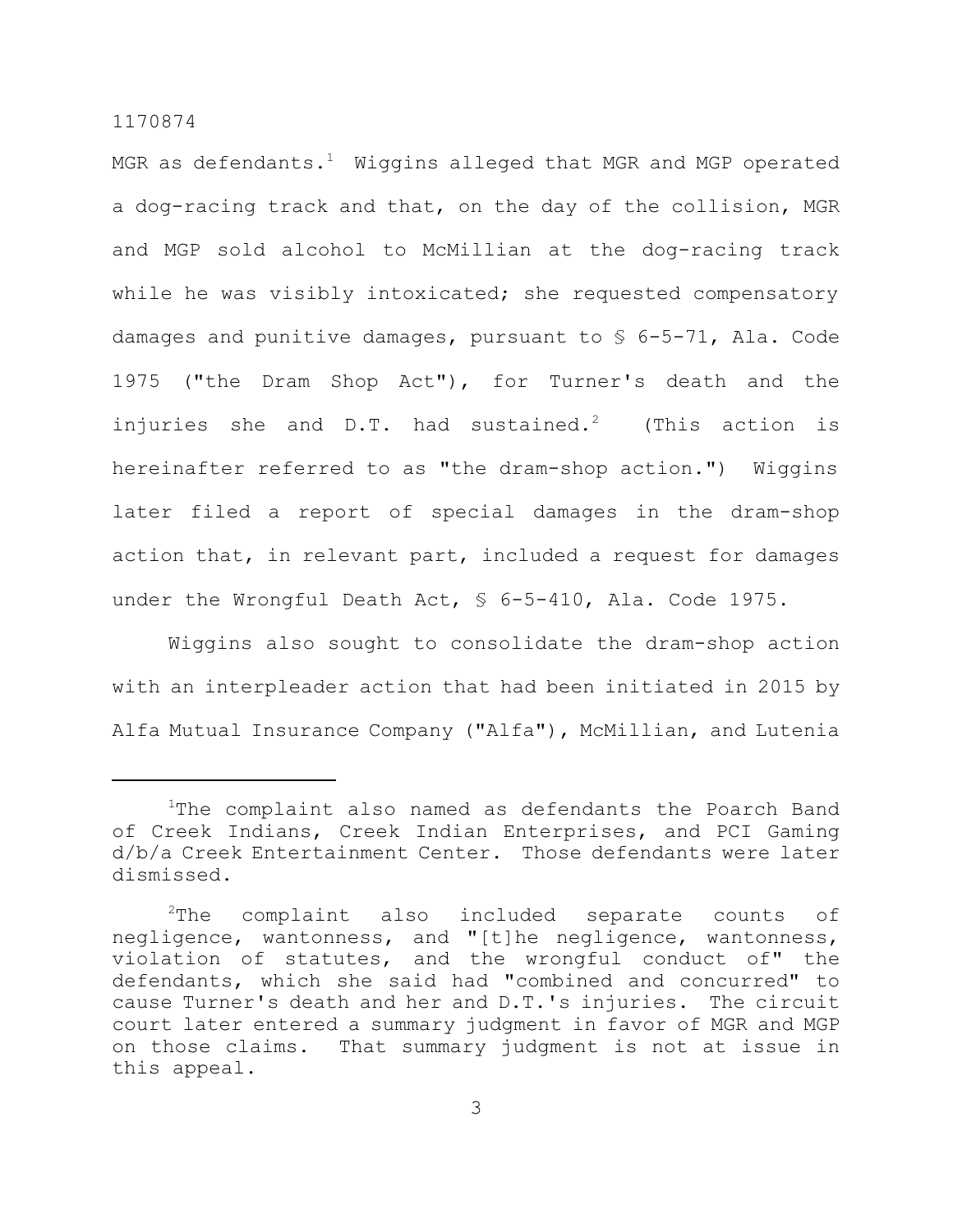Campbell, McMillian's longtime partner and the owner of the vehicle he was driving at the time of the collision ("the interpleader action"). In relevant part, the complaint filed in the interpleader action named as defendants Wiggins; D.T.; Turner's estate; Sarah Hinkle, McMillian's mother and a passenger in the vehicle he was driving at the time of the collision; and Michael and Dana Davis, who were occupants in a vehicle that was struck by the vehicle being driven by Wiggins at the time of the collision. Pursuant to the limits of Campbell's vehicular-insurance policy, Alfa interpleaded \$100,000 to the circuit court clerk. The record does not contain an order consolidating the dram-shop action and the interpleader action. The parties to the interpleader action later reached a settlement. The circuit court dismissed McMillian from the dram-shop action, leaving as defendants only MGP and MGR.

In April 2018, MGR moved for a summary judgment in the dram-shop action and submitted evidence in support of its motion. Among other things, MGR argued that Wiggins had failed to present sufficient evidence indicating that McMillian had appeared "visibly intoxicated" while purchasing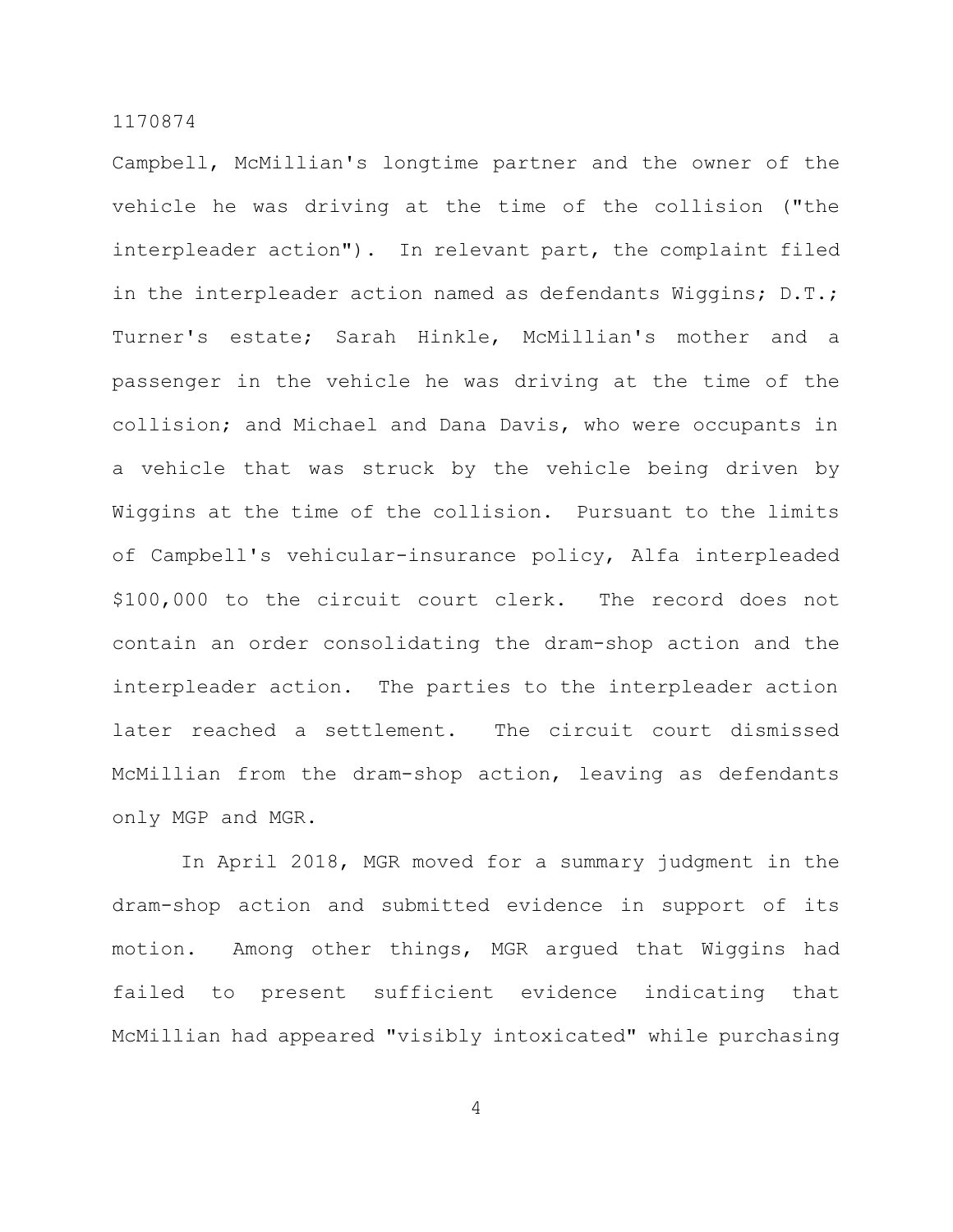alcohol at the dog-racing track operated by MGR. MGR also argued that the issue whether McMillian had appeared "visibly intoxicated" during the relevant times had already been litigated in the interpleader action and that Wiggins was, therefore, precluded by the doctrine of res judicata from relitigating that issue in the dram-shop action. MGR also filed a motion to strike Wiggins's "claims for damages other than damages allowed under § 6-5-71, Ala. Code 1975." In relevant part, MGR argued that any claim of "wrongful death" asserted by Wiggins should be struck because, MGR argued, such claims "are not allowed under the Dram Shop Act."

Wiggins filed a brief in response to MGR's summaryjudgment motion and submitted evidence in support of her response. Wiggins also filed a response to MGR's motion to strike portions of her complaint, in which she argued, in relevant part, that "claims for wrongful death are proper under the Dram Shop Act."

In May 2018, MGP also moved for a summary judgment. In relevant part, MGP asserted that it was a limited partnership that owned a minority interest in MGR. MGP asserted that it was not responsible for the operation of the dog-racing track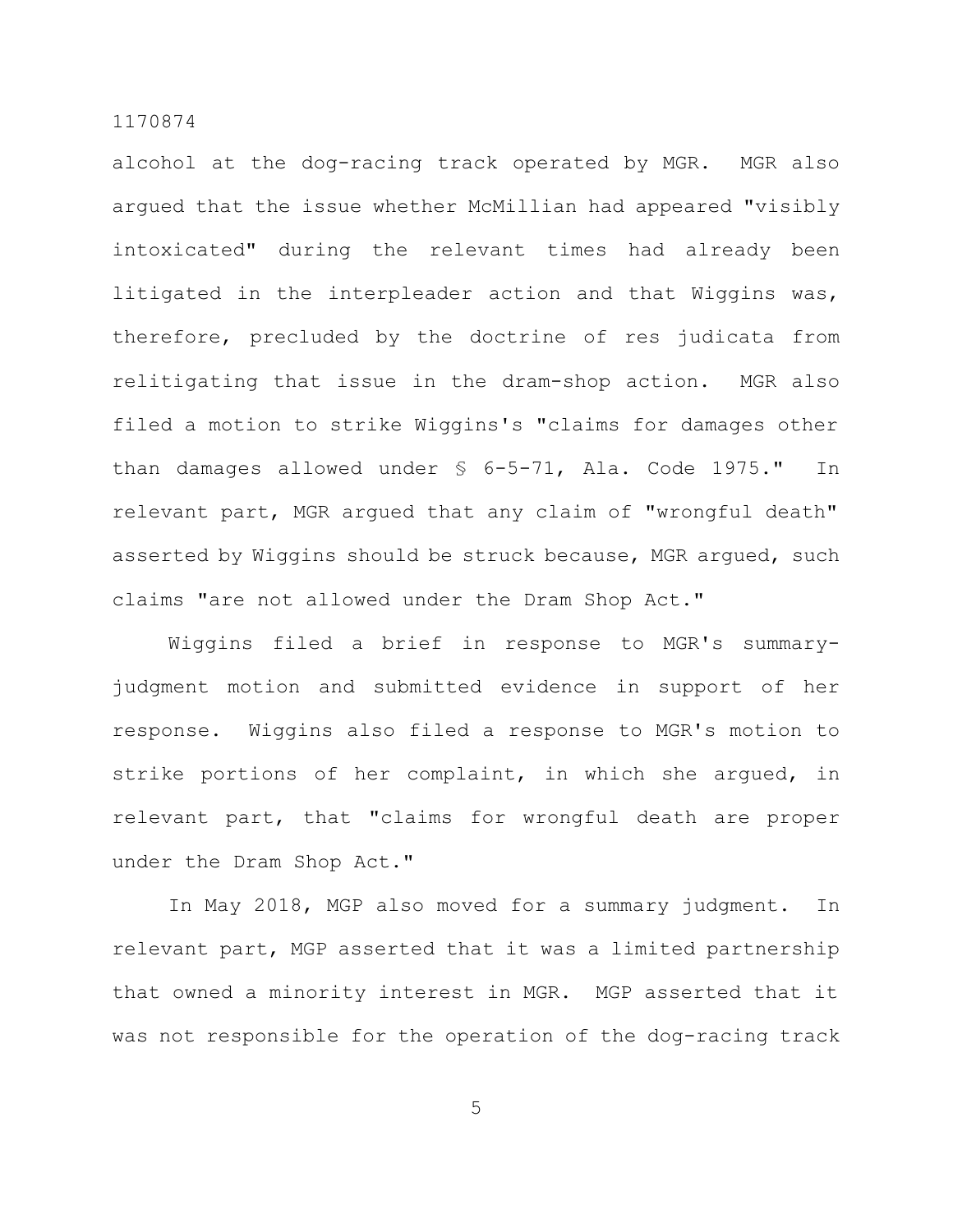and that none of its employees was working at the dog-racing track on the day of the collision. Thus, MGP asserted, it was not liable under the Dram Shop Act. Wiggins did not file a response to MGP's summary-judgment motion.

On May 30, 2018, the circuit court entered an order granting MGP's summary-judgment motion. That same day, the circuit court also entered an order granting MGR's "motion to strike [Wiggins]'s claim for damages for wrongful death." Finally, the circuit court entered an order granting MGR's summary-judgment motion; in so doing, the circuit court concluded that Wiggins had failed to present sufficient evidence demonstrating the existence of a genuine issue of material fact regarding whether "McMillian appeared to be intoxicated when he was served at the dog track."

Wiggins appealed from the circuit court's judgment, naming both MGR and MGP as appellees. In her principal appellate brief, Wiggins challenges the summary judgment in favor of MGR and its decision to grant MGR's motion to strike her wrongful-death claim. For the first time in her reply brief, Wiggins asserts that MGP is not a separate entity from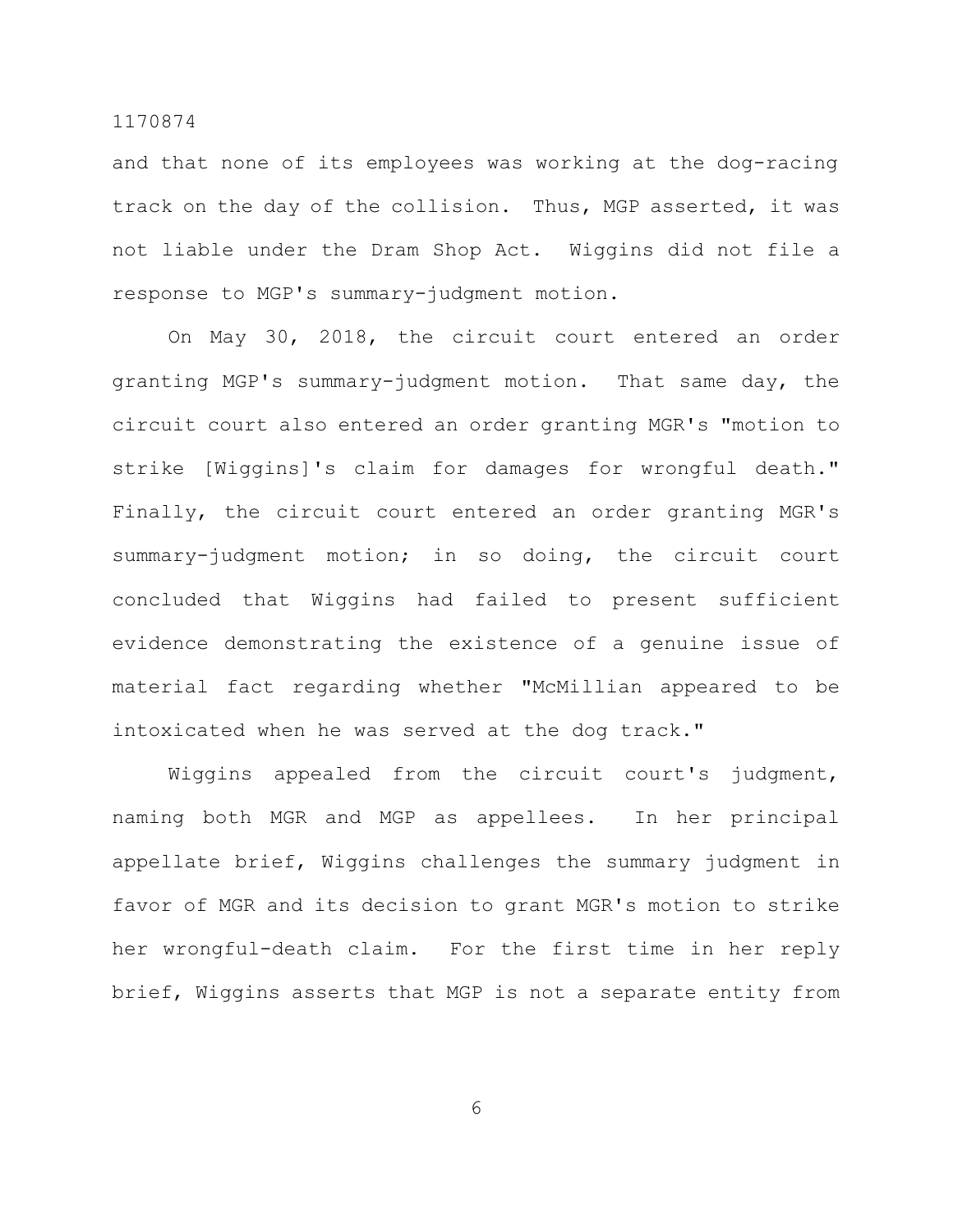MGR and that "Mobile Greyhound Park" is merely a trade name used by MGR. We address each argument in turn.

## Standard of Review

"'A summary judgment is proper when there is no genuine issue of material fact and the moving party is entitled to a judgment as a matter of law. Rule 56(c)(3), Ala. R. Civ. P. The burden is on the moving party to make a prima facie showing that there is no genuine issue of material fact and that it is entitled to a judgment as a matter of law. In determining whether the movant has carried that burden, the court is to view the evidence in a light most favorable to the nonmoving party and to draw all reasonable inferences in favor of that party. To defeat a properly supported summary judgment motion, the nonmoving party must present "substantial evidence" creating a genuine issue of material fact –- "evidence of such weight and quality that fair-minded persons in the exercise of impartial judgment can reasonably infer the existence of the fact sought to be proved." Ala. Code 1975, § 12-21-12; West v. Founders Life Assurance Co. of Florida, 547 So. 2d 870, 871 (Ala. 1989).'

"Capital Alliance Ins. Co. v. Thorough-Clean, Inc., 639 So. 2d 1349, 1350 (Ala. 1994). Questions of law are reviewed de novo. Alabama Republican Party v. McGinley, 893 So. 2d 337, 342 (Ala. 2004)."

Pritchett v. ICN Med. Alliance, Inc., 938 So. 2d 933, 935 (Ala. 2006).

#### Analysis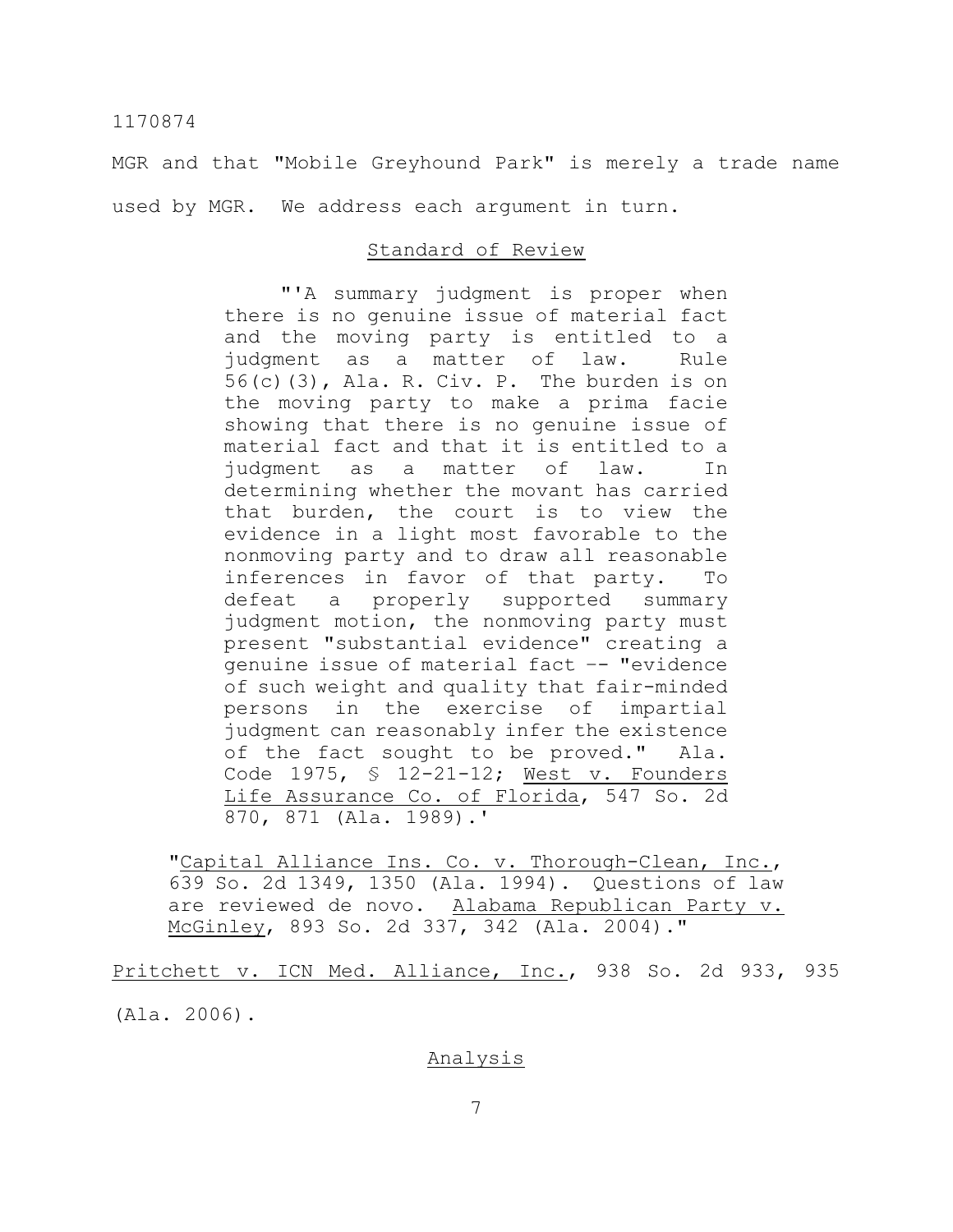## I. Summary Judgment in Favor of MGR

A.

We first address Wiggins's challenge to the summary judgment in favor of MGR. The Dram Shop Act provides, in relevant part:

"(a) Every wife, child, parent, or other person who shall be injured in person, property, or means of support by any intoxicated person or in consequence of the intoxication of any person shall have a right of action against any person who shall, by selling, giving, or otherwise disposing of to another, contrary to the provisions of law, any liquors or beverages, cause the intoxication of such person for all damages actually sustained, as well as exemplary damages."

§ 6-5-71 (emphasis added). "In order to show a violation of the Dram Shop Act the plaintiff must prove three elements: The sale must have 1) been contrary to the provisions of law; 2) been the cause of the intoxication; and 3) resulted in the plaintiff's injury." Attalla Golf & Country Club, Inc. v. Harris, 601 So. 2d 965, 967 (Ala. 1992).

"It is well settled in Alabama that a sale to a visibly intoxicated person is 'contrary to the provisions of law.' Ala. Code 1975, § 28–3–49; ABC [Alcoholic Beverage Control] Board Regulations 20–x–6.02(4)." 601 So. 2d at 968. Alabama Administrative Code (ABC Board), Regulation 20-X-6-.02(4),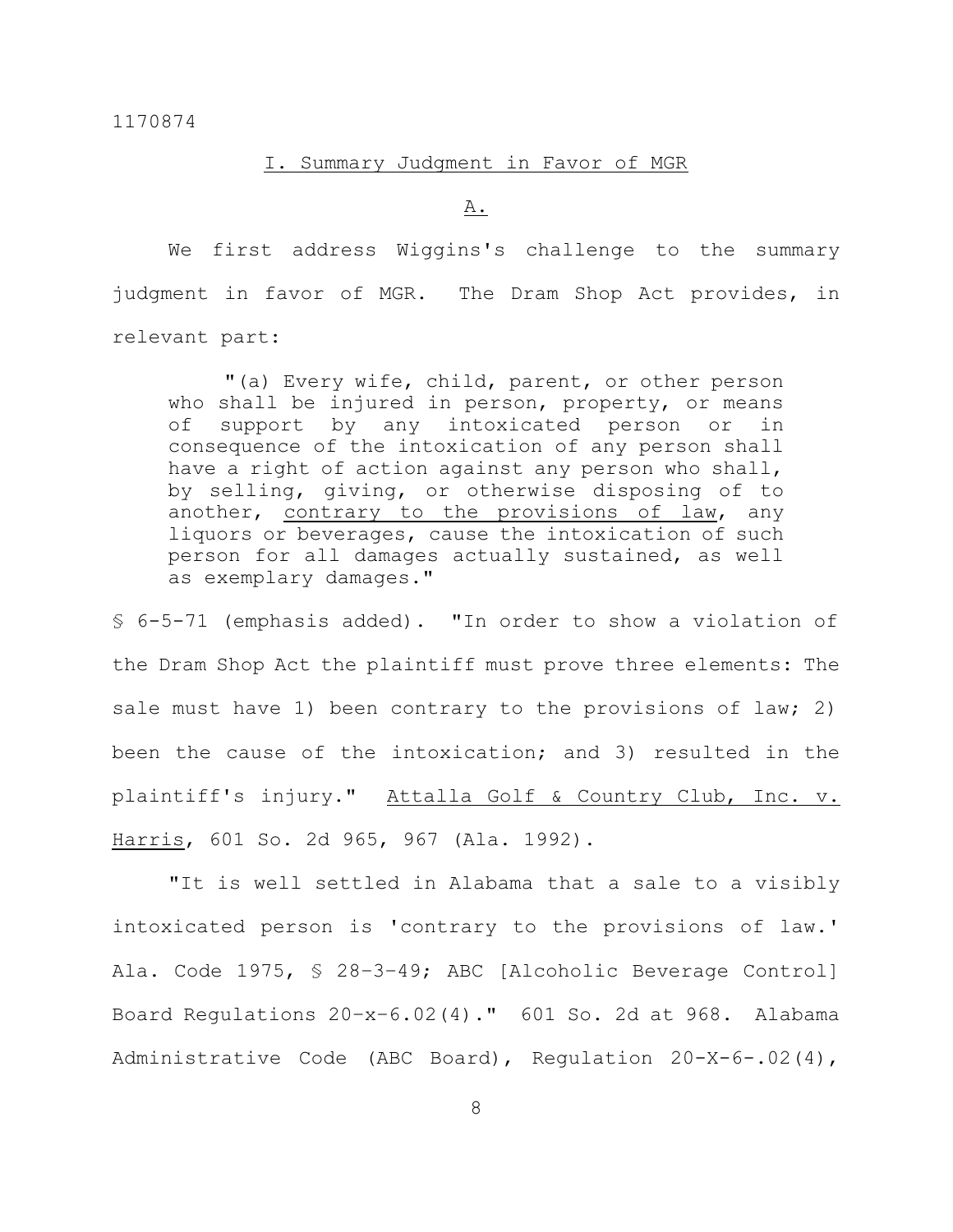provides: "No ABC Board on-premises licensee, employee or agent thereof shall serve any person alcoholic beverages if such person appears, considering the totality of the circumstances, to be intoxicated." The question presented in this appeal is whether sufficient evidence was produced demonstrating the existence of a genuine issue of fact regarding whether MGR sold beverages to McMillian "contrary to the provisions of law," specifically, those set out in Reg.  $20-X-6-.02(4)$ .

As a preliminary matter, however, we note that Wiggins's principal appellate brief includes some discussion regarding whether the "totality of the circumstances," as mentioned in Reg. 20-X-6-.02(4), should be evaluated in considering her dram-shop claim. She contends that it should. Although neither the circuit court's summary judgment nor MGR's appellate arguments explicitly conflict with Wiggins's assertion, we find it necessary to address the question in light of its potential impact on the manner in which the evidence should be viewed.

Wiggins begins her discussion of the issue by pointing out that the version of Reg. 20-X-6-.02(4) existing in 1987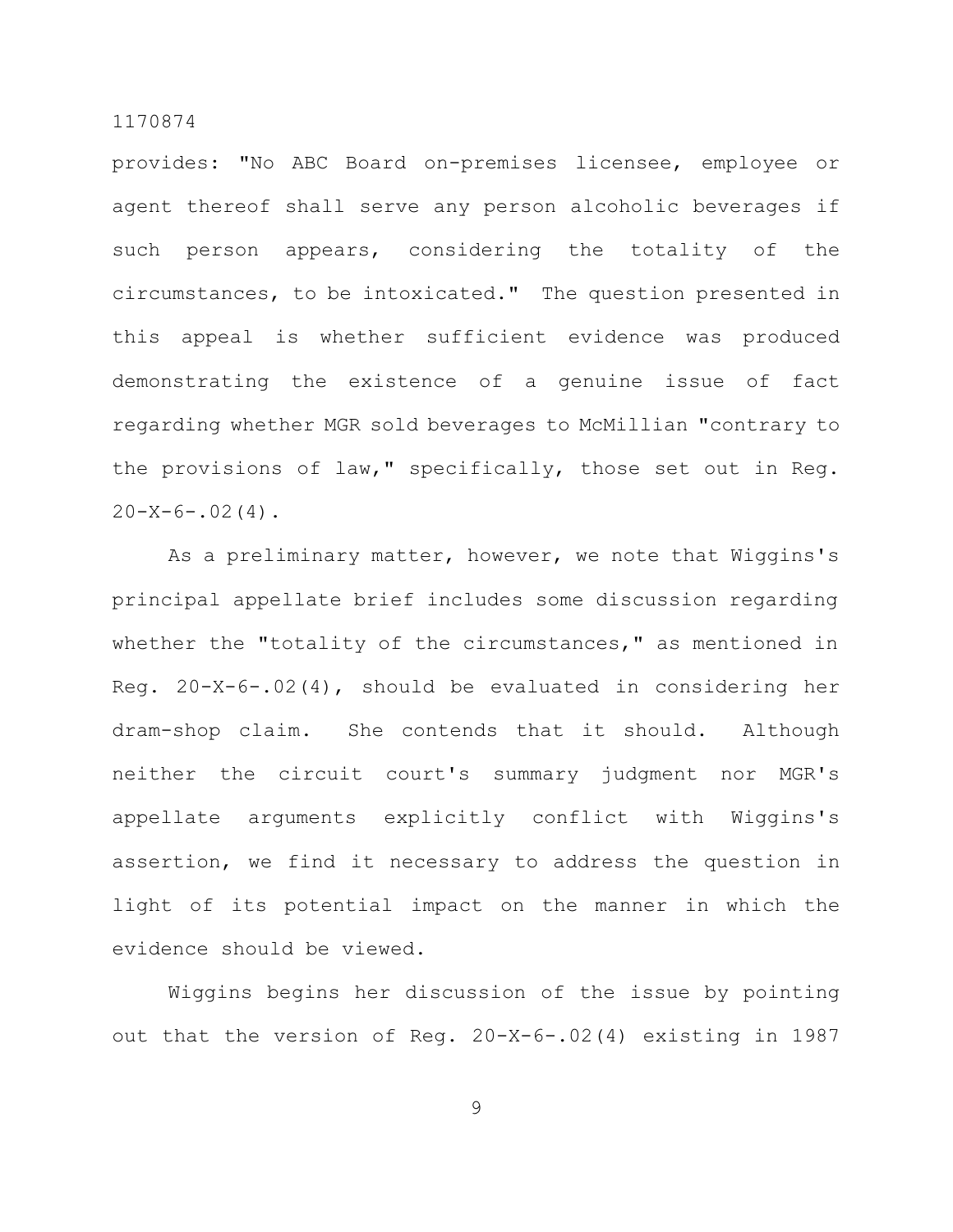did not specifically require Alcoholic Beverage Control Board ("ABC Board") on-premises licensees to consider "the totality of the circumstances" in evaluating whether a potential customer appeared to be intoxicated. She cites Ward v. Rhodes, Hammonds & Beck, Inc., 511 So. 2d 159, 164 (Ala. 1987), in which this Court stated:

"[I]n September of 1982, the Alcoholic Beverage Control Board promulgated Regulation 20–X–6–.02, which reads, in part, as follows:

"'....

"'(4) No on premise licensee may serve a person any alcoholic beverage if such person is acting in such a manner as to appear to be intoxicated.'"

In 1991, this Court decided Espey v. Convenience Marketers, Inc., 578 So. 2d 1221, 1221 (Ala. 1991), a case involving James Espey's claim under the Civil Damages Act, codified at  $$$  6-5-70, Ala. Code 1975.<sup>3</sup> Espey also asserted a

<sup>3</sup>Section 6-5-70 provides:

<sup>&</sup>quot;Either parent of a minor, guardian or a person standing in loco parentis to the minor having neither father nor mother shall have a right of action against any person who unlawfully sells or furnishes spirituous liquors to such minor and may recover such damages as the jury may assess, provided the person selling or furnishing liquor to the minor had knowledge of or was chargeable with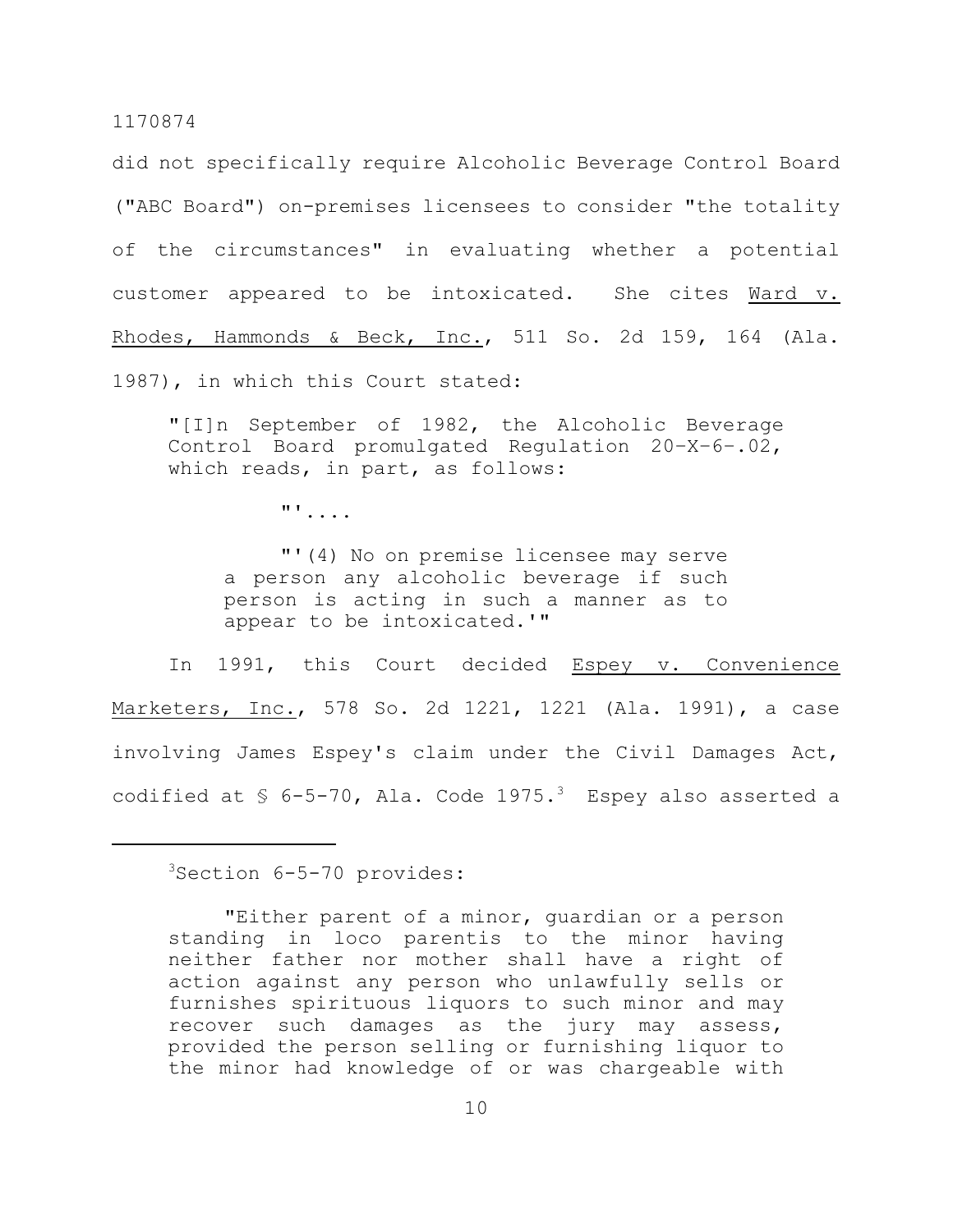claim, individually and on behalf of his son, Jimmy, who was a minor during the relevant times, under the Dram Shop Act. The defendant at issue in that case, Convenience Marketers, Inc. ("Convenience"), had sold beer to Jimmy one evening while Jimmy was with a companion, Connie, who was also a minor. Later that evening, Jimmy was riding in a vehicle being driven by Connie when Connie lost control of the vehicle, causing it to collide with an electric pole. Jimmy was injured and Connie died. Connie had been intoxicated. This Court affirmed the circuit court's summary judgment in favor of Convenience on Espey's claim under the Dram Shop Act.

The Court noted that Espey's claim under the Dram Shop Act was predicated on Connie's intoxication, not Jimmy's. Because Convenience had sold the beer to Jimmy, not Connie, the Court declined to hold that the sale was "contrary to the provisions of law," within the meaning of the Dram Shop Act. In a footnote, the Court noted its decision in Laymon v. Braddock, 544 So. 2d 900, 904 (Ala. 1989), which held that a

notice or knowledge of such minority. Only one action may be commenced for each offense under this section."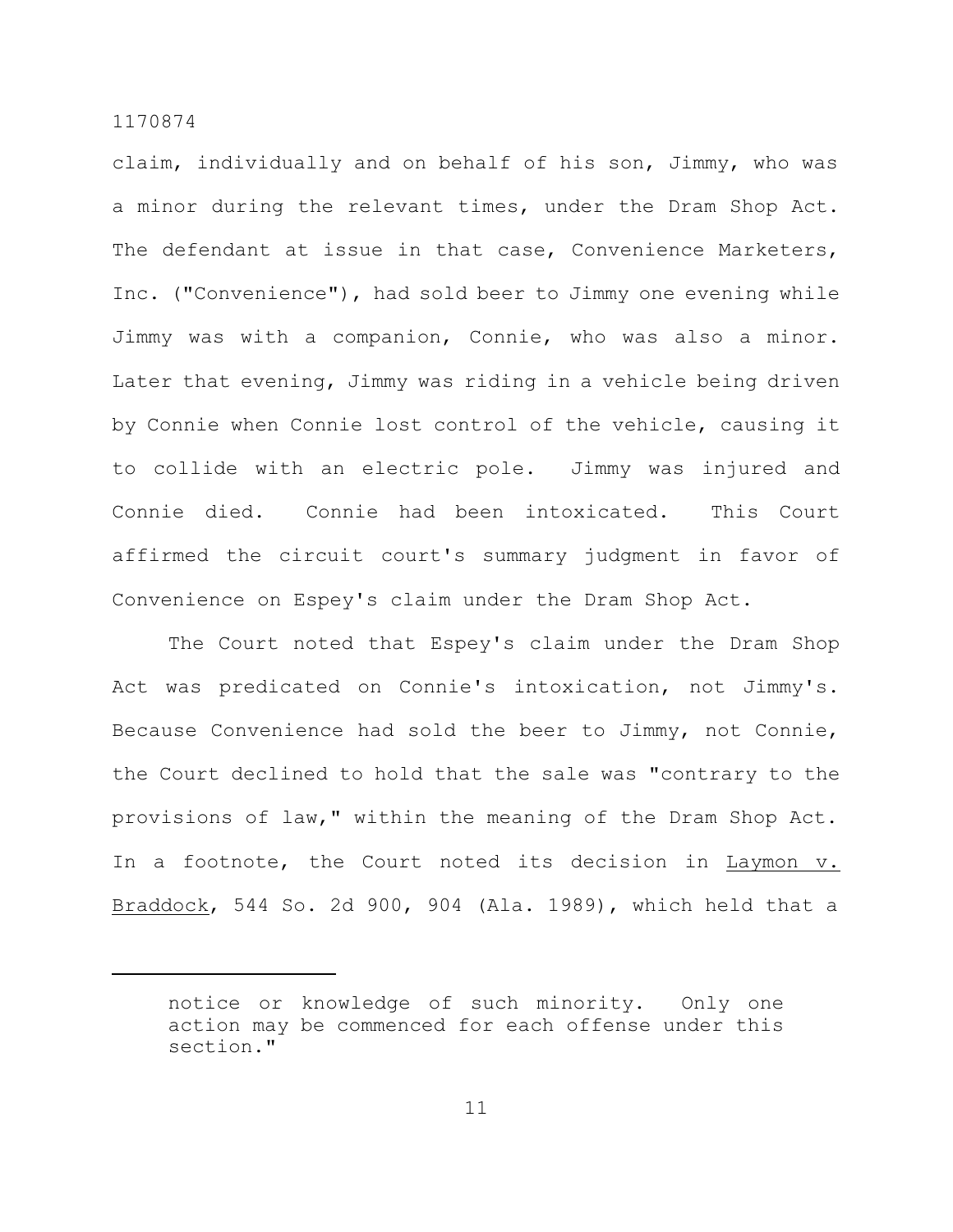"totality of the circumstances" test should be used when evaluating claims brought under specific language used in the Civil Damages Act. Espey, 578 So. 2d at 1233 n.4. In so doing, the Court stated: "[W]e have not yet applied a 'totality of the circumstances' test to Dram Shop actions."

### Id.

Two years later, in Moreland v. Jitney Jungle, Inc., 621 So. 2d 285 (Ala. 1993), the Court considered the language of the footnote in Espey. The Moreland Court summarized the facts in that case as follows:

"At approximately 4:40 p.m. on October 25, 1991, Michael Quillan and Amanda Hamner, who were 19 and 21 years of age, respectively, visited the Jitney Jungle supermarket in Florence, Alabama, operated by the defendant Jitney Jungle, Inc., to purchase beer. Quillan, accompanied by Hamner, carried a carton containing 24 cans of the beverage to the front of the store and placed it on the conveyor belt at the checkout counter. The checkout clerk asked: 'Which one is of age?' Miss Hamner replied: 'I have an ID.' She then paid for the beer and carried it from the store.

"At approximately midnight, Quillan was driving his vehicle on Lauderdale County Road 38 and, while attempting to negotiate a curve in the road, collided with Michael Moreland, who was riding a motorcycle. Moreland subsequently sued Jitney Jungle; he alleged that Jitney Jungle had violated the Dram Shop Statute and that its violation had caused the injuries he suffered in the collision. On October 30, 1992, the trial court entered a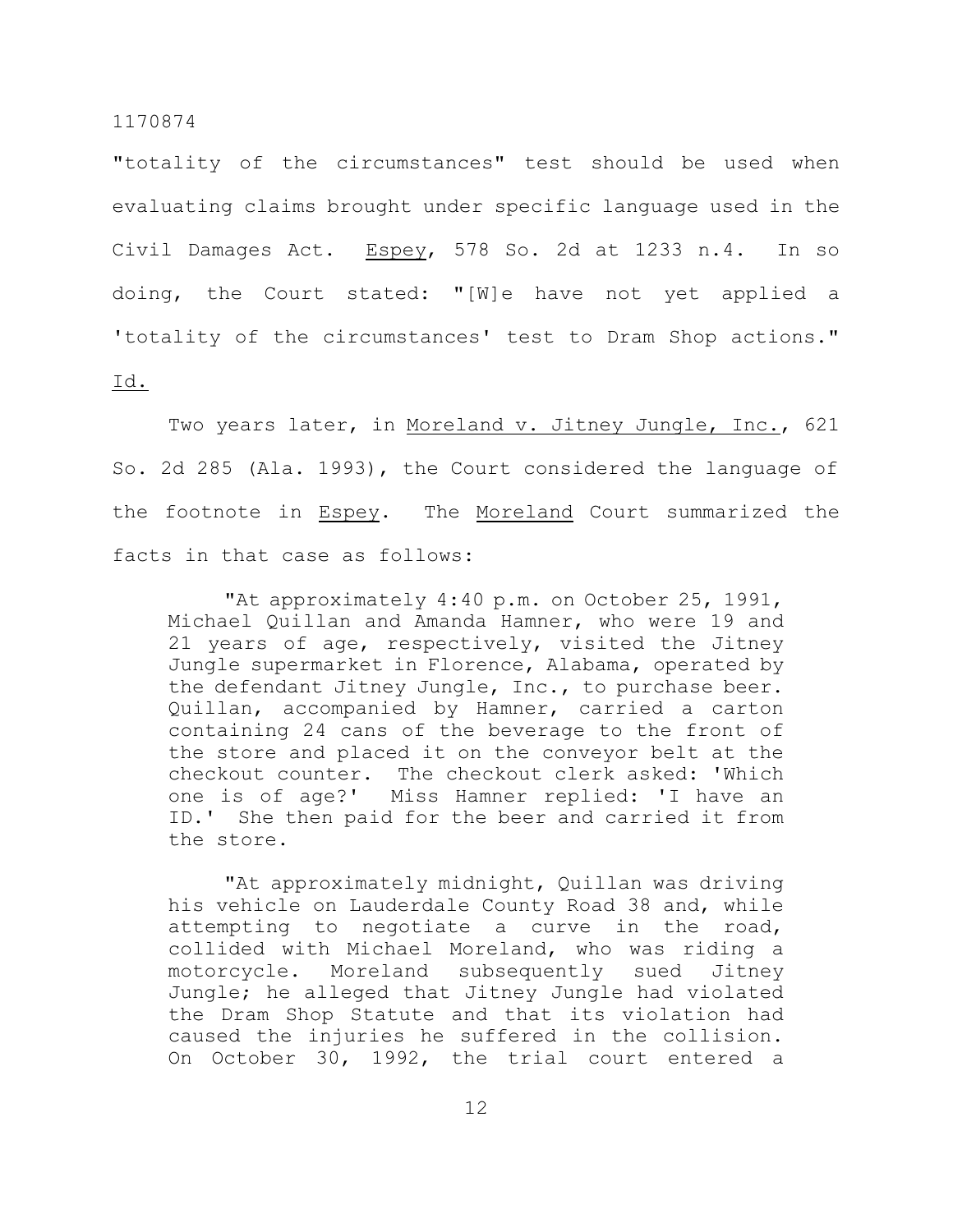summary judgment for Jitney Jungle. On appeal, the plaintiff, Moreland, contends that Jitney Jungle 'sold' beer to Quillan in violation of Ala. Code 1975,  $\frac{1}{5}$  28-3A-25(a)(3), and thus, he argues, he has a cause of action pursuant to the Dram Shop Statute, Ala. Code 1975, § 6–5–71. Section 28–3A–25(a)(3) provides:

"'(a) It shall be unlawful:

"'....

"'(3) For any licensee or the board either directly or by the servants, agents or employees of the same, or for any servant, agent, or employee of the same, to sell, deliver, furnish or give away alcoholic beverages to any minor, or to permit any minor to drink or consume any alcoholic beverages on licensee's premises.'

"....

"It is undisputed that Jitney Jungle was legally entitled to sell beer to Miss Hamner. The plaintiff contends, however, that the transaction was, in effect, a 'second-sale subterfuge,' that is, that the checkout clerk knew or should have known from the 'totality of the circumstances' surrounding the sale that the beer was purchased by Miss Hamner for consumption by Quillan 'contrary to the provisions of law,' within the meaning of the Dram Shop Statute, considering the provisions of §  $28 - 3A - 25(a)(3)$ ."

621 So. 2d at 286. After considering the relevant language from Espey, the Court concluded: "The plaintiff in this case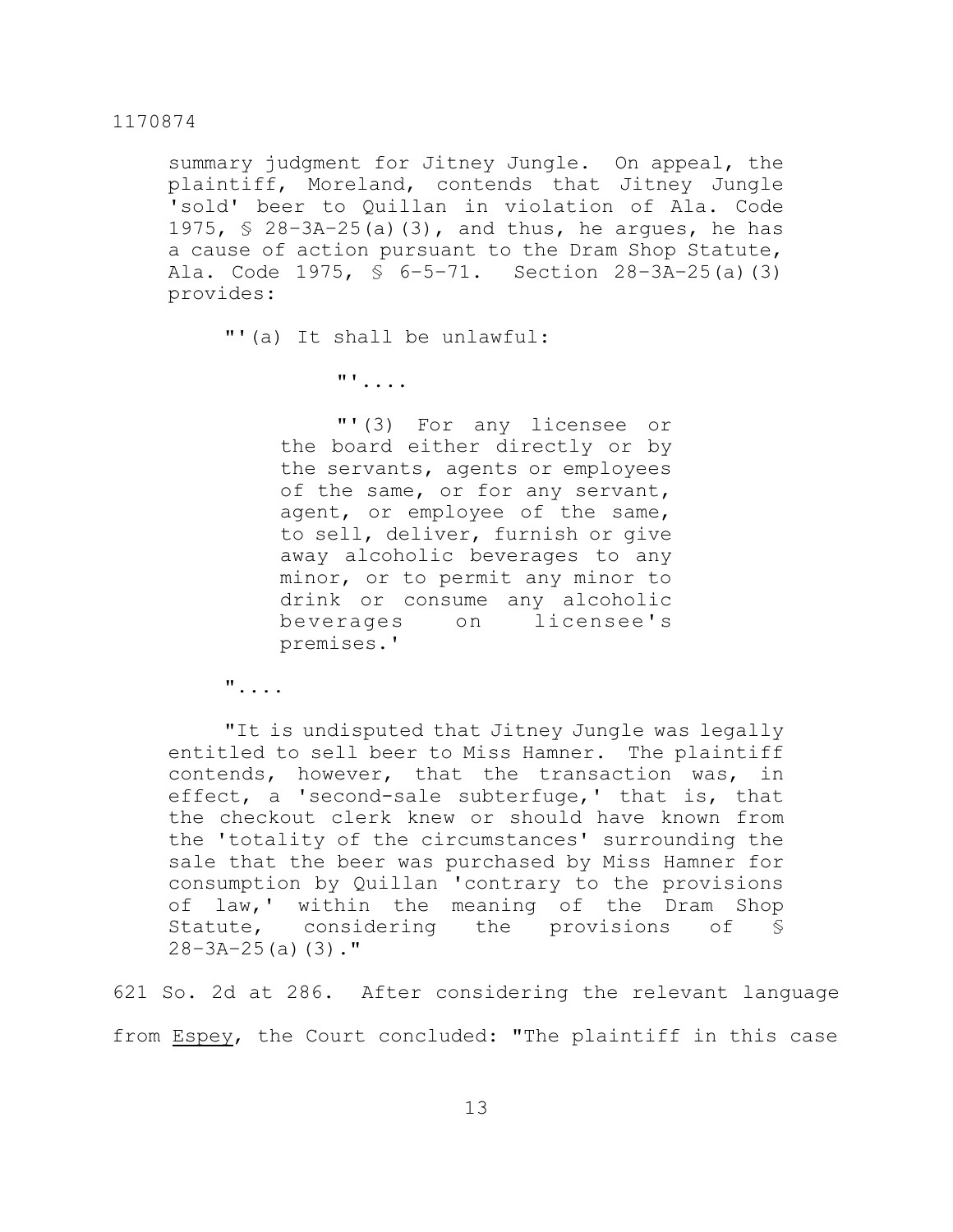has presented no compelling reason for extending the application of the 'totality of the circumstances test' to Dram Shop Statute claims." 621 So. 2d at 288. The Court reasoned that, because the Dram Shop Act

"authorizes an action by any 'person who shall be injured in person [or] property, '  $\frac{1}{2}$  6-5-71(a), [it] would, in conjunction with the totality of the circumstances test, subject a large number of Alabama citizens to liability that is not only strict, McIsaac v. Monte Carlo Club, Inc., 587 So. 2d 320, 324 (Ala. 1991), but nearly absolute."

Moreland, 621 So. 2d at 288. In Jones v. BP Oil Co., 632 So. 2d 435 (1993), the Court applied the reasoning of Espey and Moreland under similar circumstances, i.e., in an action involving an injury, in that case, death, caused by an intoxicated minor who had not obtained the alcohol at issue directly from the defendant.

Wiggins argues that the ABC Board disagreed with this Court's reasoning in Espey and Moreland and, in 1998, changed Reg. 20-X-6-.02(4) to include the "totality of the circumstances" language. We express no opinion regarding whether the changes reflected in Reg. 20-X-6-.02(4) were a response by the ABC Board to this Court's decisions in Espey and Moreland. We note, however, that Reg. 20-X-6-.02(4) was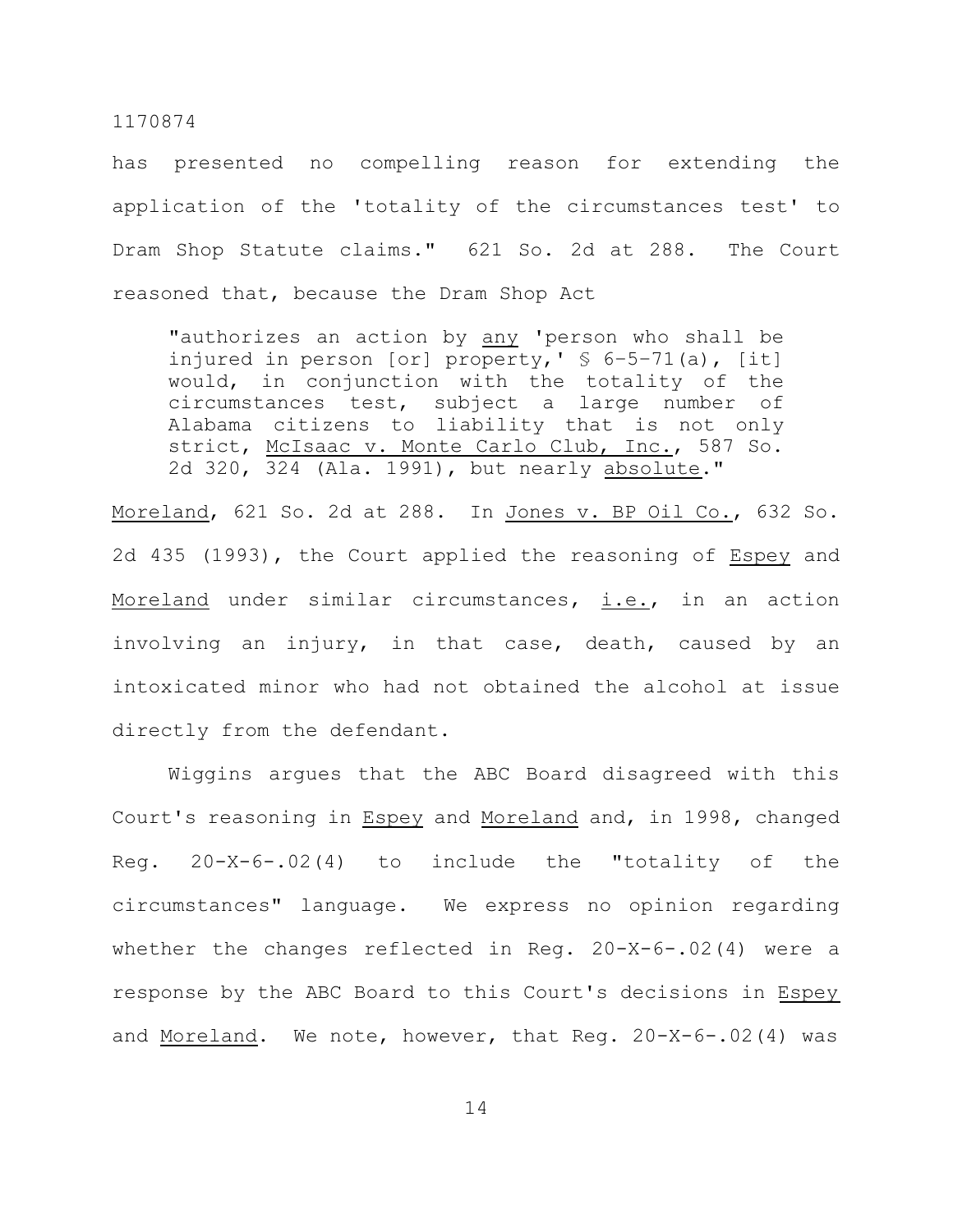not at issue in either Espey or Moreland. As noted above, Reg. 20-X-6-.02(4) prohibits ABC Board on-premises licensees from serving alcoholic beverages to someone who is visibly intoxicated. In relevant part, Espey and Moreland addressed the defendants' potential liability under the Dram Shop Act for injuries caused by minors who had consumed alcoholic beverages obtained indirectly from the defendants, not potential liability for injuries caused by visibly intoxicated persons who had purchased alcoholic beverages directly from the defendants.

In other words, the "provisions of law," see  $\frac{1}{5}$  6-5-71(a), at issue in Espey and Moreland are not the same provisions of law at issue in this case. As noted in Moreland, 621 So. 2d at 286, ABC Board licensees are prohibited from selling alcohol to minors by  $$ 28-3A-25(a)(3)$ , Ala. Code 1975. In this case, it is undisputed that McMillian was an adult on the night of the collision and, as is explained in more detail infra, that he purchased alcohol directly from MGR. Therefore, we are not concerned with the question whether the totality of the circumstances should be considered when evaluating whether a defendant acted contrary to the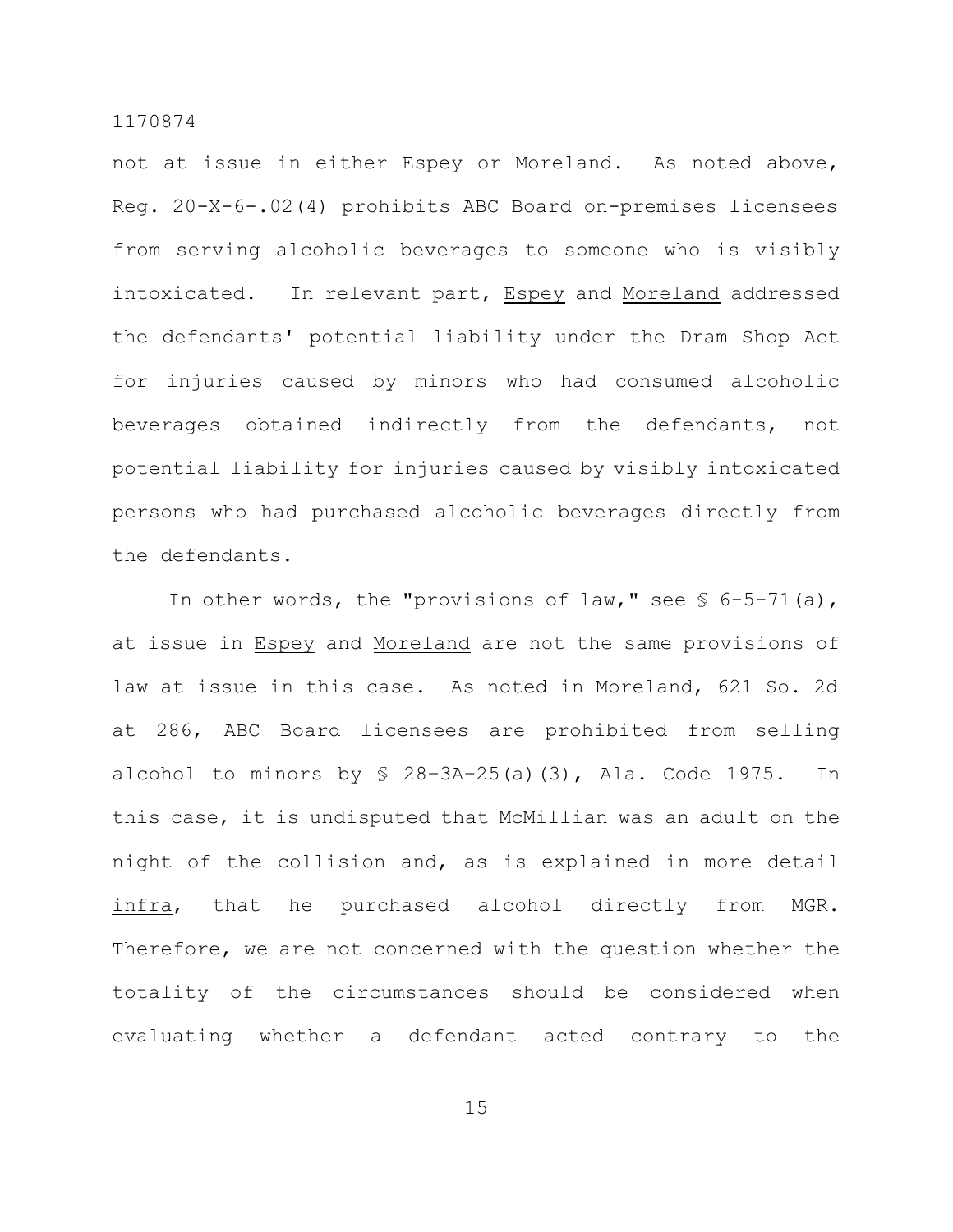provisions of law by indirectly furnishing alcohol to minors, as this Court was in Espey and Moreland.

In this case, we are concerned with whether the totality of the circumstances should be considered when evaluating whether MGR sold alcoholic beverages directly to McMillian when he was visibly intoxicated. Regulation 20-X-6-.02(4) indicates that ABC Board on-premises licensees should consider the totality of the circumstances when evaluating whether a potential customer appears intoxicated. As Wiggins points out, this Court has previously noted that Reg. 20-X-6-.02 "has 'the full force and effect of law.'" Krupp Oil Co. v. Yeargan, 665 So. 2d 920, 924 (Ala. 1992)(quoting Evans v. Sunshine–Jr. Stores, Inc., 587 So. 2d 312, 316 (Ala. 1991)); see also  $$ 28-3-49(a)$ . Therefore, we hold that, in accordance with the requirements imposed on ABC Board on-premises licensees by Reg. 20-X-6-.02(4), the totality of the circumstances should be considered when evaluating a claim that an ABC Board on-premises licensee, its employee, or agent has unlawfully sold alcohol directly to someone appearing visibly intoxicated.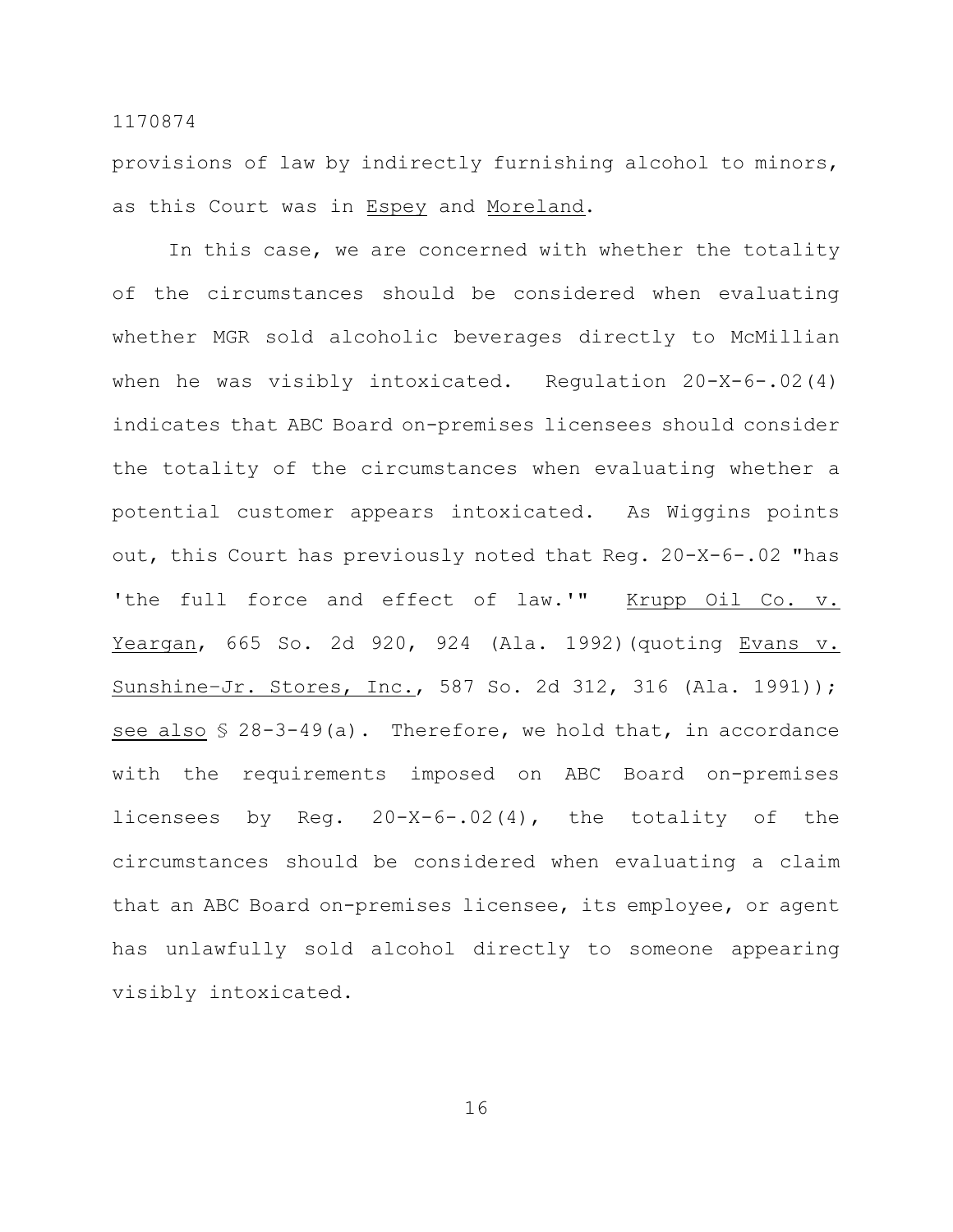We will now consider the evidence presented regarding whether McMillian appeared visibly intoxicated when he was purchasing alcohol from MGR. In his deposition, McMillian testified that, sometime around 3:00 p.m. or 5:00 p.m. on June 6, 2015, he and his mother, Hinkle, arrived at the dog-racing track operated by MGR. Before that time, McMillian said, he had not consumed any alcoholic beverages that day.

McMillian said that he went to the track to win money and not to drink or party. At the track, McMillian placed bets on horse races that were being broadcast on a television. He testified that, although his cousin and a few other people were sitting at a table, he mostly stayed "[r]ight by the TV" by himself while watching the races. At some point, McMillian won two "trifectas," worth about \$400 or \$500 each. He testified that he was excited, but "[n]ot too excited," and that he "[k]eep[s his] money quiet." McMillian testified that he "didn't drink the beer until after [he] hit the race," but, McMillian said, after winning the trifectas, he purchased two 12-ounce cans of Budweiser brand beer from a person working at the counter on the bottom floor of the track.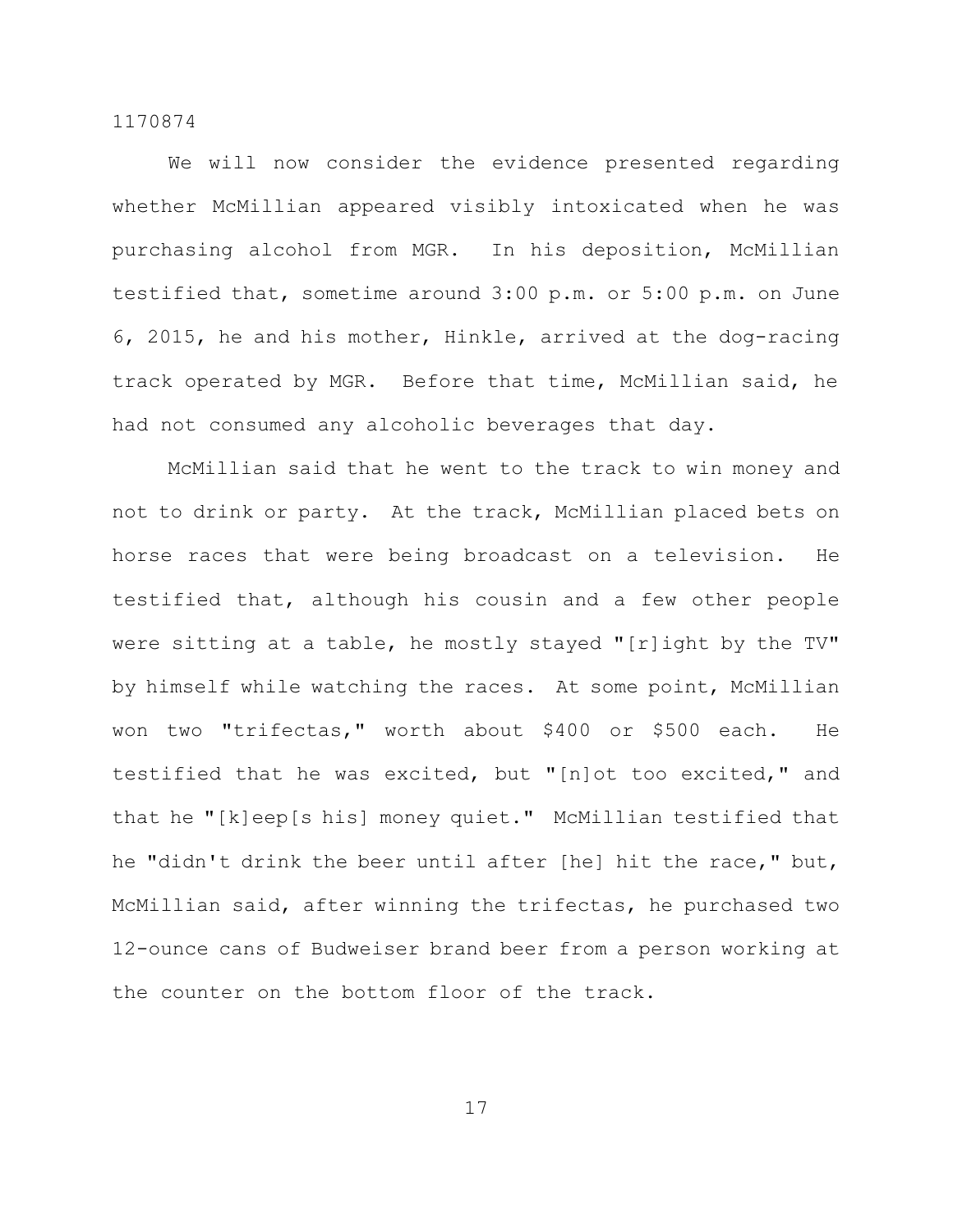After drinking the beers, McMillian drove himself and Hinkle from the track in Campbell's vehicle. McMillian testified that he did not drink any alcoholic beverages after leaving the track. Approximately 15 to 20 minutes after leaving the track, McMillian estimated, the accident occurred. McMillian testified that traffic had slowed down as a result of an accident farther down the road, and, he said, the vehicle being driven by Wiggins swerved "right in front" of him. McMillian testified that he drove "off to the right into woods" to avoid running into the slowed traffic, and he said that the vehicle he was driving did not collide with the car being driven by Wiggins before leaving the road.

In her deposition, Wiggins testified that traffic on Interstate 10 had slowed as a result of a "wreck up ahead" and that "all the traffic was braking." Wiggins estimated that she was driving at a speed of approximately 30 miles per hour, and she denied changing lanes in traffic. She testified that the vehicle she was driving was then struck from behind by another vehicle, causing Turner's death and injuries to her and D.T.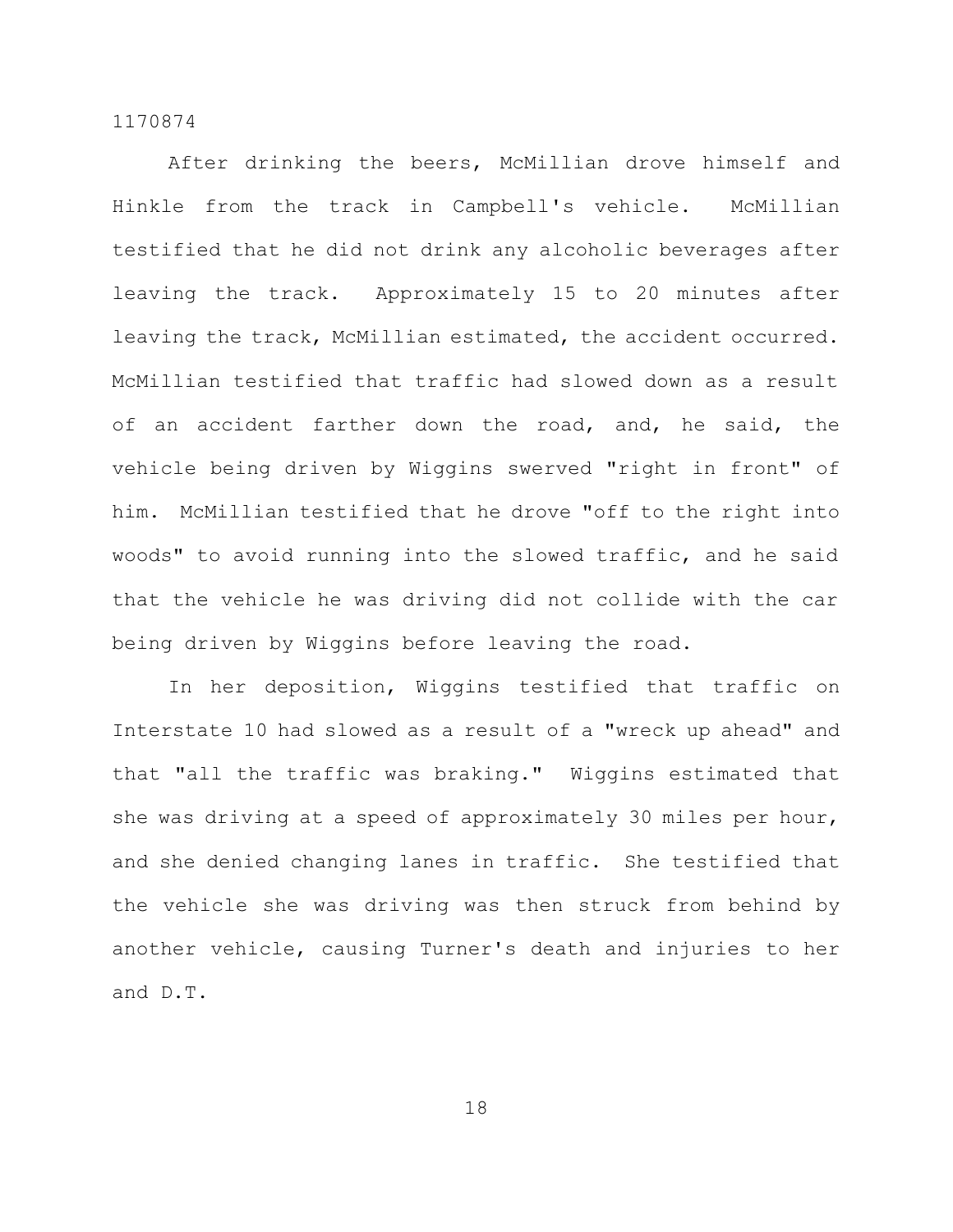Jeff Robinson, who was a traffic-homicide investigator with the Mobile Police Department on the night in question, testified in his deposition regarding his investigation of the incident. During his investigation, Robinson spoke with Hinkle. Hinkle said that she and McMillian had arrived at the dog-racing track around 5:00 p.m. and had left shortly after 8:00 p.m. Robinson said that a call had come in at 8:30 p.m. regarding a collision on Interstate 10. Robinson estimated that traveling from the dog-racing track to the scene of the collision takes approximately 10 minutes if traffic laws are obeyed.

During his investigation, Robinson spoke with witnesses to the collision. He said that one witness said the vehicle being driven by McMillian had passed her vehicle at a high rate of speed, struck the vehicle being driven by Wiggins, and had then gone off into the woods. The witness and her husband pulled their vehicle over to help. She said that McMillian was stumbling when he got out of the vehicle he had been driving and was complaining of a knee injury. The witness said she could smell an odor of alcoholic beverage or beer on McMillian's breath. According to Robinson, one witness also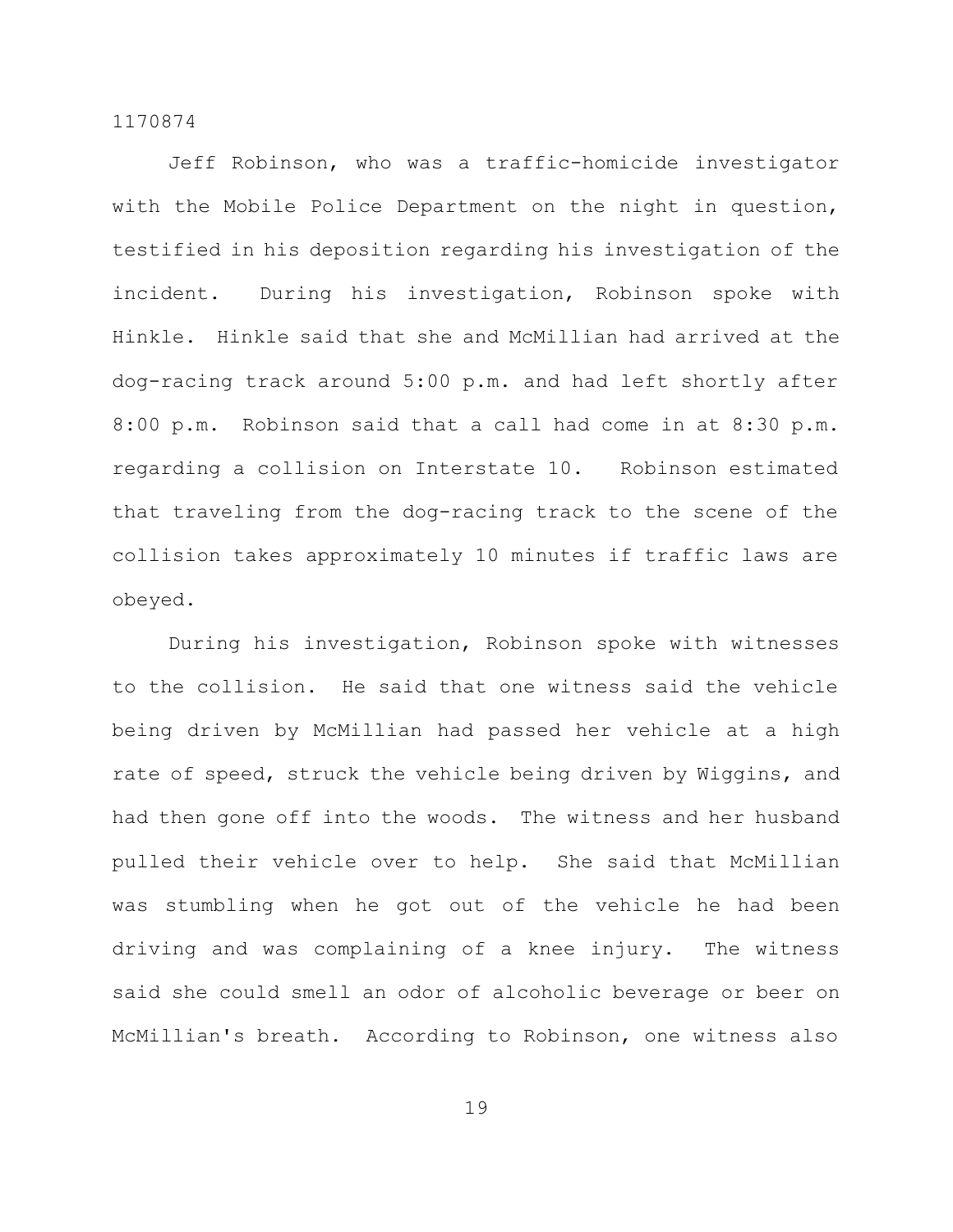said that McMillian could not recall what day it was after the collision. Officers responded within three minutes of the call because they were already in the area responding to another traffic incident.

One of the officers who responded to the call, Joshua Coleman, testified in his deposition that he came into contact with McMillian about five minutes after arriving at the scene. While he was speaking with McMillian, Coleman noticed an odor of alcoholic beverage coming from McMillian's person and signs of impairment. Specifically, Coleman said, he noticed that McMillian's speech was slurred and that his eyes were bloodshot. Another officer at the scene, Steven Chandler, testified in his deposition regarding his written report of the incident. He said that he had noted asking McMillian if he was injured. During that exchange, Chandler had noted, McMillian's speech was slurred, he was slightly unsteady on his feet, and Chandler could smell alcohol on McMillian's breath and coming from his clothing. Based on those observations, Chandler determined that McMillian "was probably too intoxicated to be standing out in the street." McMillian was secured in the back of Coleman's vehicle. Coleman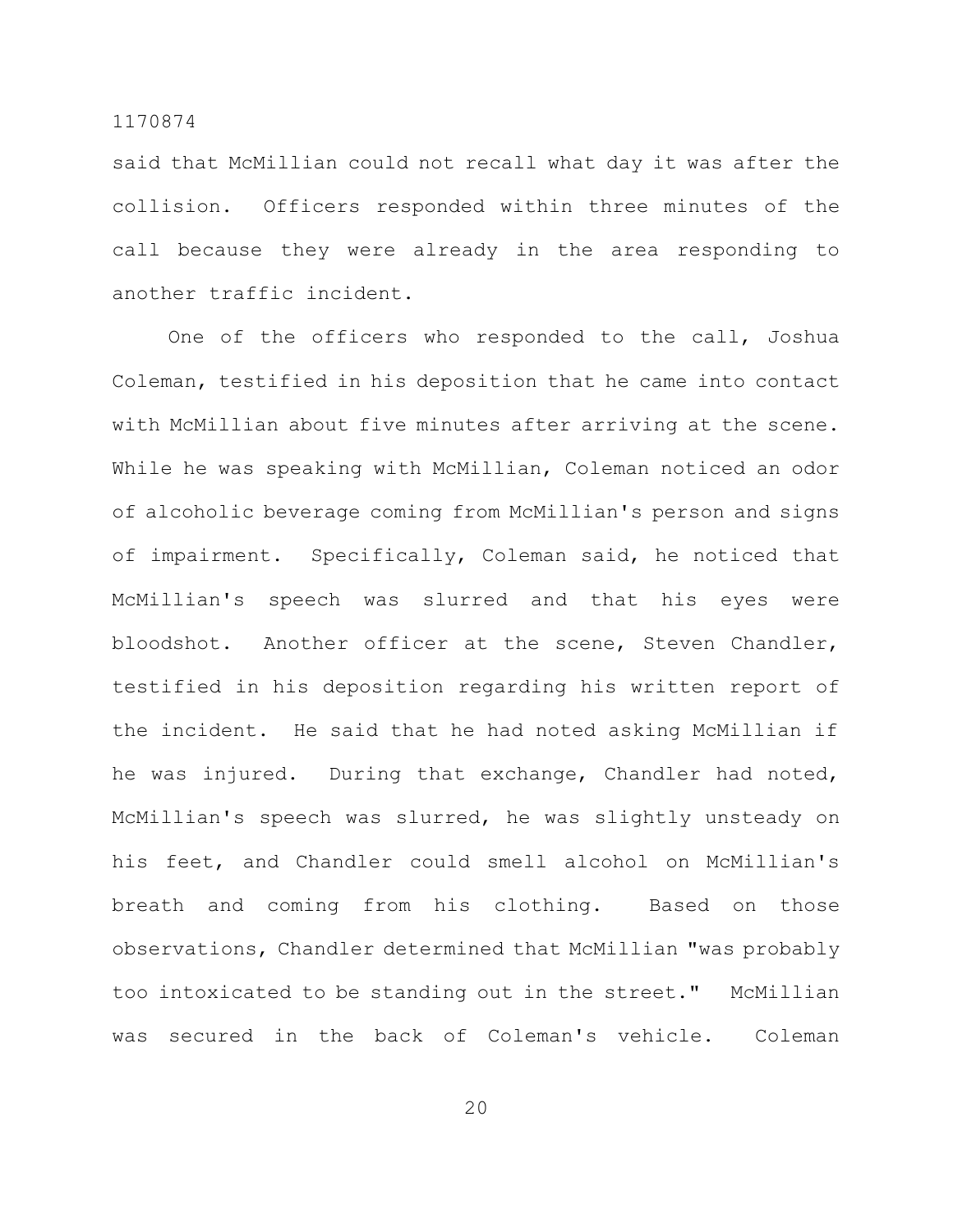testified that he later noticed that McMillian had urinated "all over himself and all over the seat."

In his deposition, Robinson testified that he arrived at the scene later than other officers and that, upon arriving, he located the black Chevrolet Impala automobile driven by McMillian deep in a patch of woods to the side of the interstate. He testified that the vehicle driven by Wiggins was wedged under the vehicle the Davises had been in. Robinson asked another officer where the driver of the black Chevrolet Impala was. Robinson was informed that the driver, McMillian, was being detained because an odor of alcoholic beverage was coming from his person.

Robinson testified that, at around 10:40 p.m., he went to speak with McMillian, who was still being detained in the backseat of a police car. Robinson testified that he could smell an odor of alcoholic beverage coming from McMillian's person, that McMillian's eyes were bloodshot, that McMillian was unsteady on his feet, and that he had trouble following instructions. McMillian said that he had been drinking earlier and that he was coming from the dog-racing track when the accident occurred. During the deposition, Wiggins's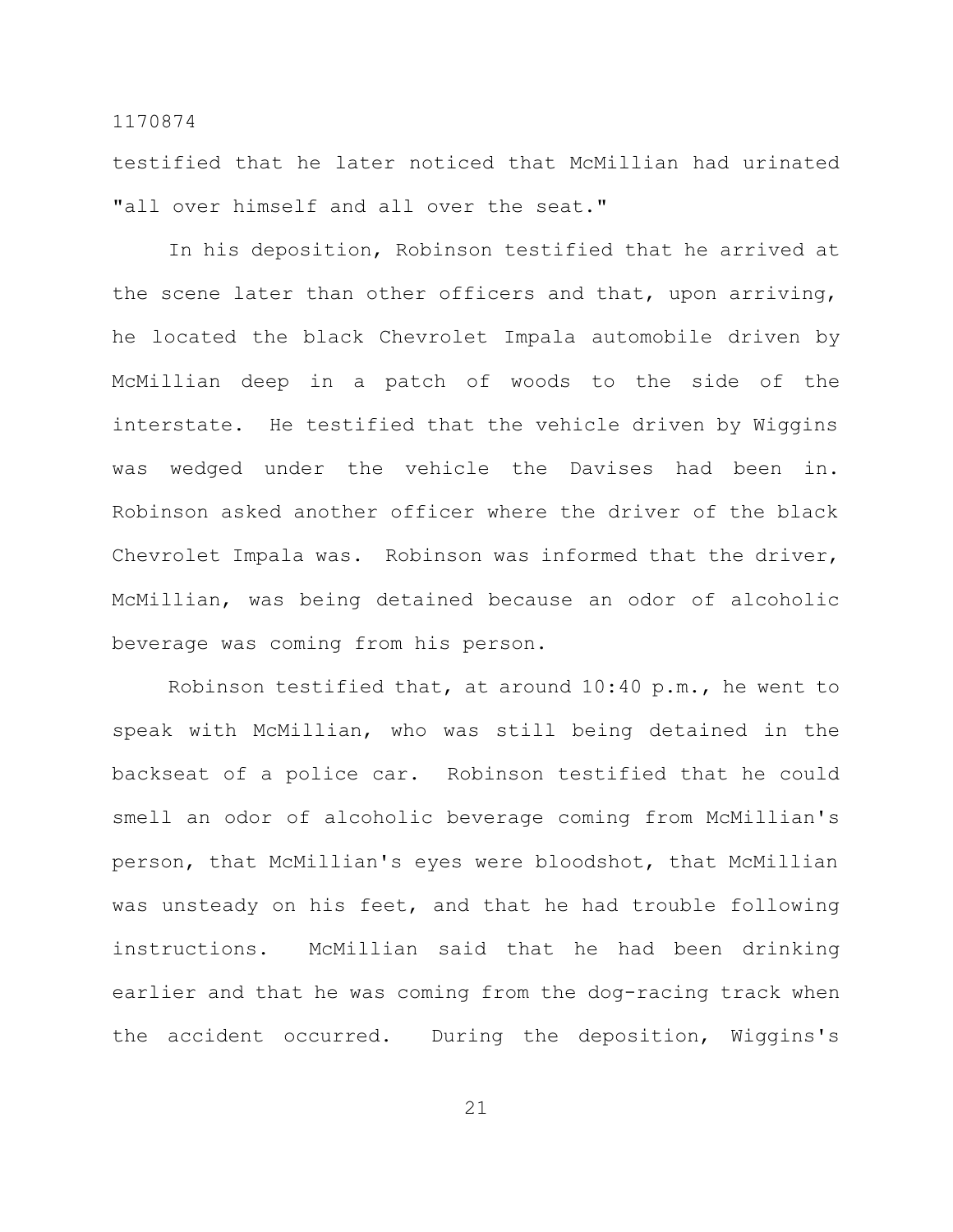attorney asked: "Corporal Robinson, as I understand it, ... starting from the minute witnesses arrived on the scene within minutes after the accident occurring, anybody that came in contact with Mr. McMillian observed some sign of alcohol. Is that correct?" Robinson responded affirmatively. Robinson testified that the signs of McMillian's alcohol consumption would have been visible to anyone looking at him.

Robinson said that he asked McMillian to perform a fieldsobriety test. McMillian indicated that he would be unable to perform the test because he suffered from bad knees as a result of diabetes. However, McMillian volunteered to provide a blood sample. Two blood samples were ultimately taken. At 11:06 p.m. on June 6, 2015, McMillian had a blood-alcohol concentration ("BAC") level of 0.202. At 12:14 a.m. on June 7, 2015, McMillian had a BAC level of 0.183. No alcohol containers were found in the vehicle McMillian was driving.

Robinson testified regarding certain information that had been downloaded from the electronic-control modules located in the vehicle driven by McMillian and the vehicle driven by Wiggins. According to the data taken from the vehicle driven by McMillian, five seconds before the collision, McMillian had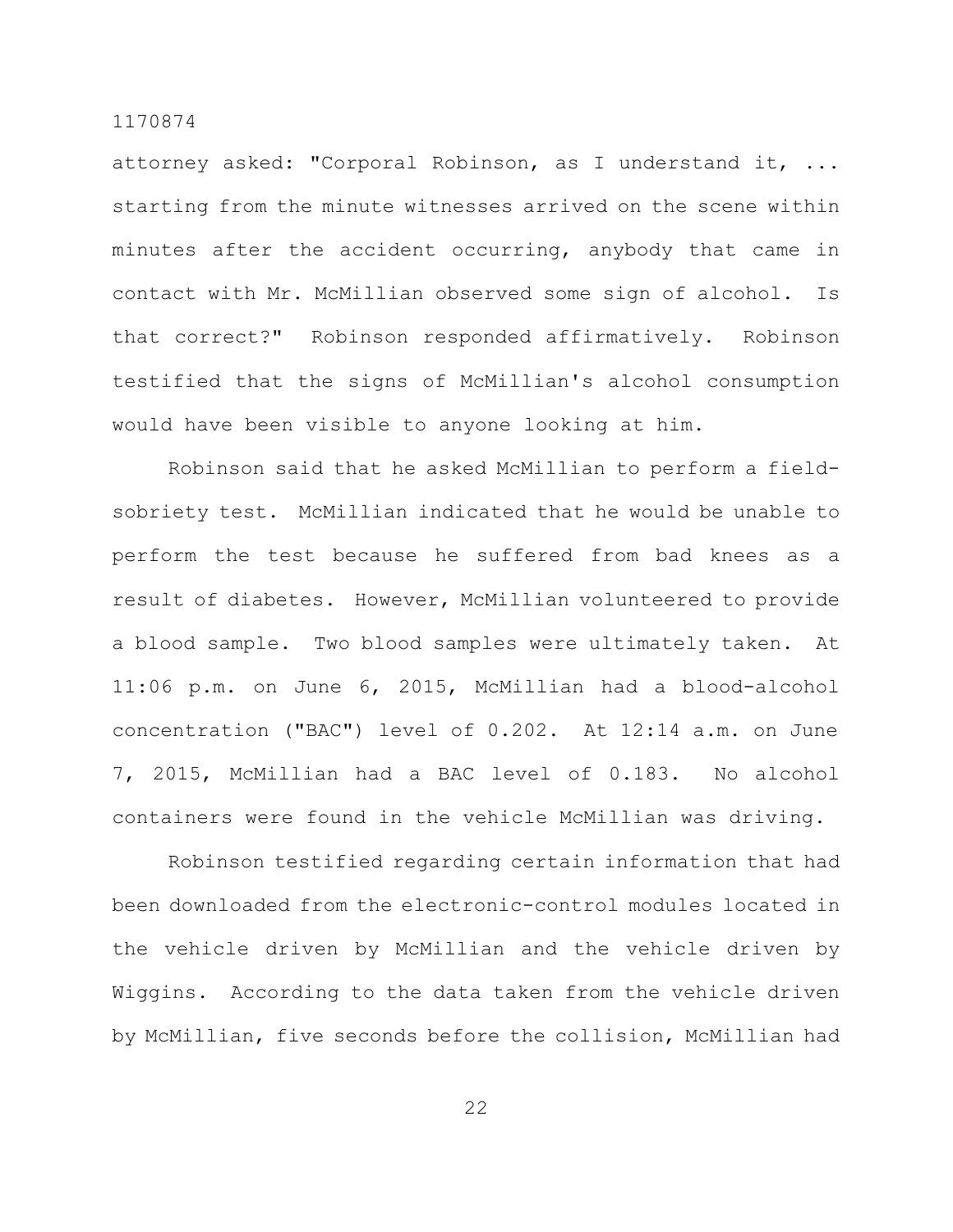engaged "[t]he accelerator pedal percentage to full." At that time, "[t]he engine throttle percentage" was 80% and the vehicle was traveling at a speed of 97 miles per hour. The brake pedal was not activated until the last half second before the collision. At the moment of impact, the vehicle being driven by McMillian was traveling at a speed of 95 miles per hour.

The data downloaded from the vehicle driven by Wiggins showed that, during the five seconds before the collision, the speed of the vehicle slowed from 32 miles per hour to 25 miles per hour. Wiggins was not engaging the accelerator pedal, and she was engaging the brake pedal intermittently. The data indicated that Wiggins had turned the steering at some point.

Dr. Jack Kalin, a former toxicology-laboratory supervisor at the Alabama Department of Forensic Sciences, testified in his deposition regarding "the general effects of ethanol and ... signs and symptoms you might expect to see [and] the symptoms the subject may expect or experience at different alcohol concentrations." Dr. Kalin said that he could not give an opinion regarding whether McMillian exhibited specific signs and symptoms on the night of the collision because he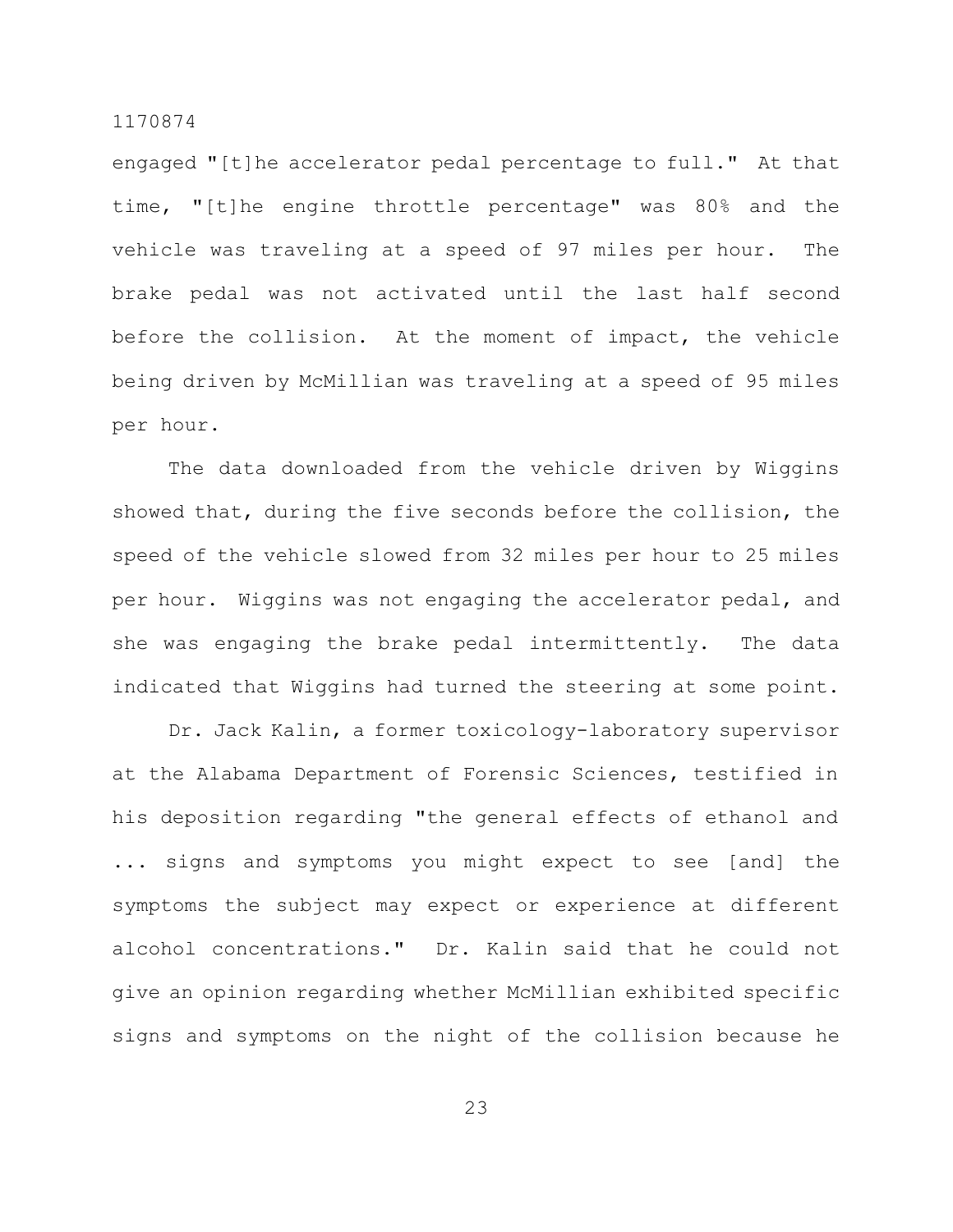did not personally observe McMillian's behavior. Dr. Kalin did, however, perform certain calculations based on McMillian's BAC levels that were recorded on the night of the collision.

Based on McMillian's recorded BAC levels, Dr. Kalin was able to determine the specific rate at which McMillian eliminated alcohol from his system, *i.e.*, his elimination rate. Dr. Kalin was able to determine, based on McMillian's elimination rate, McMillian's approximate BAC level at 9:15 p.m. on the night of the collision, or about one hour after he left the dog-racing track, which, he said, was the approximate time at which McMillian's body would have stopped absorbing alcohol. According to those calculations, McMillian's BAC level at 9:15 p.m. would have been approximately 0.24.

During his deposition, Dr. Kalin referenced "Understanding Blood Analysis in DUI and Traffic Homicide Investigations," a training document he had helped edit. A chart in that document describes the clinical signs and symptoms resulting from ingestion of alcohol by referring to the signs and symptoms relating to specific ranges of BAC levels. The chart provides: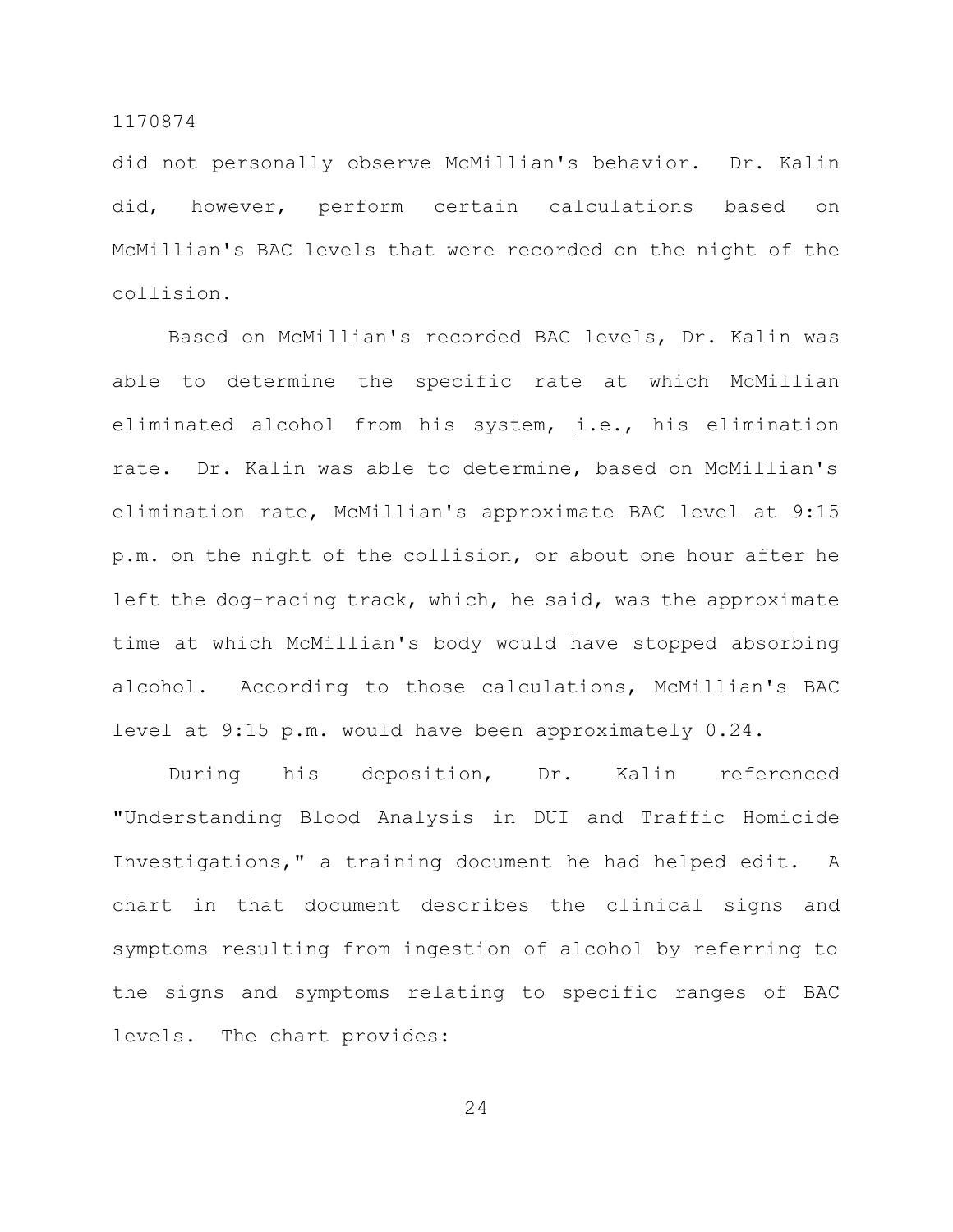### "CLINICAL SIGNS/SYMPTOMS

#### "0.01-0.05 Subclinical

"Influence/effects usually not apparent or obvious "Behavior nearly normal by ordinary observation "Impairment detectable by special tests

## "0.03-0.12 Euphoria

"Mild euphoria, sociability, talkativeness "Increased self-confidence; decreased inhibitions "Diminished attention, judgment and control "Some sensory-motor impairment "Slowed information processing "Loss of efficiency in critical performance tests

## "0.09-0.25 Excitement

"Emotional instability; loss of critical judgment "Impairment of perception, memory and comprehension "Decreased sensatory response; increased reaction time "Reduced visual acuity & peripheral vision; and slow glare recovery "Sensory-motor incoordination; impaired balance; slurred speech; vomiting; drowsiness

"0.18-0.30 Confusion

"Disorientation, mental confusion; vertigo; dysphoria "Exaggerated emotional states (fear, rage, grief, etc.) "Disturbances of vision (diplopia, etc.) and perception of color, form, motion, dimensions "Increased pain threshold "Increased muscular incoordination; staggering gait; ataxia "Apathy, lethargy

"0.25-0.40 Stupor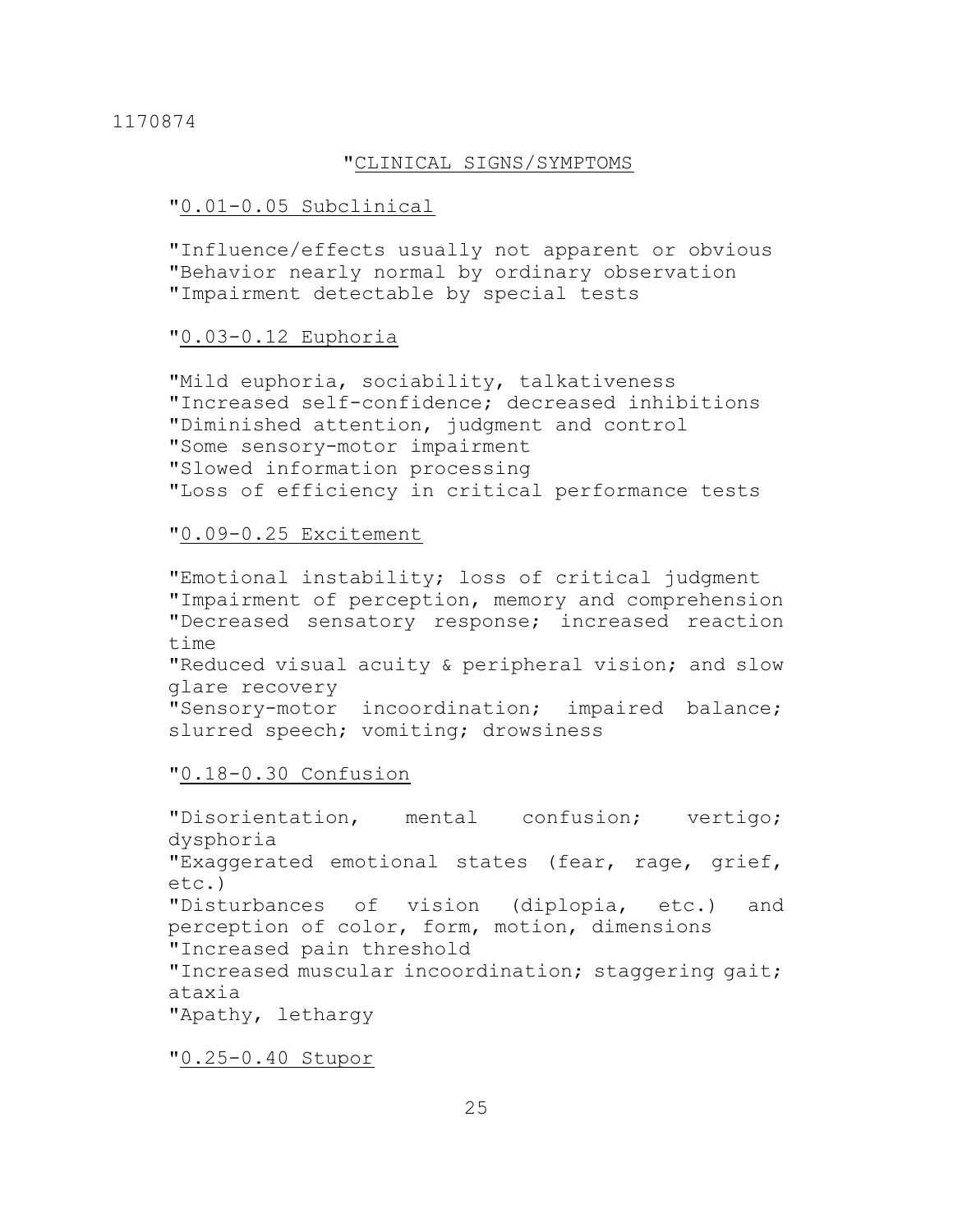"General inertia; approaching loss of motor functions "Markedly decreased response to stimuli "Marked muscular incoordination; inability to stand or walk "Vomiting; incontinence of urine and feces "Impaired consciousness; sleep or stupor

#### "0.35-0.50 Coma

"Complete unconsciousness; coma; anesthesia "Depressed or abolished reflexes "Subnormal temperature "Impairment of circulation and respiration "Possible death

## "0.45+ Death

"Probable death from respiratory arrest."

Dr. Kalin testified that the overlapping BAC ranges in the chart represented an acknowledgment that individuals may exhibit or experience different signs or symptoms at different BAC levels based on each individual's tolerance to alcohol. Dr. Kalin said: "[U]ltimately, tolerance is exploiting the genetics of a person's ability to withstand the insult of an intoxicant or their ability to eliminate that intoxicant more rapidly. So this range is really a direct reflection of tolerance and innate genetics."

Dr. Kalin also testified that "one of the aspects of tolerance is compensation." He said that someone who is more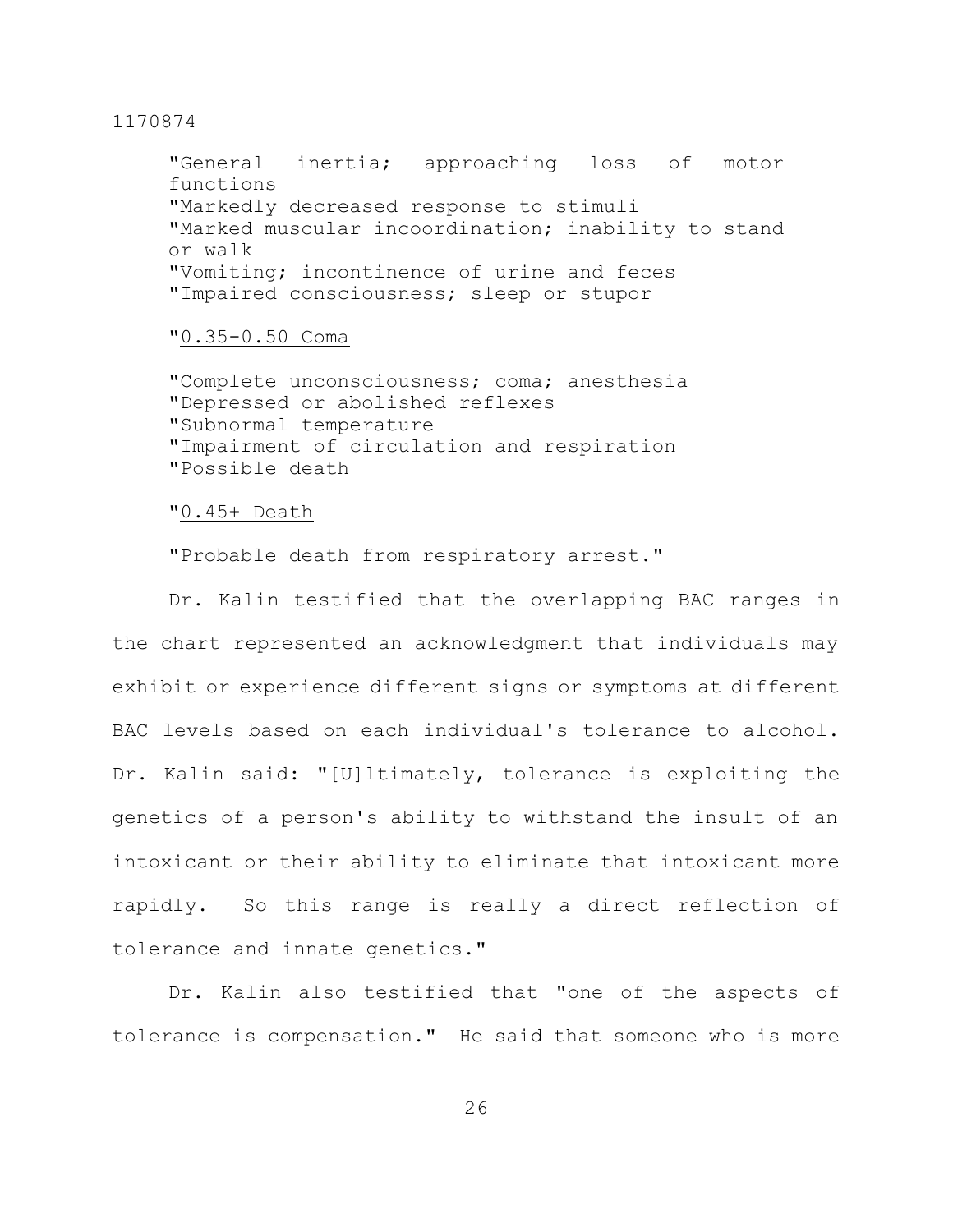experienced with alcohol may develop an ability to conceal outwardly visible signs of impairment or intoxication. Dr. Kalin said that compensation "is not true for all of the faculties. It's not true for your visual acuity or your fine motor skills or your ability to coordinate your higher intellectual functions, your confusion, but it certainly is with people's ability to walk and talk."

Dr. Kalin testified that a person's elimination rate can be affected by a person's tolerance or innate genetics. "With tolerance," he said, "you can increase your rate of elimination." Dr. Kalin testified that, according to his calculations based on McMillian's BAC levels recorded on the night of the collision, McMillian's elimination rate was 0.017 "grams percent per hour, which," he said, "puts him pretty much in the middle of the pack as far as most humans are concerned. It's an elimination rate that is not unexpected."

Dr. Kalin testified that "gross intoxication," or intoxication that can be seen through casual observation, is difficult to conceal at BAC levels above 0.183 or 0.202, which, as noted above, were McMillian's recorded BAC levels several hours after the collision. MGR's attorney asked Dr.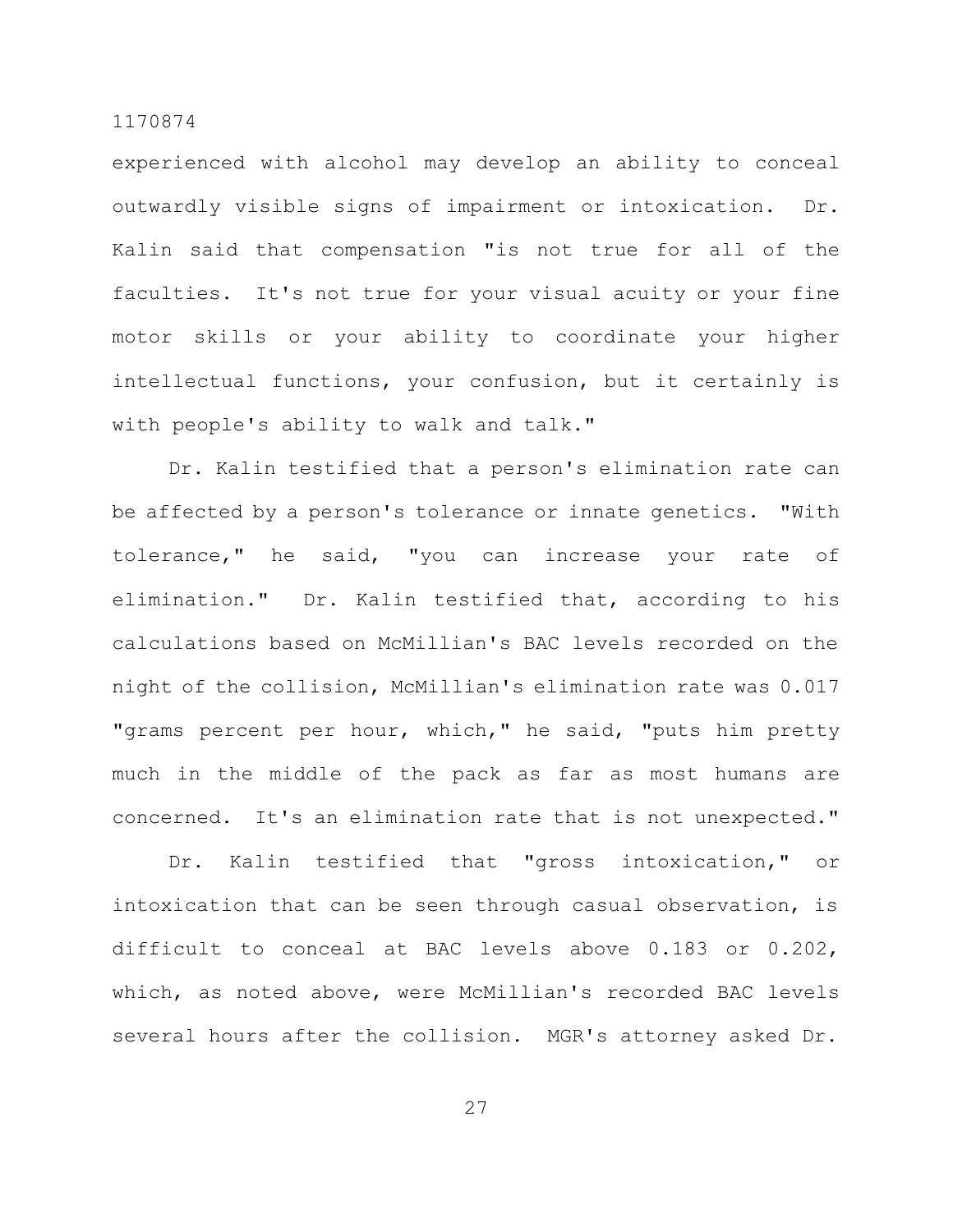Kalin about an excerpt from "Garriott's Medicolegal Aspects of Alcohol," a textbook Dr. Kalin said was reliable and that he described as "a great reference for alcohol." The excerpt states: "In conclusion, outward physical signs of intoxication do not correlate well with blood alcohol concentrations as measured by alcohol testing. This is especially true for chronic drinkers with tolerance that masks visible signs of intoxication as BACs increase above 0.10 g/dL." Dr. Kalin testified that he agreed with that assertion, which he paraphrased as concluding "that an experienced drinker above a .10 may not necessarily be identified outwardly [as] visibly intoxicated."

After his deposition, Dr. Kalin executed an affidavit providing additional opinions. In relevant part, his affidavit stated that he had reviewed certain materials, and he opined:

"Mr. McMillian attended Mobile Greyhound Park (MGP) 6/6/2015 from approximately 5:00 through 8:20 PM. Mr. McMillian stated his sole ingestion of alcoholic beverages that day comprised two (2) 12-ounce Budweiser beers shortly before departing MGP. Mr. McMillian was witnessed at the scene of the collision to exhibit unsteadiness, slurred speech and odor of alcoholic beverage, sufficient for his detention for DUI.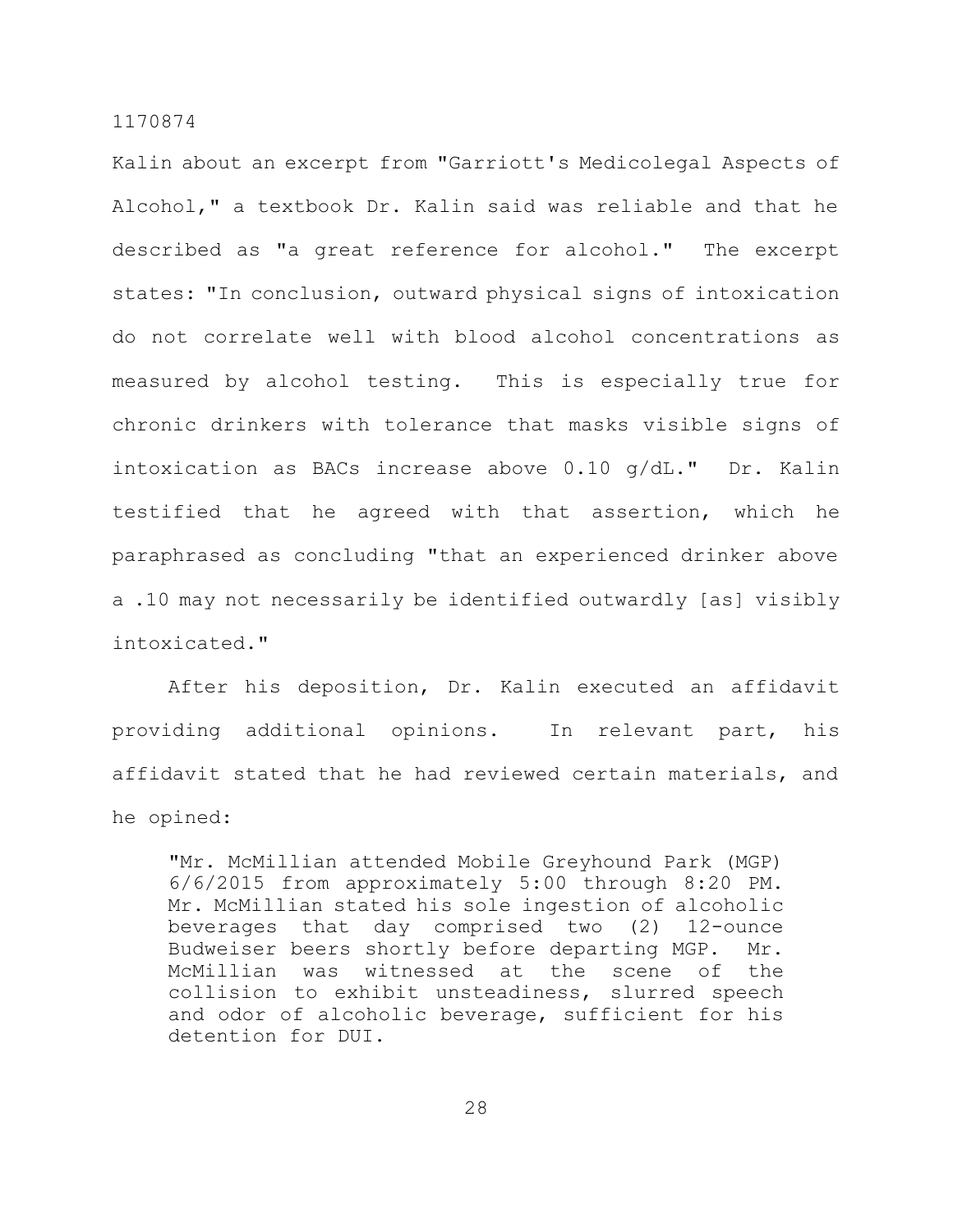"... From said materials I concluded the following. Mr. McMillian's stated ingestion conflicts with toxicological findings. Mr. McMillian's residual ethanol, based upon his reported blood ethanol concentration 6/6/2015 at 11:05 PM was the equivalent of 12 to 14 twelve-ounce beers or other alcoholic beverages. Had Mr. McMillian ingested alcoholic beverages solely during the period 6/6/2015 5:00 PM through 8:20 PM, his total ingestion could have been 15 to 27 beverages. However, with Mr. McMillian's individual ethanol elimination rate determined from the two reported ethanol findings, his ingestion was more likely 18 to 23 beverages. Said conclusion is based upon accepted forensic toxicological princip[les] and is stated to a degree of toxicological probability.

"... Evidence of visible intoxication exhibited by Mr. McMillian at the scene of the collision is reported by [Mobile Police Department] officers. While there is no description of Mr. McMillian's appearance at MGP, Mr. McMillian's intoxication before leaving the dog track within 30 minutes of this crash would have been substantially similar and visible by individuals trained to identify the untoward effects of alcohol ingestion."

After executing the affidavit, Dr. Kalin gave a second deposition. He corrected his estimate regarding the amount of alcohol McMillian had consumed on the night of the collision from an amount equal to 18 to 23 beers to an amount equal to 20 to 23 beers. Dr. Kalin testified that he calculated that estimate using McMillian's height, weight, and elimination rate.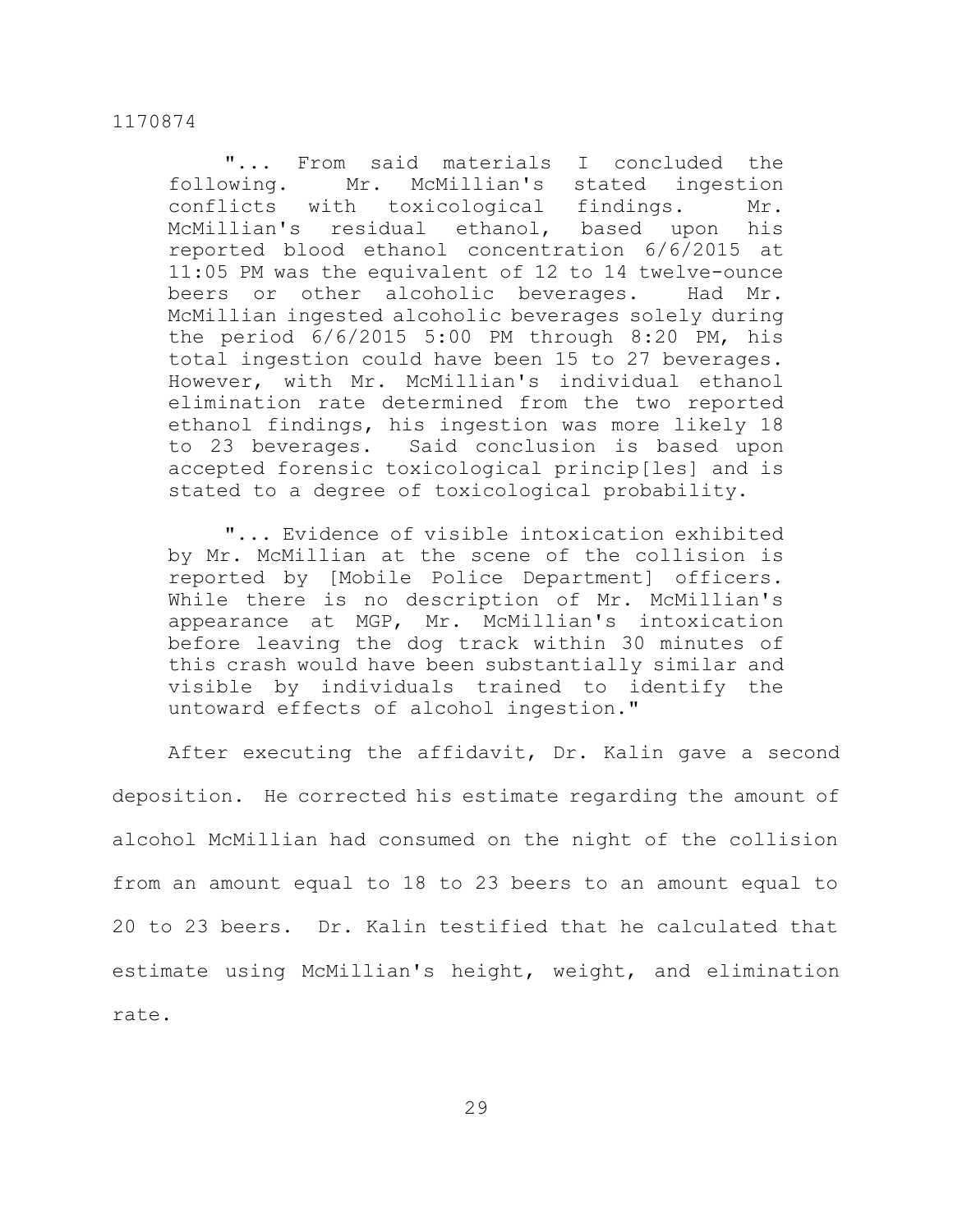Armondo Love, MGR's corporate representative, testified in his deposition that employees of MGR who were responsible for serving alcohol were trained in the Training for Intervention Procedures ("TIPS") program. Love said that the TIPS program instructs employees regarding how to identify intoxicated patrons. When asked by Wiggins's attorney how he defined "visibly intoxicated," Love responded:

"Well, I'm again, referring back to the TIPS program. Once a –- once you identify the behavioral cues, of course, one being the loss of or lowered inhibitions; and then you have impaired judgment; you have slowed reactions and then loss of -- of coordination. Through interacting with the guest, you begin to ascertain if this person has had enough. And once you feel this person is visibly intoxicated, they've had enough, then that's it. So it'd be -- it'd be hard for me to say what is the line because it all depends upon the interaction with the quest and them being served at that -- at that particular time."

The circuit court's order granting MGR's summary-judgment motion adopted an order proposed by MGR "with minimal editorial changes" because, the circuit court stated, it "fully agree[d] with the facts, conclusions, analysis, and rationale of [MGR's] proposed order." In relevant part, the circuit court's order, in concluding that there was no genuine issue of material fact regarding whether McMillian appeared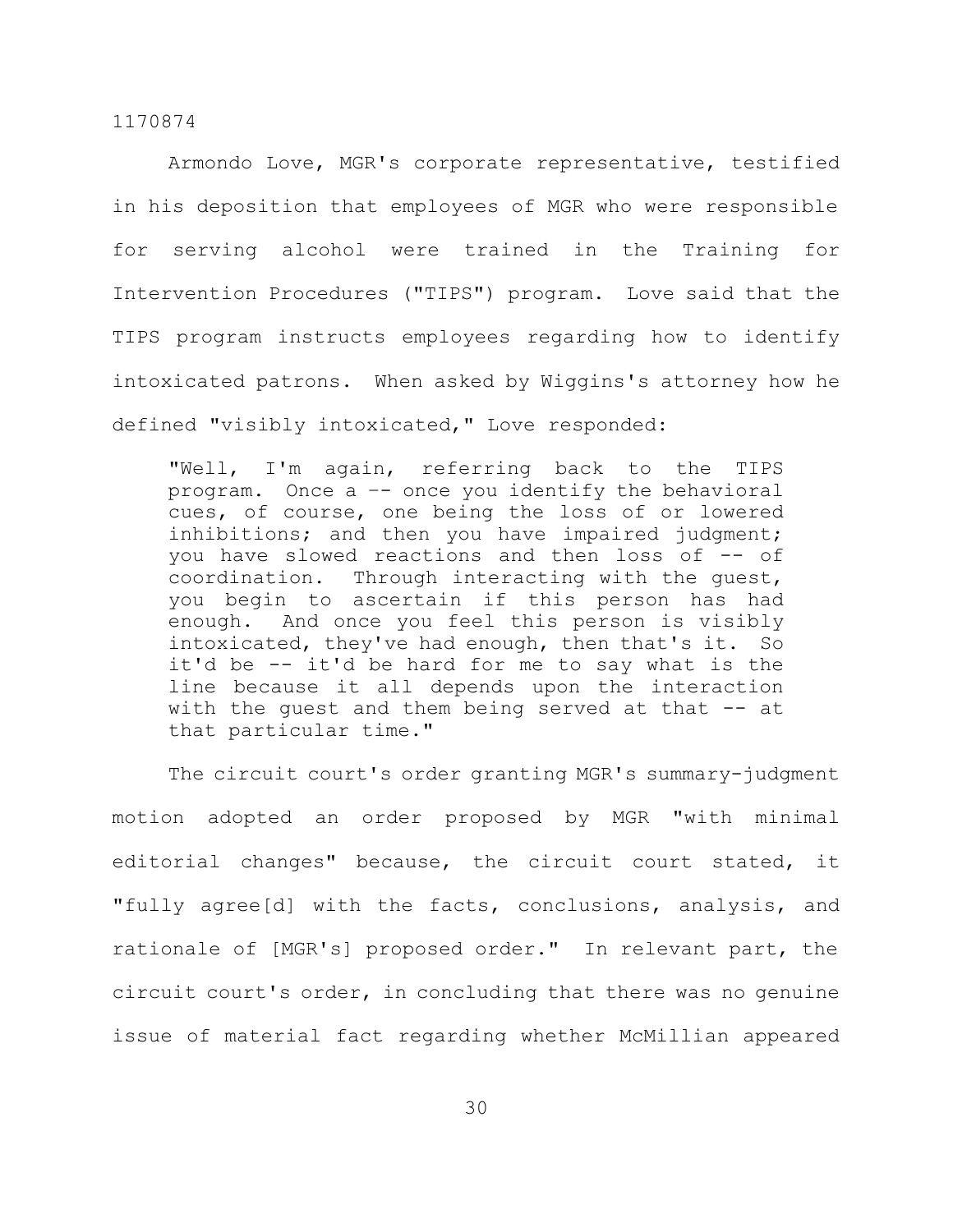visibly intoxicated when purchasing alcohol at the dog-racing

track, stated:

"In the facts before the Court ... there is no evidence to prove or [from which] to infer that McMillian appeared to be intoxicated when he was served alcohol at the dog track. The most that can be determined from the evidence is that McMillian drank numerous beers and had an elevated BAC.

"Specifically, the facts show that genetics and a tolerance for alcohol may allow a person who is impaired or intoxicated not to appear intoxicated. In addition, one with a tolerance for alcohol may conceal the visible signs of intoxication in the way he walks and talks. While an inference may be drawn that McMillian had an elevated BAC when he was at the dog track, that inference does not suggest that McMillian appeared to be intoxicated when he was served alcohol at the dog track. There is no evidence upon which such an inference can be based.

"Because [Wiggins] ha[s] failed to produce substantial evidence for one of the elements of the cause of action, MGR is entitled to summary judgment.

"....

"[Wiggins] contend[s] that McMillian's BAC of .202 approximately three hours after he left the dog track, an expert opinion that McMillian probably had a BAC of .24 an hour after the accident, an expert opinion that McMillian drank between 20 and 23 beers, and an opinion that a person trained to identify signs of intoxication would have recognized symptoms of intoxication in McMillian constitutes circumstantial evidence sufficient to defeat summary judgment. Inherent in [Wiggins]'s argument is that [Wiggins] lack[s] any direct evidence that McMillian appeared intoxicated. Yet, [Wiggins] must produce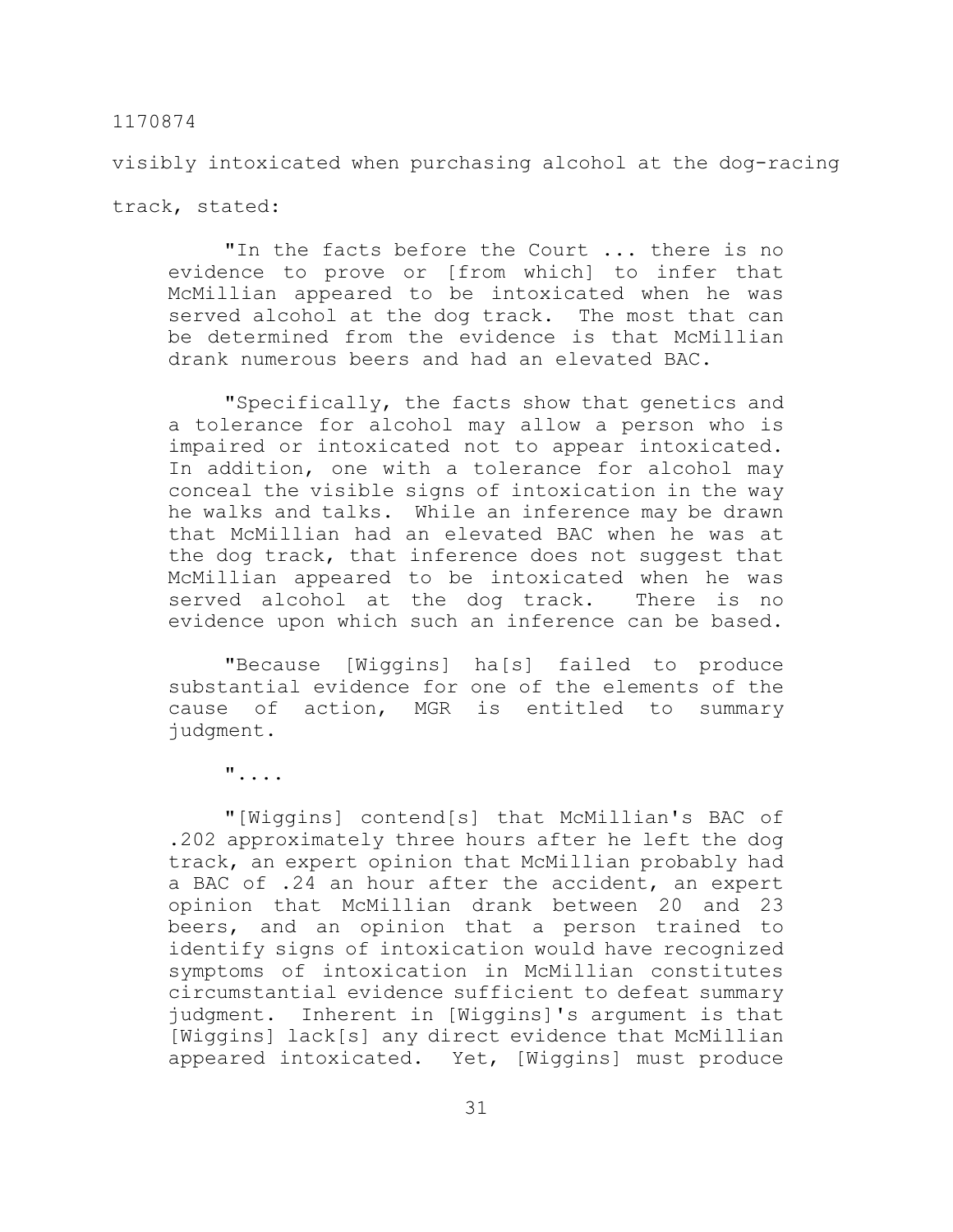substantial evidence from which an inference can be made that McMillian appeared to be intoxicated at the dog track, either through circumstantial or direct evidence, or a combination of both.

"....

"MGR has shown through McMillian's testimony that McMillian did not exhibit any signs of intoxication while at the dog track and has proven through [Wiggins's] expert that one cannot infer McMillian was visibly intoxicated based upon McMillian's estimated BAC or the number of beers he may have had. [Wiggins] ha[s] presented no evidence to the contrary."

Wiggins argues that the circuit court erred in concluding that insufficient circumstantial evidence was presented of McMillian's visible intoxication when purchasing alcohol at the dog-racing track. As the circuit court's order notes, the only direct evidence presented regarding McMillian's behavior at the dog-racing track was McMillian's deposition testimony, in which he indicated that he drank only two beers and kept to himself while watching the races. However, direct evidence was presented indicating that, within minutes of leaving the track, McMillian appeared visibly intoxicated to other travelers on the interstate and to law-enforcement personnel.

The deposition testimony elicited from McMillian and Robinson indicates that McMillian left the dog-racing track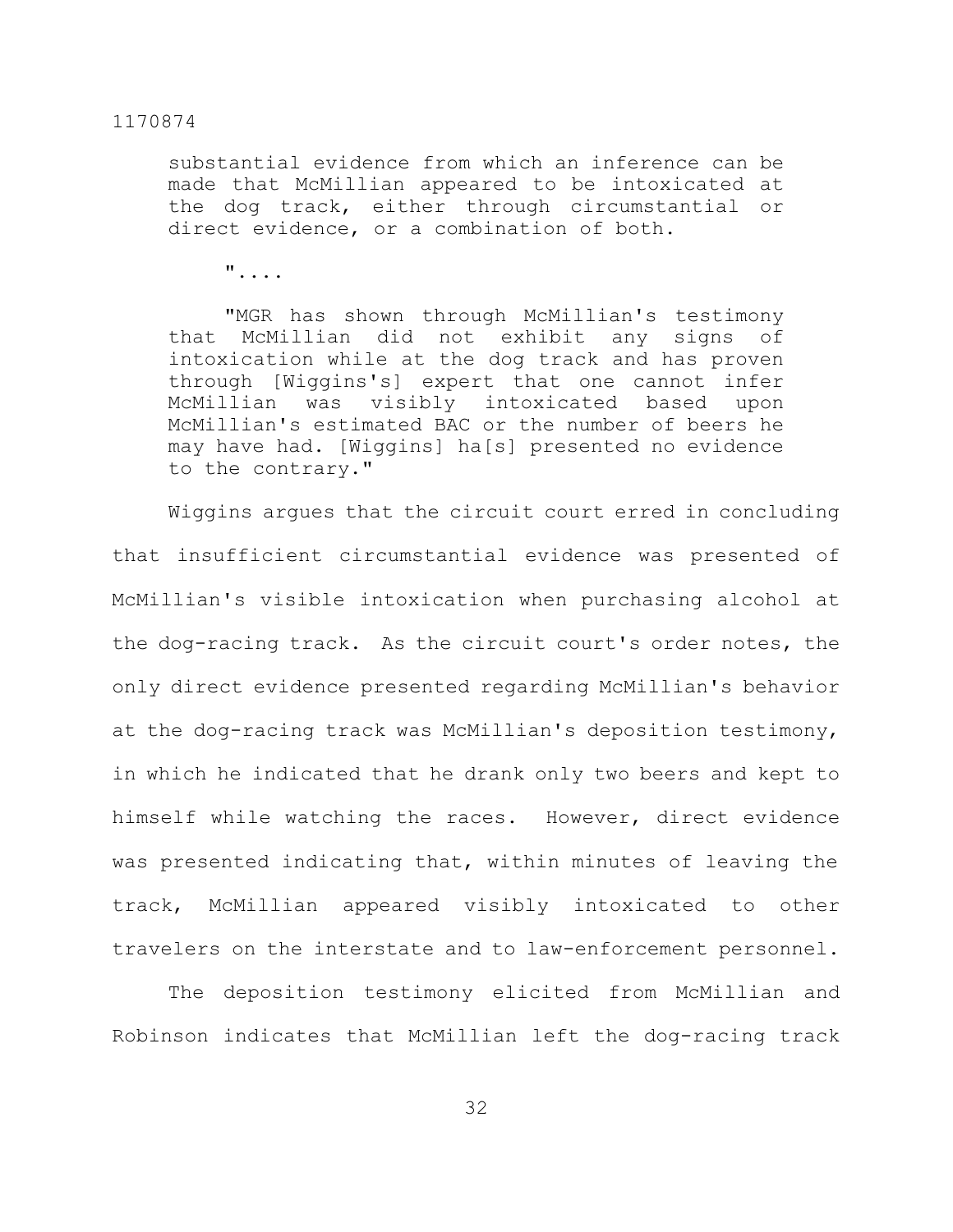sometime after 8:00 p.m. on the night of the collision. Robinson estimated that traveling from the dog-racing track to the site of the collision takes approximately 10 minutes if traffic laws are obeyed, but the electronic-control module taken from the car McMillian was driving indicated that he was driving at a speed of approximately 97 miles per hour on the interstate. The collision occurred sometime before 8:30 p.m.

McMillian testified that he drank only two beers at the dog-racing track on the night of the collision, after winning two trifectas. Dr. Kalin opined that McMillian's BAC levels indicated that he had consumed an amount of alcohol equivalent to 20 to 23 beers between 5:00 p.m. and 8:20 p.m. McMillian's behavior immediately following the collision corresponds with the signs of impairment and intoxication noted in the chart referenced in Dr. Kalin's deposition. The speed at which McMillian was driving, along with his failure to activate the brake pedal until the last half second before the collision, supports a reasonable inference that McMillian was experiencing diminished attention and control, sensory-motor impairment, slowed information processing, muscular incoordination, and a loss of critical judgment. McMillian's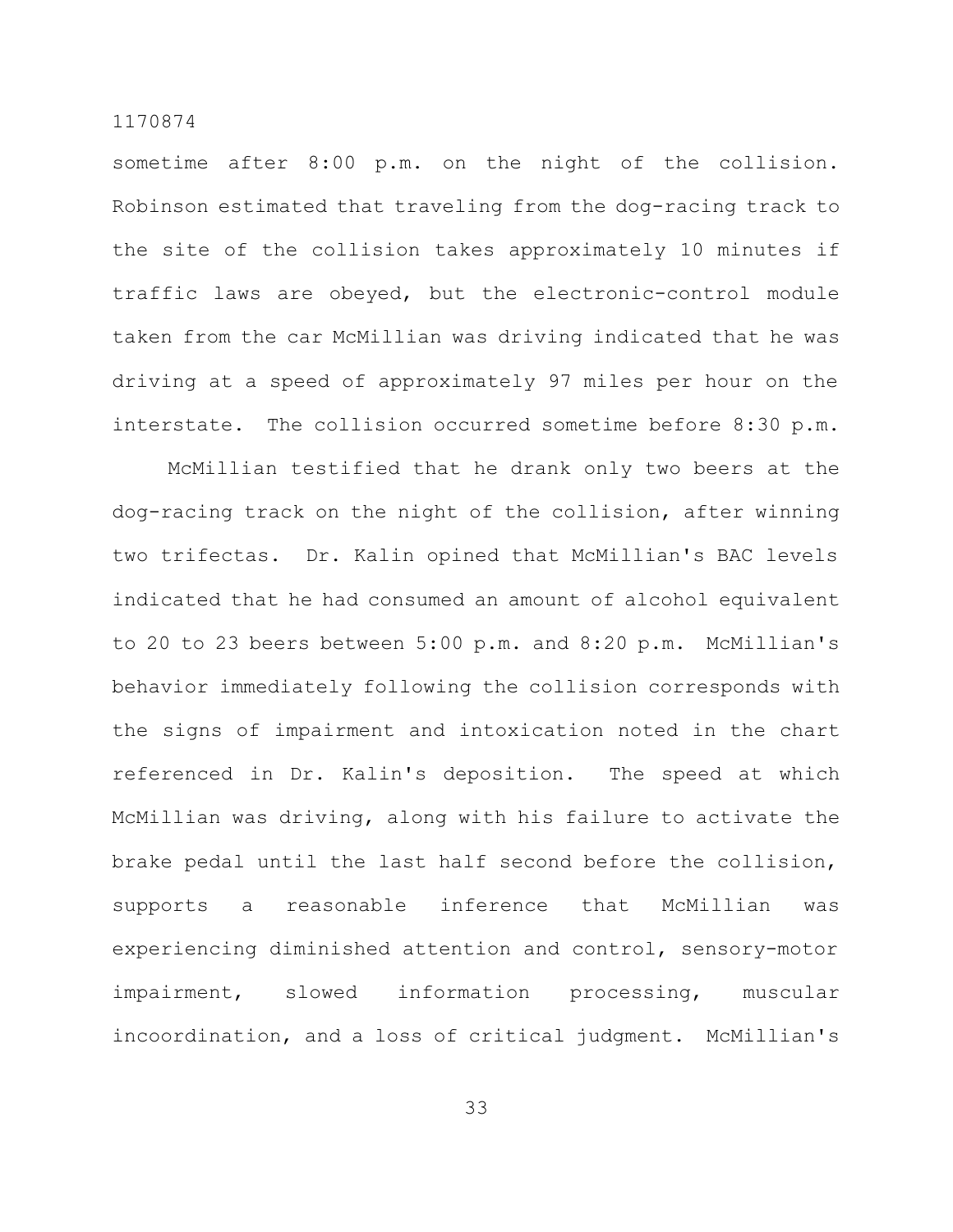testimony that the vehicle he was driving did not collide with Wiggins's vehicle, in light of the evidence presented to the contrary, supports a reasonable inference that McMillian also experienced impaired memory and comprehension.

According to Robinson, every person who came into contact with McMillian at the scene of the collision noted outward signs that he had consumed alcohol, including the odor of alcoholic beverages on his person, bloodshot eyes, unsteadiness on his feet, slurred speech, and an inability to follow instructions. McMillian admitted to having drunk alcohol. While being detained in a police vehicle, McMillian urinated on himself. Each of the foregoing pieces of direct evidence supports a reasonable inference that McMillian was visibly intoxicated at the scene of the collision.

In his affidavit, Dr. Kalin opined that McMillian's "intoxication before leaving the dog track within 30 minutes of this crash would have been substantially similar and visible by individuals trained to identify the untoward effects of alcohol ingestion." In other words, Dr. Kalin's opinion indicates that the direct evidence of McMillian's intoxication around the time of the collision is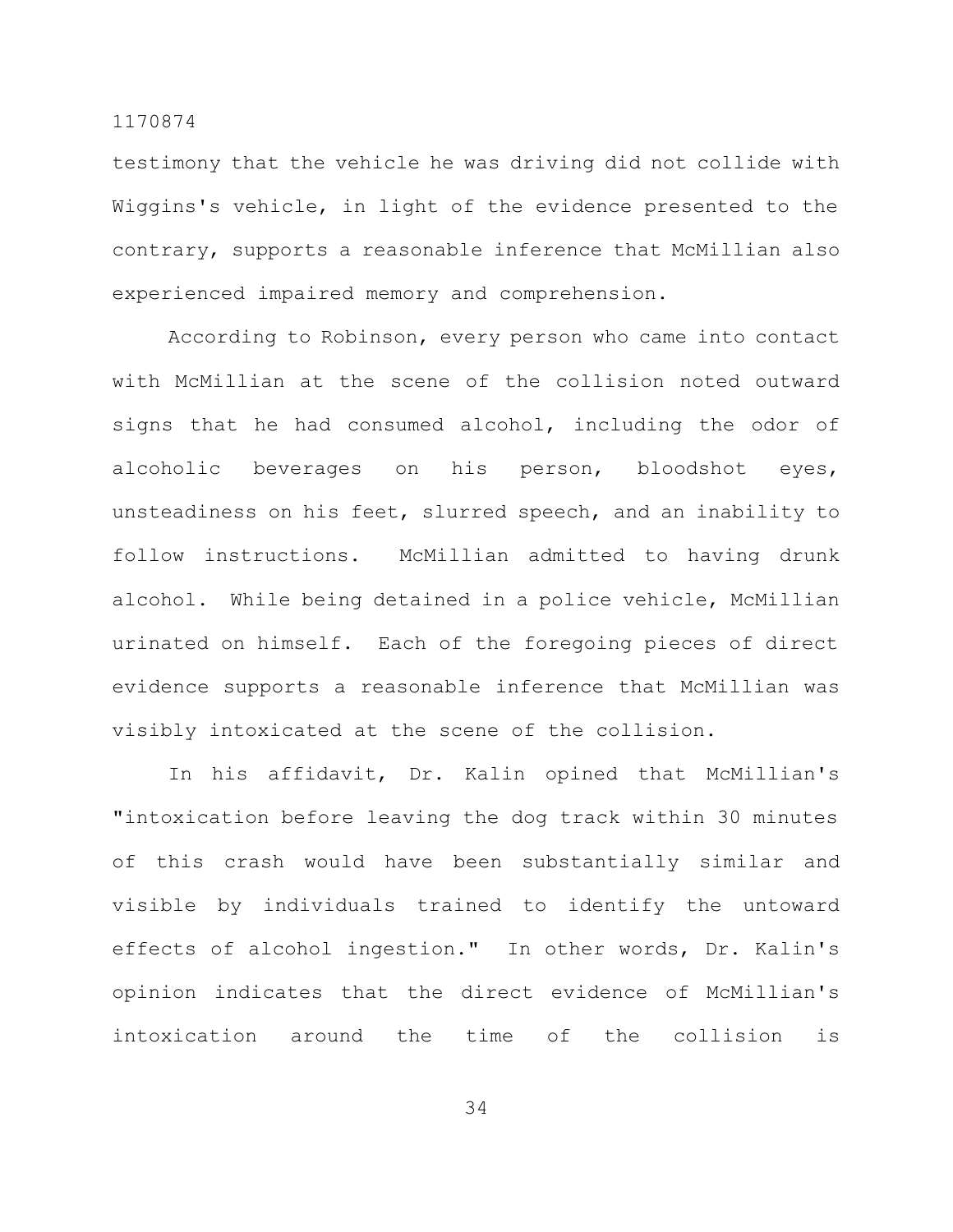circumstantial evidence of McMillian's intoxication 30 minutes earlier, when McMillian was at the dog-racing track. Although the trial court's order notes that "[Wiggins] must produce substantial evidence from which an inference can be made that McMillian appeared to be intoxicated at the dog track, either through circumstantial or direct evidence, or a combination of both[,]" the order also appears to emphasize the trial court's conclusion that "[i]nherent in [Wiggins]'s argument is that [Wiggins] lack[s] any direct evidence that McMillian appeared intoxicated."

In Edwards v. State, 139 So. 3d 827 (Ala. Crim. App. 2013), the Court of Criminal Appeals noted, in relevant part:

"'"'Circumstantial evidence is in nowise considered inferior evidence and is entitled to the same weight as direct evidence provided it points to the guilt of the accused.' Cochran v. State, 500 So. 2d 1161, 1177 (Ala. Crim. App. 1984), affirmed in pertinent part, reversed in part on other grounds, Ex parte Cochran, 500 So. 2d 1179 (Ala. 1985)."'"

139 So. 3d at 836-37 (quoting Holloway v. State, 979 So. 2d 839, 843 (Ala. Crim. App. 2007), quoting in turn White v. State, 546 So. 2d 1014, 1017 (Ala. Crim. App. 1989)).

In United States v. Hirani, 824 F.3d 741 (8th cir. 2016), the United States Court of Appeals for the Eighth Circuit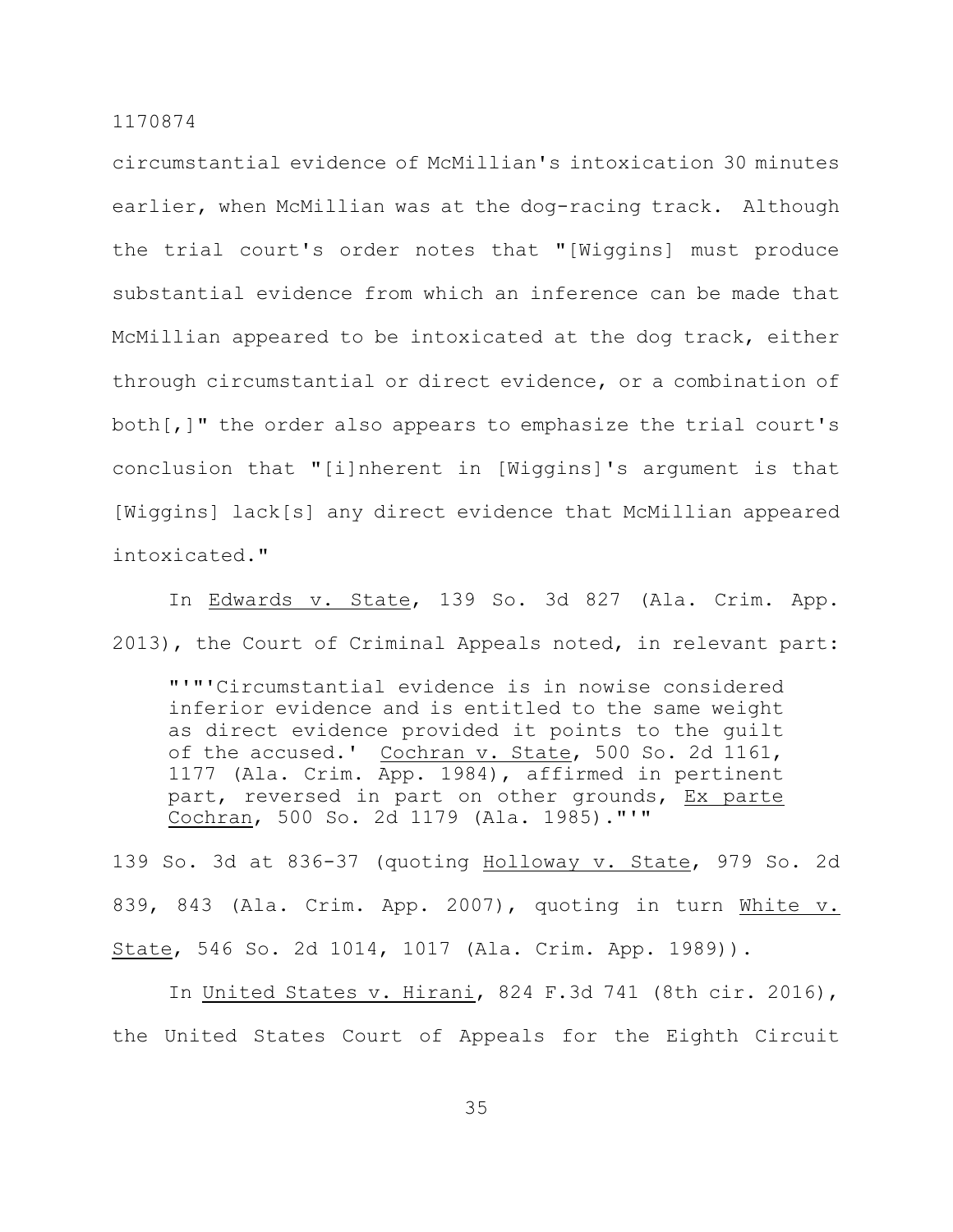addressed an appellant's challenge to a federal district court's judgment revoking the appellant's citizenship and certificate of naturalization. On appeal, the appellant argued that the district court had erroneously considered circumstantial evidence in reaching its determination. 824 F.3d at 747. In relevant part, the Eighth Circuit noted:

"Appellant's argument assumes that circumstantial evidence is inherently less probative or reliable than direct evidence and is therefore unable to satisfy high evidentiary burdens. Yet Appellant's distinction between the probative value of direct and circumstantial evidence has no basis in the law, which treats both types of evidence alike. 'The reason for treating circumstantial and direct evidence alike is both clear and deep rooted: "Circumstantial evidence is not only sufficient, but may also be more certain, satisfying and persuasive than direct evidence."' Desert Palace, Inc. v. Costa, 539 U.S. 90, 100, 123 S. Ct. 2148, 156 L. Ed. 2d 84 (2003) (quoting Rogers v. Mo. Pac. R. Co., 352 U.S. 500, 508 n.17, 77 S. Ct. 443, 1 L. Ed. 2d 493 (1957)). 'The adequacy of circumstantial evidence also extends beyond civil cases; we have never questioned the sufficiency of circumstantial evidence in support of a criminal conviction, even though proof beyond a reasonable doubt is required.' Id.; see United States v. Crumley, 528 F.3d 1053, 1065 (8th Cir. 2008)('[C]ircumstantial evidence is just as probative as any other type of evidence.'); United States v. McCrady, 774 F.2d 868, 874 (8th Cir. 1985)('Circumstantial evidence is "intrinsically as probative as direct evidence" and may be the sole support for a conviction.' (quoting United States v. Two Eagle, 633 F.2d 93, 97 (8th Cir. 1980))).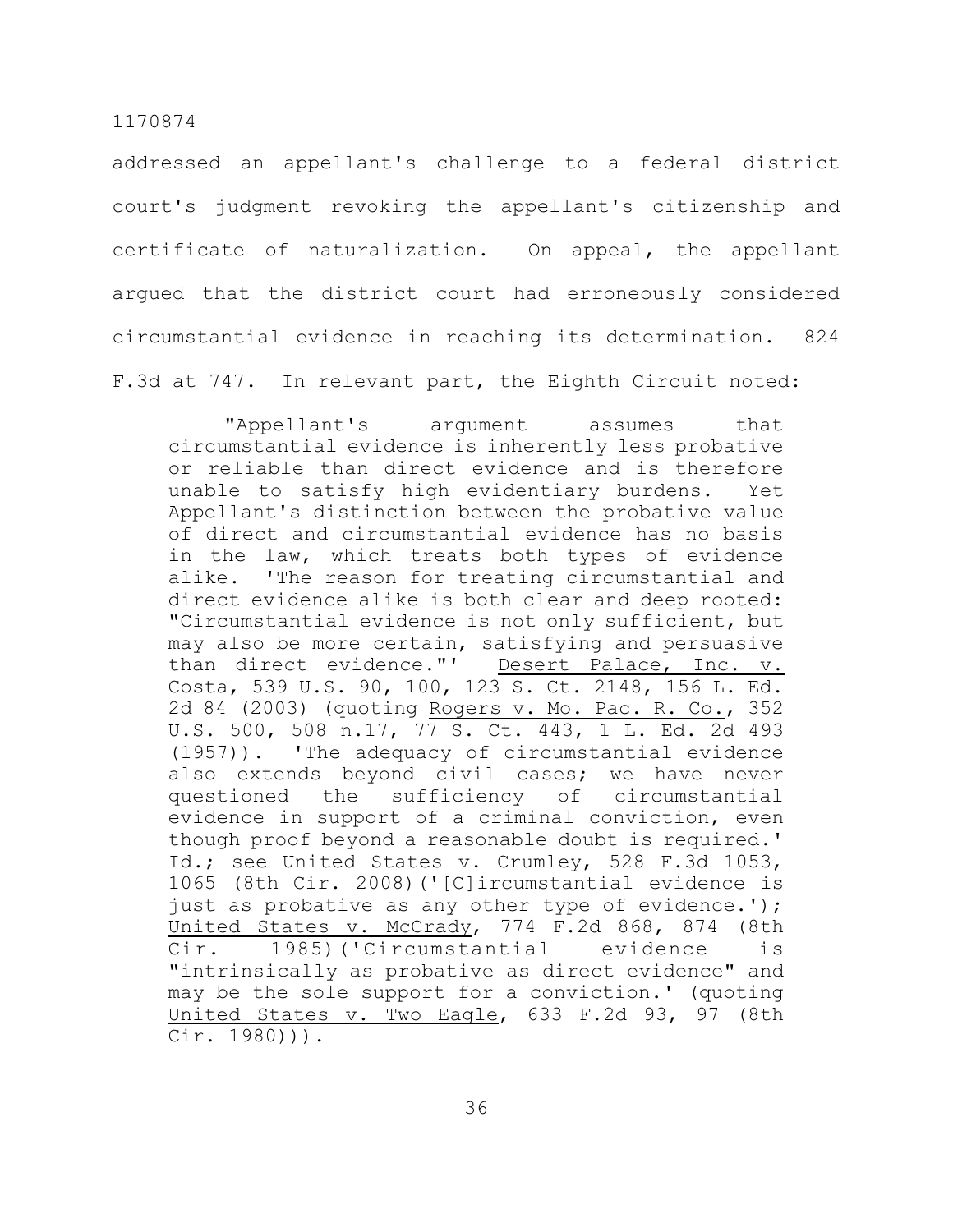|                                               |  |  | "In both civil and criminal cases, |  |  |
|-----------------------------------------------|--|--|------------------------------------|--|--|
| circumstantial evidence is considered just as |  |  |                                    |  |  |
| probative as direct evidence "                |  |  |                                    |  |  |

824 F.3d at 747 (emphasis added).

Similarly, in Alabama State Personnel Board v. Palmore [Ms. 2170090, Aug. 3, 2018] So. 3d (Ala. Civ. App. 2018), the Court of Civil Appeals cited decisions from the Court of Criminal Appeals in determining the value that should be accorded circumstantial evidence:

"'"Circumstantial evidence is not inferior or<br>deficient evidence."' Hill v. State, 651 So. 2d Hill v. State, 651 So. 2d 1128, 1130 (Ala. Crim. App. 1994)(quoting Holder v. State, 584 So. 2d 872, 875 (Ala. Crim. App. 1991)). '"'Circumstantial evidence is entitled to the same weight as direct evidence, provided it points to the guilt of the accused.'"' Id. (quoting Holder, 584 So. 2d at 876, quoting in turn Casey v. State, 401 So. 2d 330, 331 (Ala. Crim. App. 1981))."

In light of the foregoing, we conclude that circumstantial evidence of McMillian's intoxication at the dog-racing track is entitled to the same weight as would be direct evidence regarding the same factual issue.

In their appellate brief, the parties argue regarding the meaning of Dr. Kalin's opinion. MGR asserts:

"Dr. Kalin opined only that persons trained to detect signs of intoxication could have determined that McMillian was intoxicated. ... The corollary of that opinion is that someone who was not so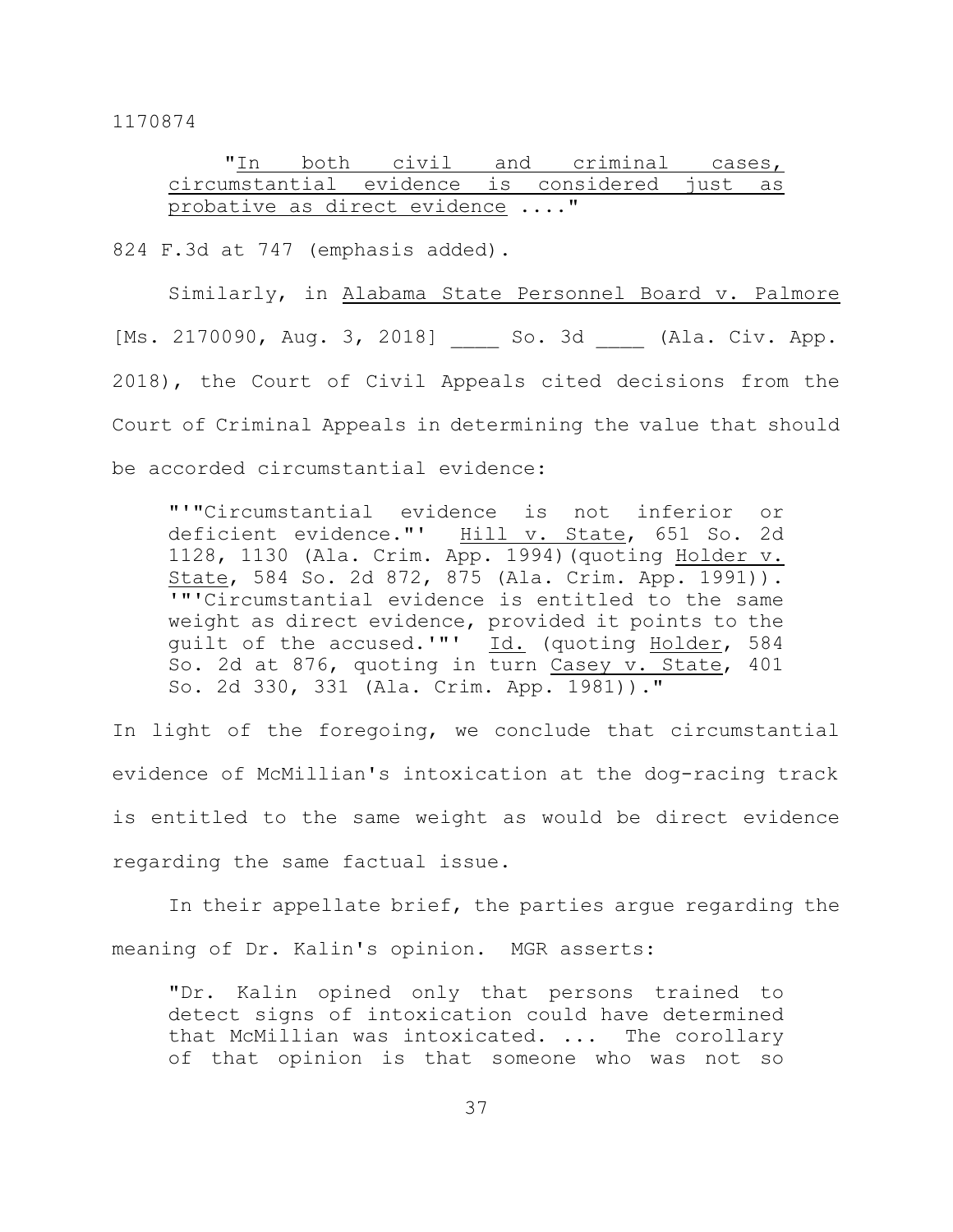trained could not have detected that McMillian was intoxicated. In other words, McMillian was not visibly intoxicated because he would not have exhibited behavior that a casual person would have noticed."

MGR's brief, at 31-32. Wiggins, on the other hand, asserts:

"Dr. Kalin is not saying that you had to be trained to see McMillian's intoxication. In fact, lay witnesses described to the responding officers that they deemed McMillian to be intoxicated after the crash. Dr. Kalin is putting his opinion that McMillian would have been exhibiting signs of visible intoxication in the context of the TIPS[-] trained servers at the dog track, making it even more unlikely that McMillian's gross intoxication would have gone unnoticed."

Wiggins's brief, at 21.

Both interpretations of Dr. Kalin's opinion appear reasonable. This Court, however, is in no position to decide which interpretation is correct. "In reviewing a summary judgment, we view the evidence in the light most favorable to the nonmovant and entertain such reasonable inferences as the jury would have been free to draw." Nationwide Prop. & Cas. Ins. Co. v. DPF Architects, P.C., 792 So. 2d 369, 372 (Ala. 2000). In so doing, we conclude that a jury could reasonably infer from Dr. Kalin's opinion that, considering the totality of the circumstances, McMillian's intoxication would have been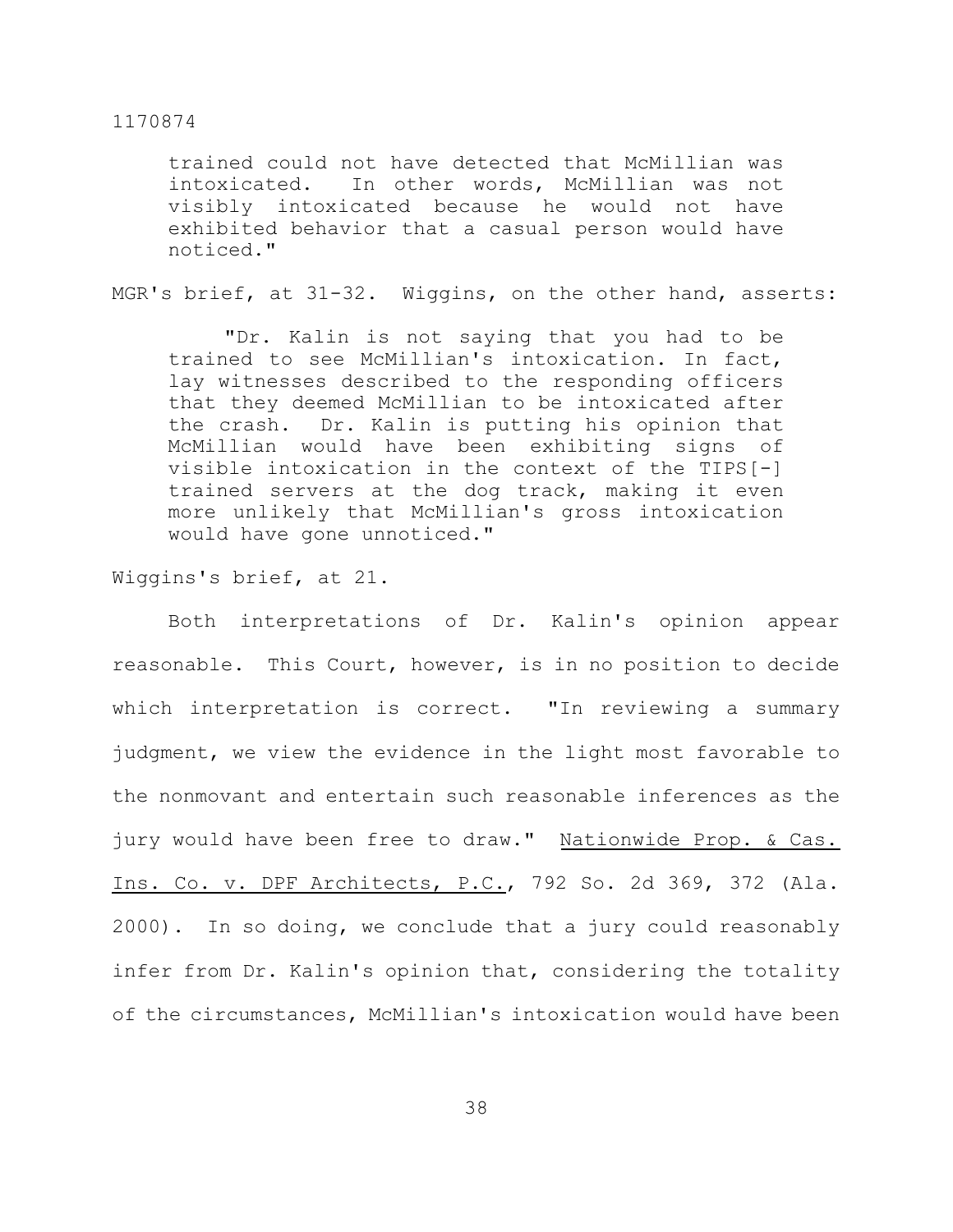visible to MGR's employees. $4$  Because we conclude that a genuine issue of material fact remains regarding that question, the summary judgment is due to be reversed.

In its order, the circuit court also concluded that Dr. Kalin's deposition testimony effectively foreclosed an inference that McMillian appeared visibly intoxicated when he purchased alcohol at the dog-racing track. The circuit court's order specifically cites the portions of Dr. Kalin's deposition testimony indicating that an individual's ability to compensate or to conceal outward signs of intoxication may

<sup>&</sup>lt;sup>4</sup>MGR cites in support of its argument a special concurrence in Owens v. Hooters Restaurants, 41 So. 3d 743 (Ala. 2009), a case in which this Court affirmed a trial court's judgment, without an opinion. That case also involved a dram-shop claim arising from an automobile collision caused by a driver who had recently left the facilities of an ABC Board on-premises licensee, Hooters Restaurants. The trial court entered a summary judgment in favor of Hooters Restaurants. Although evidence was presented indicating that the driver causing the collision was intoxicated at the time of the collision, the special concurrence noted that the record "contain[ed] no evidence that would support an inference that any employee of Hooters served [the driver] alcohol while he was visibly intoxicated." 41 So. 3d at 744. It went on to note that the plaintiff's attempt to submit to this Court receipts substantiating the driver's purchase of alcohol was ineffective because that information was not in the record. In this case, however, it is undisputed that McMillian purchased alcohol while at the dog-racing track. The only remaining issue is whether McMillian appeared visibly intoxicated while doing so.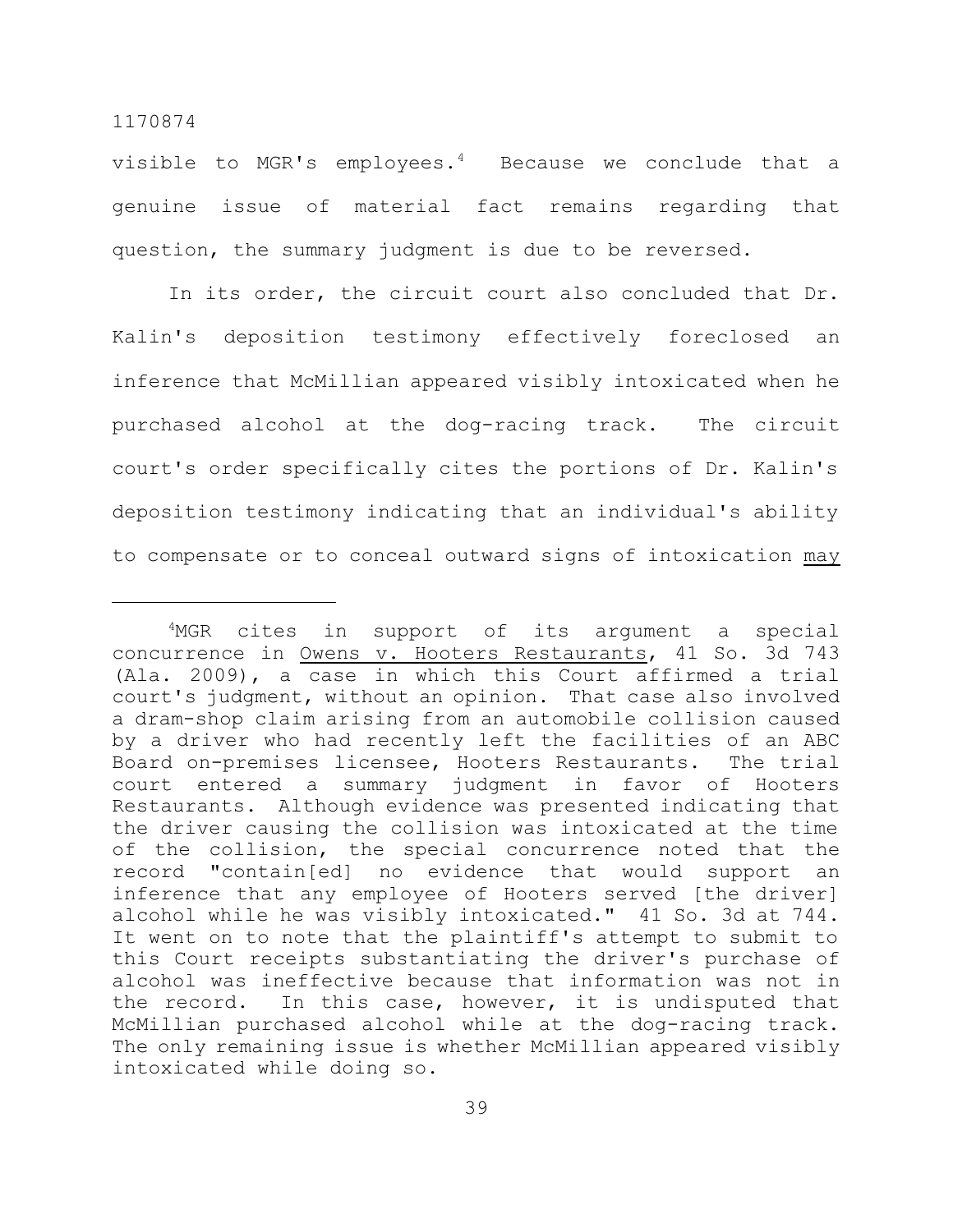be enhanced by the individual's tolerance to alcohol. How that portion of Dr. Kalin's opinion applies to the facts of this case, however, depends upon the evidence presented regarding whether McMillian had, in fact, developed such a tolerance to alcohol. In its brief, MGR argues that McMillian had likely developed a tolerance to alcohol, in light of Dr. Kalin's opinion that McMillian consumed an amount of alcohol equivalent to 20 to 23 beers during a period of a little more than 3 hours. Assuming that MGR has accurately articulated an inference that can be drawn from the evidence presented, however, other evidence was also presented that would support alternative inferences.

As Wiggins points out, whatever tolerance to alcohol McMillian had developed, evidence of his behavior at the scene of the collision supports a reasonable inference that such tolerance was not accompanied by an ability to effectively conceal the outward signs of intoxication at that BAC level. $5$ 

<sup>5</sup>In its appellate brief, MGR argues that McMillian's BAC level at the time of the collision was higher than his BAC level when purchasing alcohol at the dog-racing track because McMillian's body was still in the process of absorbing alcohol when he was at the dog-racing track. MGR contends that McMillian's behavior at the dog-racing track was, therefore, likely different than his behavior at the scene of the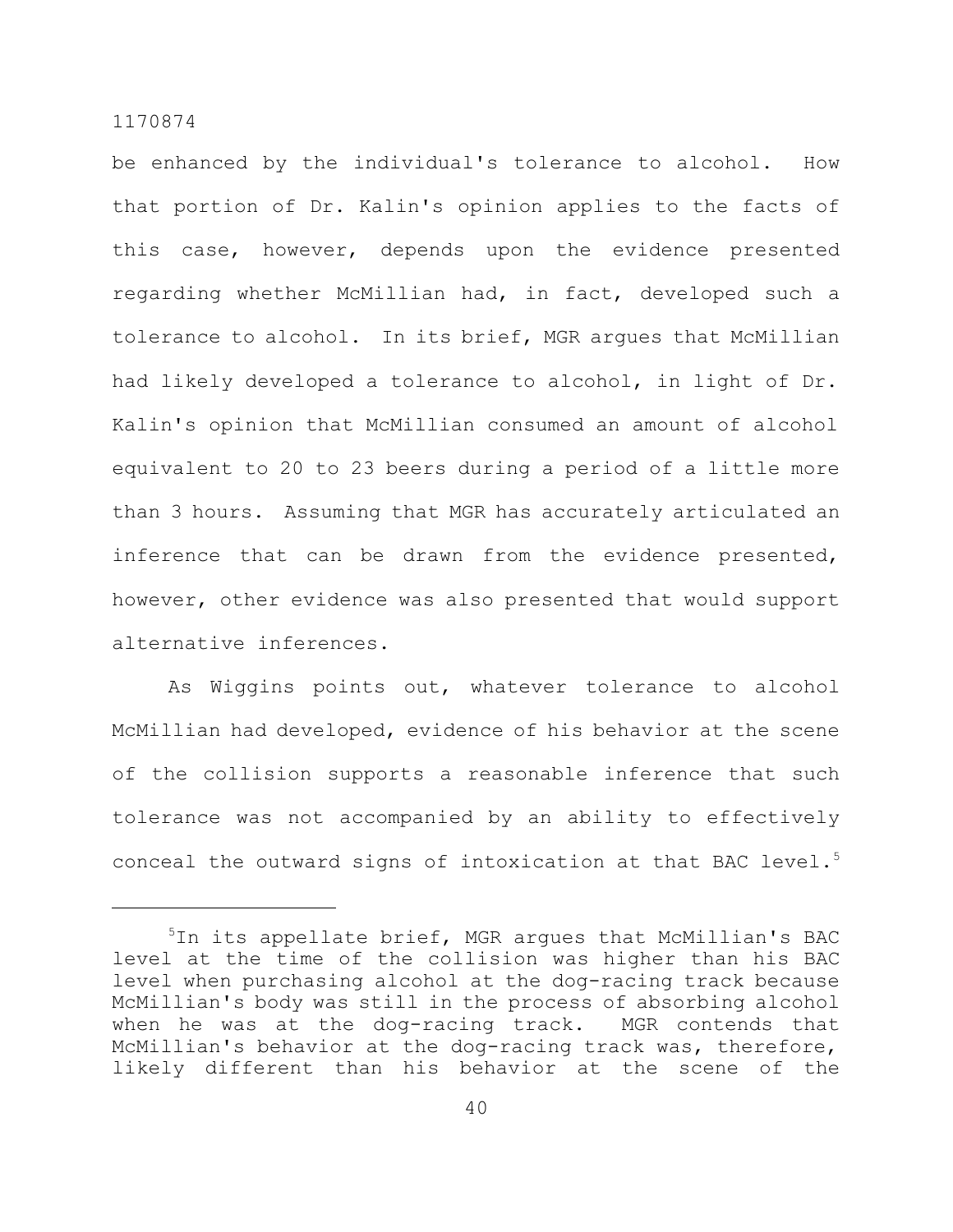Wiggins also points to Dr. Kalin's testimony that an individual's tolerance to alcohol can increase the individual's elimination rate, or the speed at which the person clears alcohol from his or her blood. Using McMillian's BAC levels recorded on the night of the collision, Dr. Kalin concluded that McMillian's personal elimination rate was approximately 0.017 "grams percent per hour, which," he said, "puts him pretty much in the middle of the pack as far as most humans are concerned. It's an elimination rate that is not unexpected." Dr. Kalin did not testify regarding the likelihood that an individual whose personal elimination rate was "pretty much in the middle of the pack as far as most humans are concerned" would have developed a tolerance to alcohol that would allow the individual to effectively conceal

collision. MGR also appears to attribute McMillian's behavior at the scene of the collision, in part, to the severity of the circumstances. MGR states: "One's behavior at an interstate roadside after being in a serious automobile accident is much different than one's behavior standing at a television screen watching horse races." MGR's brief, at 16-17. Again, MGR has perhaps articulated inferences that reasonably follow from the evidence presented. At this stage in the proceedings, however, we must view the evidence presented in the light most favorable to the nonmovant, Wiggins, and entertain all reasonable inferences that support her theory of the case. Nationwide, 792 So. 2d at 373.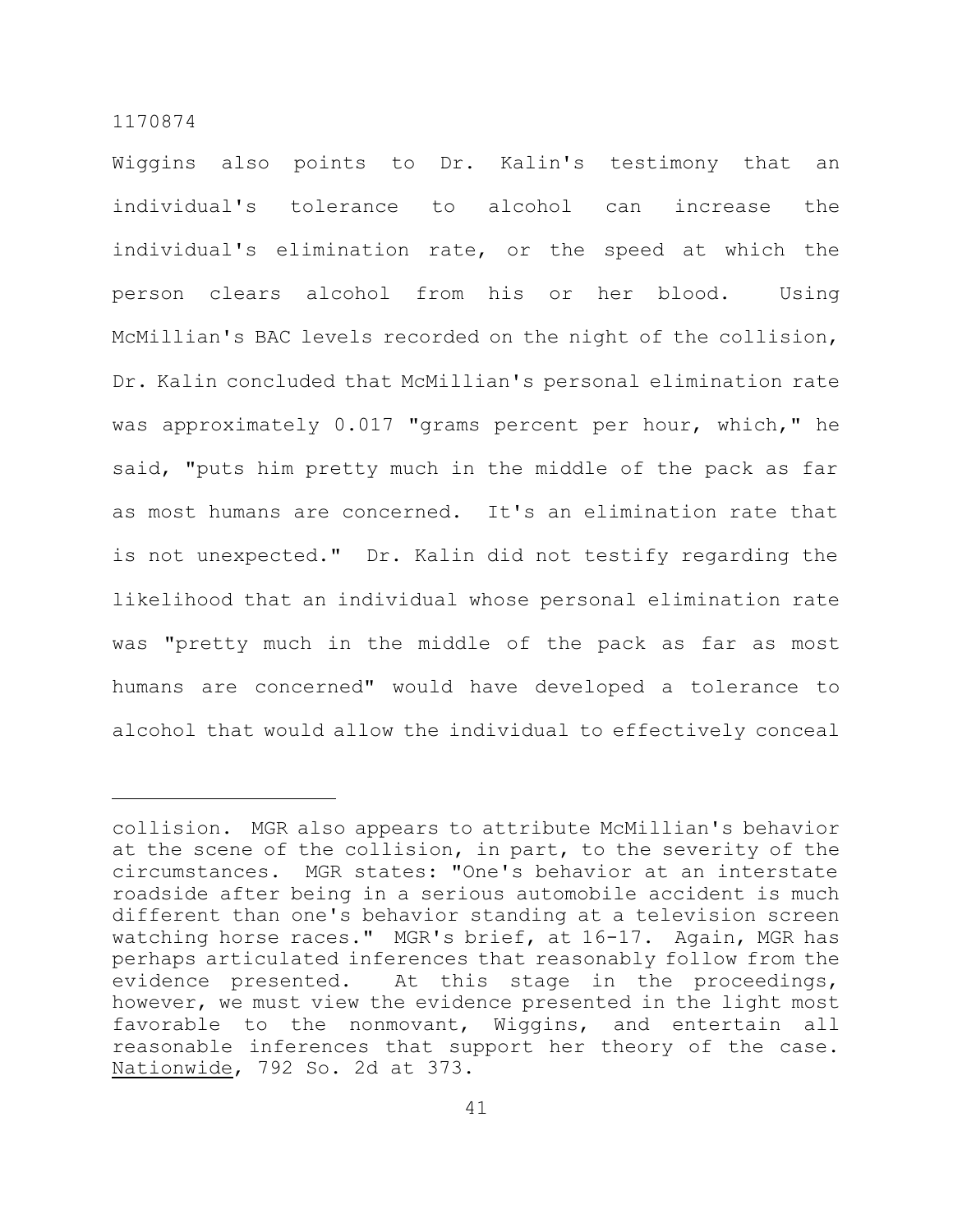outward signs of intoxication after consuming between 20 and 23 beers over the course of a period of 3 hours and 20 minutes.

Dr. Kalin's testimony does not foreclose an inference that McMillian appeared visibly intoxicated when he purchased alcohol at the dog-racing track. In other words, simply because an individual can, in theory, develop a tolerance to alcohol that allows the person to compensate for the effects of intoxication in his or her outward appearance does not mean that McMillian had, in fact, done so. When viewed in a light most favorable to Wiggins, see Nationwide, 792 So. 2d at 373, a genuine issue of material fact remains regarding whether, based on a developed tolerance to alcohol, McMillian effectively concealed outward signs of intoxication when purchasing alcohol at the dog-racing track. The circuit court erred in concluding that Dr. Kalin's testimony conclusively resolved that issue of fact in MGR's favor.

Wiggins argues that, as the party moving for a summary judgment, MGR failed to meet its burden of making a prima facie showing that there was no genuine issue of material fact. Assuming without deciding that MGR met its initial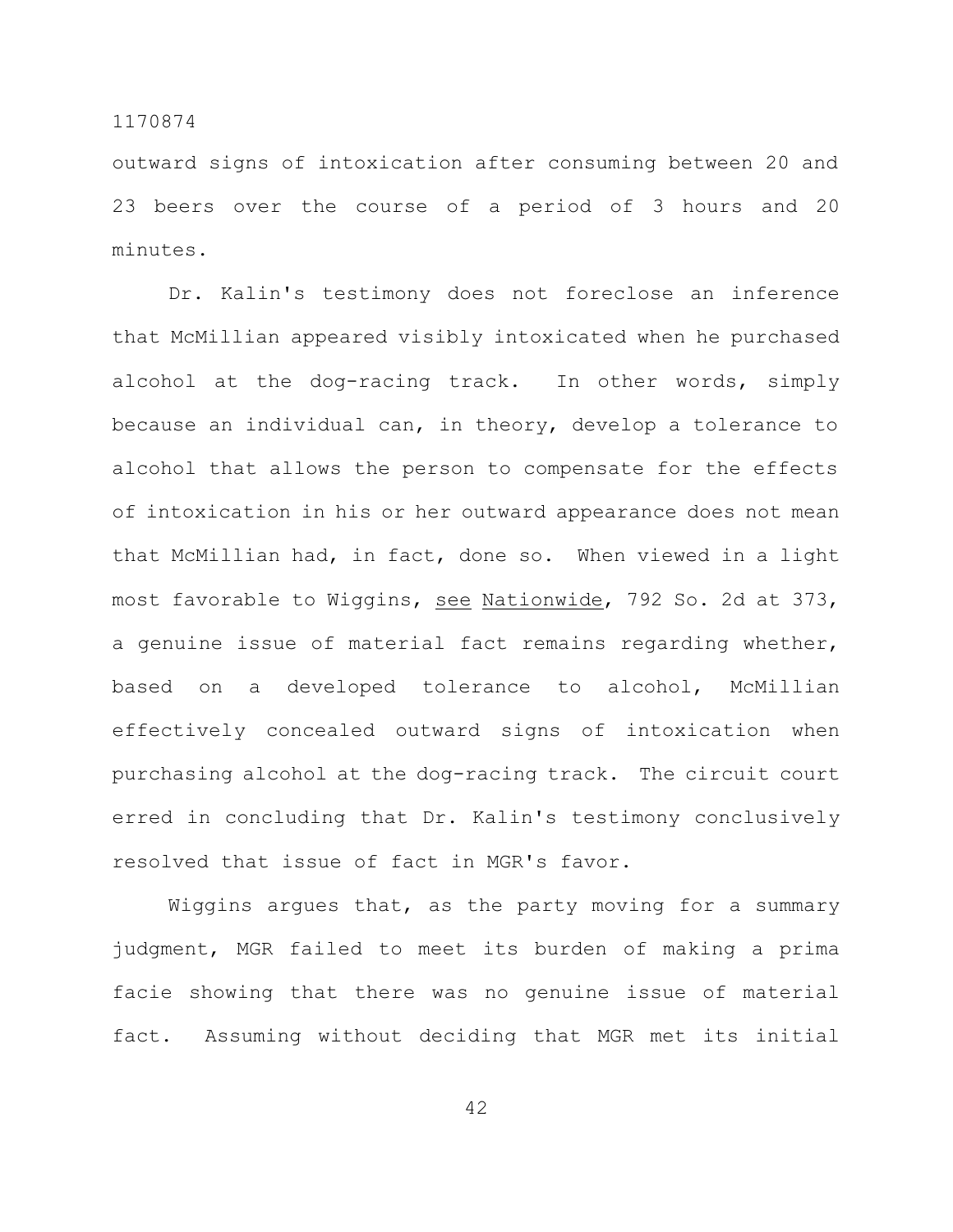burden, we conclude that Wiggins presented substantial evidence creating a genuine issue of material fact regarding whether McMillian appeared visibly intoxicated while purchasing alcohol from MGR in response to MGR's summaryjudgment motion. See Pritchett, 938 So. 2d at 935. Accordingly, we reverse the summary judgment in favor of MGR.

## B.

MGR also alternatively argues on appeal, as it did to the circuit court, that Wiggins's dram-shop claim is precluded by the doctrine of res judicata. Because this Court, subject to certain constraints not applicable here,  $6$  may affirm a summary judgment on any valid ground presented by the record, see Norvell v. Norvell, [Ms. 1170544, Oct. 19, 2018] So. 3d (Ala. 2018), even a ground that has been considered and rejected by the trial court, we must also address MGR's

 $6$ This Court will not affirm a trial court's judgment when "due-process constraints require some notice at the trial level, which was omitted, of the basis that would otherwise support an affirmance, such as when a totally omitted affirmative defense might, if available for consideration, suffice to affirm a judgment ...." Liberty Nat'l Ins. Co. v. University of Alabama Health Servs. Found., 881 So. 2d 1013, 1020 (Ala. 2003).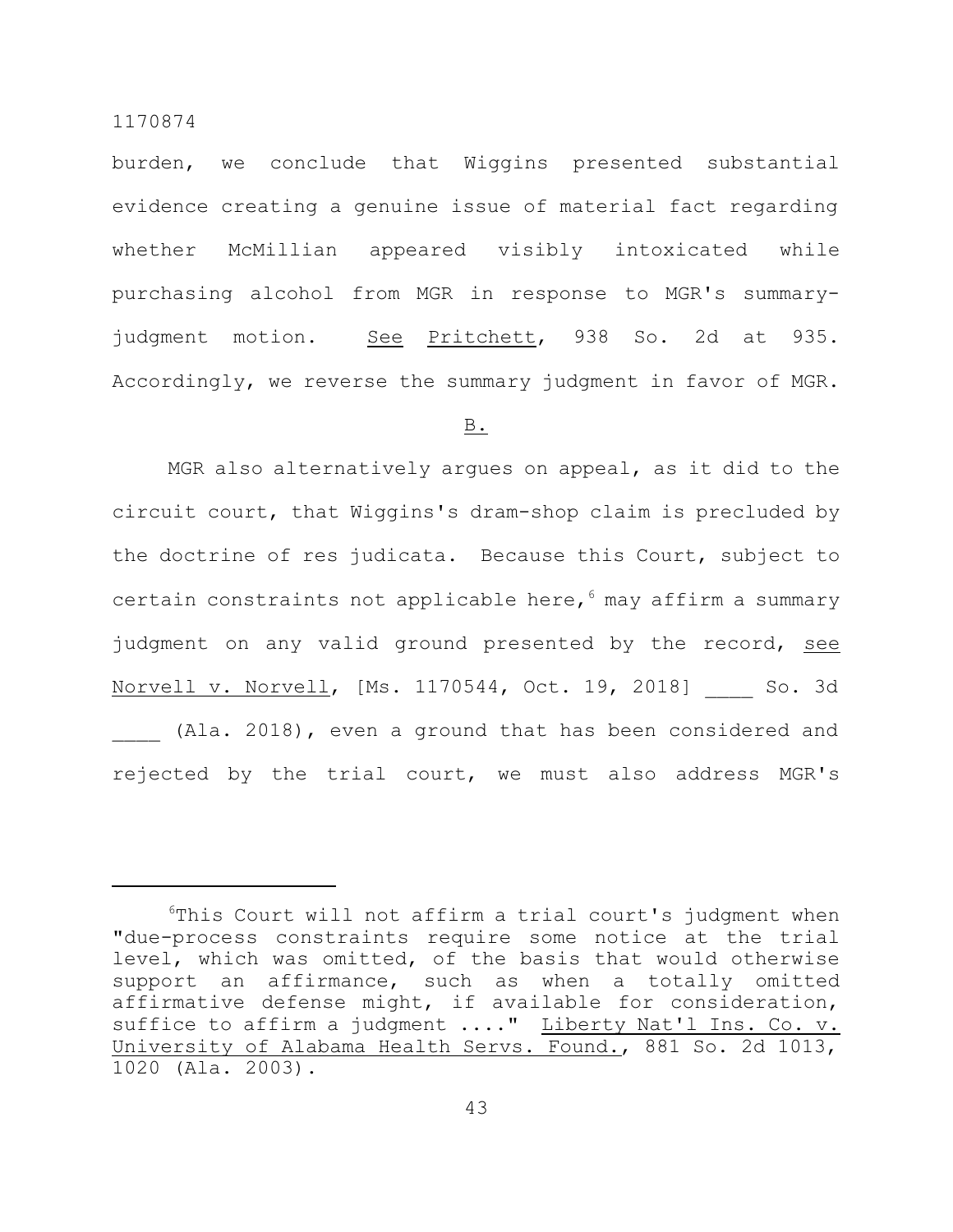alternative preclusion argument as a basis for affirming the

trial court's judgment in favor of MGR.

MGR argues:

"The defendants/claimants in the [interpleader action] ... settled between themselves the amount of money each would receive from the monies ALFA paid into Court. The Court then entered a judgment in which it approved the settlement and entered a final order setting forth the disbursements. Of particular significance is that the defendants, including Katerial Wiggins, individually [and] as Administratrix of the [estate] of Dominic G. Turner, Sr. and as the [next friend of] D.T., Jr., a minor, agreed that Ms. Sara Hinkle, the mother of McMillian, should receive \$10,000.

"On the day of the automobile accident, Ms. Hinkle traveled with McMillian to the Mobile Greyhound Park. She was with McMillian the entire time they were at the park, left the park as a passenger in the car driven by McMillian, and was injured in the automobile wreck. Under the doctrine of assumption of risk, Ms. Hinkle would not have been entitled to recover from McMillian if she knew that McMillian was intoxicated at the time she entered the car. She would have 'assumed the risk' of riding with an intoxicated driver. ... If McMillian was visibly intoxicated while at the dog track, Ms. Hinkle would have knowledge of McMillian's intoxication and would have been barred from any recovery against McMillian in the ALFA lawsuit. Yet, Ms. Hinkle was allowed to recover. Therefore, the issue of McMillian's intoxication has been adjudicated. That issue cannot be re-litigated in this case due to the doctrine of res judicata."

MGR's brief, at 43-44 (footnote omitted). MGR cites Equity Resources Management, Inc. v. Vinson, 723 So. 2d 634, 636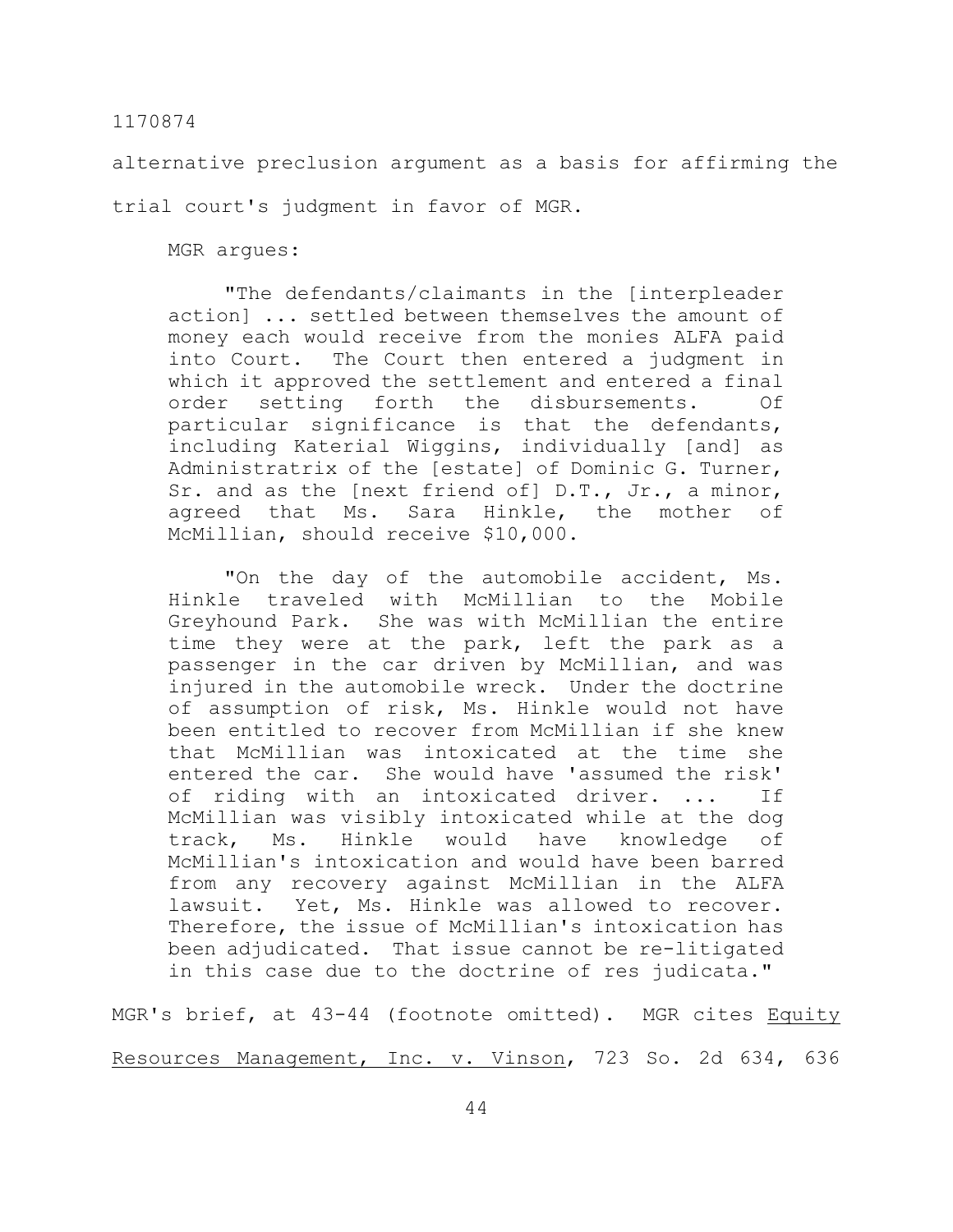(Ala. 1998), for a recitation of the elements of the doctrine of res judicata, which MGR contends are satisfied in this case. MGR's argument, however, demonstrates that its assertions of preclusion are actually based on the doctrine of collateral estoppel, or issue preclusion, as opposed to the doctrine of res judicata, or claim preclusion.

MGR argues that litigation in the dram-shop action of a particular factual issue, as opposed to litigation of a particular claim, is precluded by the interpleader action. Specifically, MGR contends that Wiggins is precluded from litigating what MGR describes as the "cornerstone issue," MGR's brief, at 42, which, according to MGR, is the factual issue whether McMillian appeared visibly intoxicated when he was purchasing alcohol at the dog-racing track.

In Lee L. Saad Construction Co. v. DPF Architects, P.C., 851 So. 2d 507, 516 (Ala. 2002), this Court noted the following regarding claim preclusion and issue preclusion:

"Res judicata and collateral estoppel are two closely related, judicially created doctrines that preclude the relitigation of matters that have been previously adjudicated or, in the case of res judicata, that could have been adjudicated in a prior action.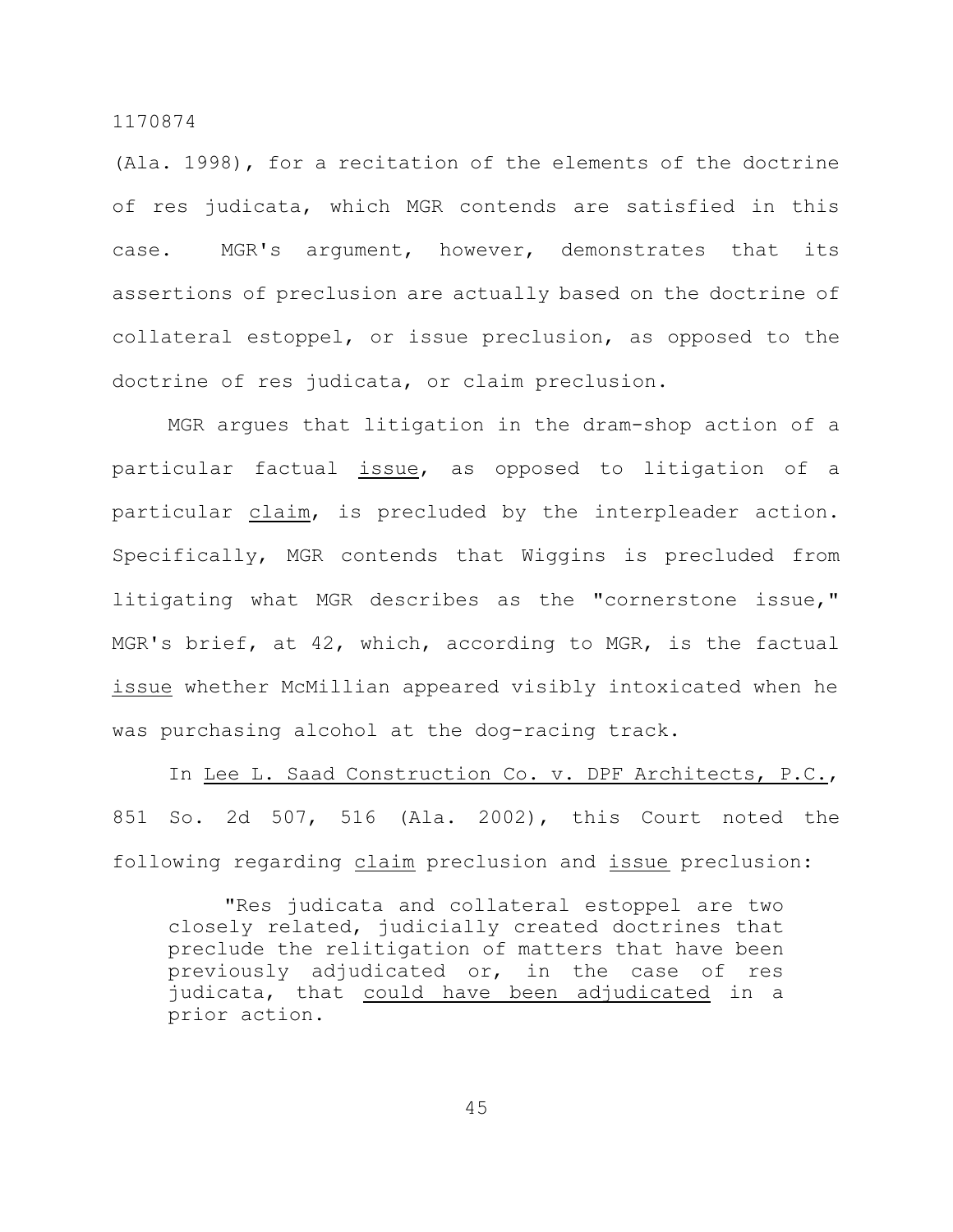"'The doctrine of res judicata, while actually embodying two basic concepts, usually refers to what commentators label "claim preclusion," while collateral estoppel ... refers to "issue preclusion," which is a subset of the broader res judicata doctrine.'

"Little v. Pizza Wagon, Inc., 432 So. 2d 1269, 1272 (Ala. 1983)(Jones, J., concurring specially). See also McNeely v. Spry Funeral Home of Athens, Inc., 724 So. 2d 534, 537 n.1 (Ala. Civ. App. 1998)."

(Emphasis added.) Quoting Stephenson v. Bird, 168 Ala. 363, 366, 53 So. 92, 93 (1910), the Court reiterated: "'In order for a judgment between the same parties to be res judicata, it must, among other things, ... involve a question that could have been litigated in the former cause or proceeding.'" Lee L. Saad, 851 So. 2d at 517 (emphasis added). By contrast, the Court noted that "'[o]nly issues actually decided in a former action are subject to collateral estoppel.' Leverette ex rel. Gilmore v. Leverette, 479 So. 2d 1229, 1237 (Ala. 1985) (emphasis added)." Lee L. Saad, 851 So. 2d at 520. See also Aliant Bank v. Four Star Invs., Inc., 244 So. 3d 896, 911 (Ala. 2017)("Essentially, the doctrine of collateral estoppel operates to bar the relitigation of issues actually litigated in a previous action, while the doctrine of res judicata bars the litigation of claims that were or could have been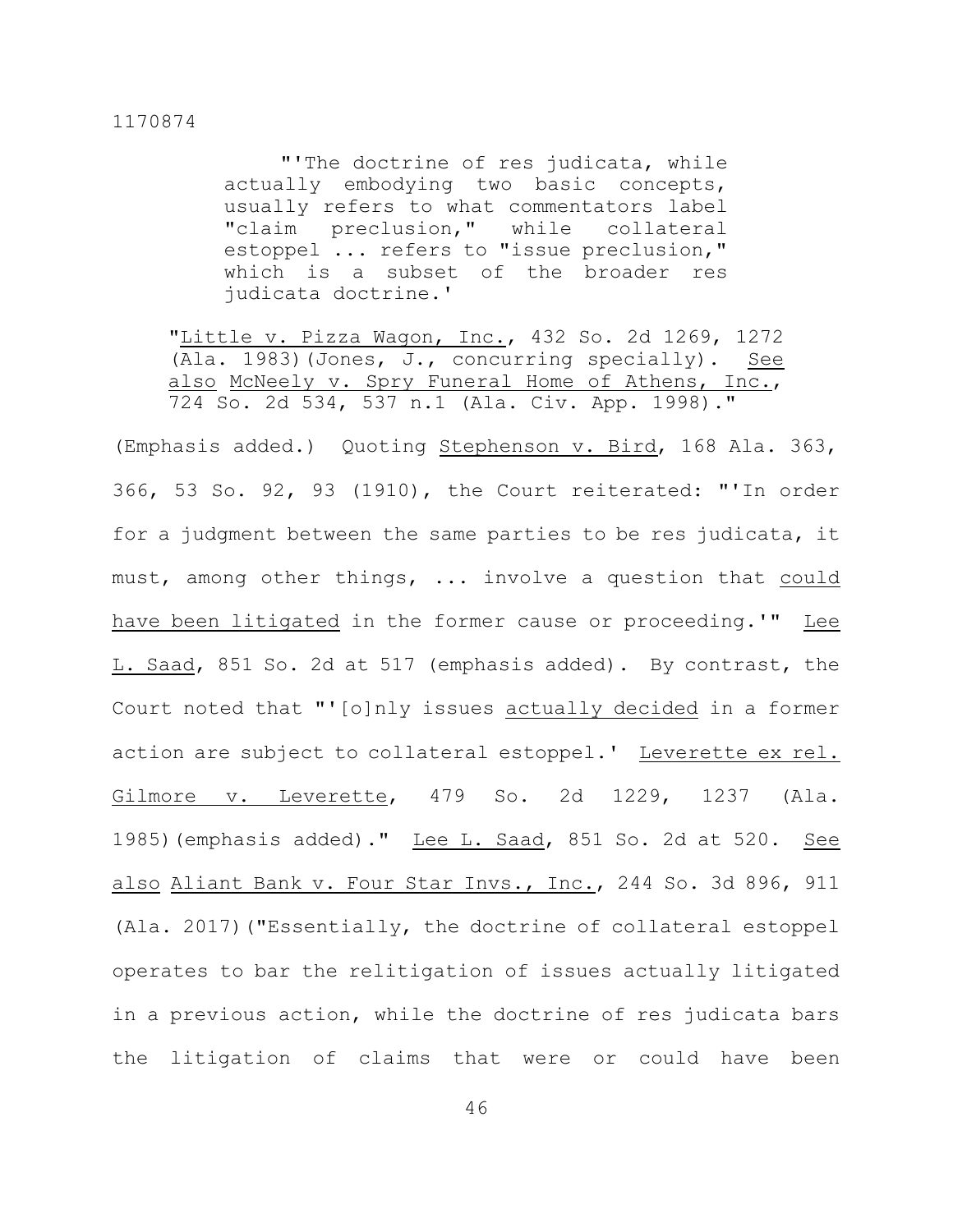litigated in a previous action."). The Court noted that, in addition to the other elements of collateral estoppel, the party asserting preclusion based on that doctrine bears the burden of proving that the relevant issue was actually litigated in a prior action. Lee L. Saad, 851 So. 2d at 520.

In deciding that litigation of the relevant issue was not precluded in that case, the Court stated:

"The appellees have not satisfied their burdens of proof as to their affirmative defense of collateral estoppel. As previously noted, one who claims the defense of collateral estoppel must prove, among other things, that the issue was 'actually decided,' Leverette [ex rel. Gilmore v. Leverette], 479 So. 2d [1229,] 1237 [(Ala. 1985)], and 'that resolution of the issue was necessary to the prior judgment,' Biles [v. Sullivan], 793 So. 2d [708,] 712 [(Ala. 2000)]. Moreover, because we are reviewing a summary judgment, we 'must review the record in a light most favorable to the nonmovant and must resolve all reasonable doubts against the movant.' Hobson [v. American Cast Iron Pipe Co.], 690 So. 2d [341,] 344 [(Ala. 1997)]."

## Lee L. Saad, 851 So. 2d 520-21.

In this case, MGR does not argue that Wiggins's dram-shop claim could have been litigated in the interpleader action. MGR's preclusion argument is limited to only the factual issue of McMillian's visible intoxication when purchasing alcohol at the dog-racing track on the day of the collision. Therefore,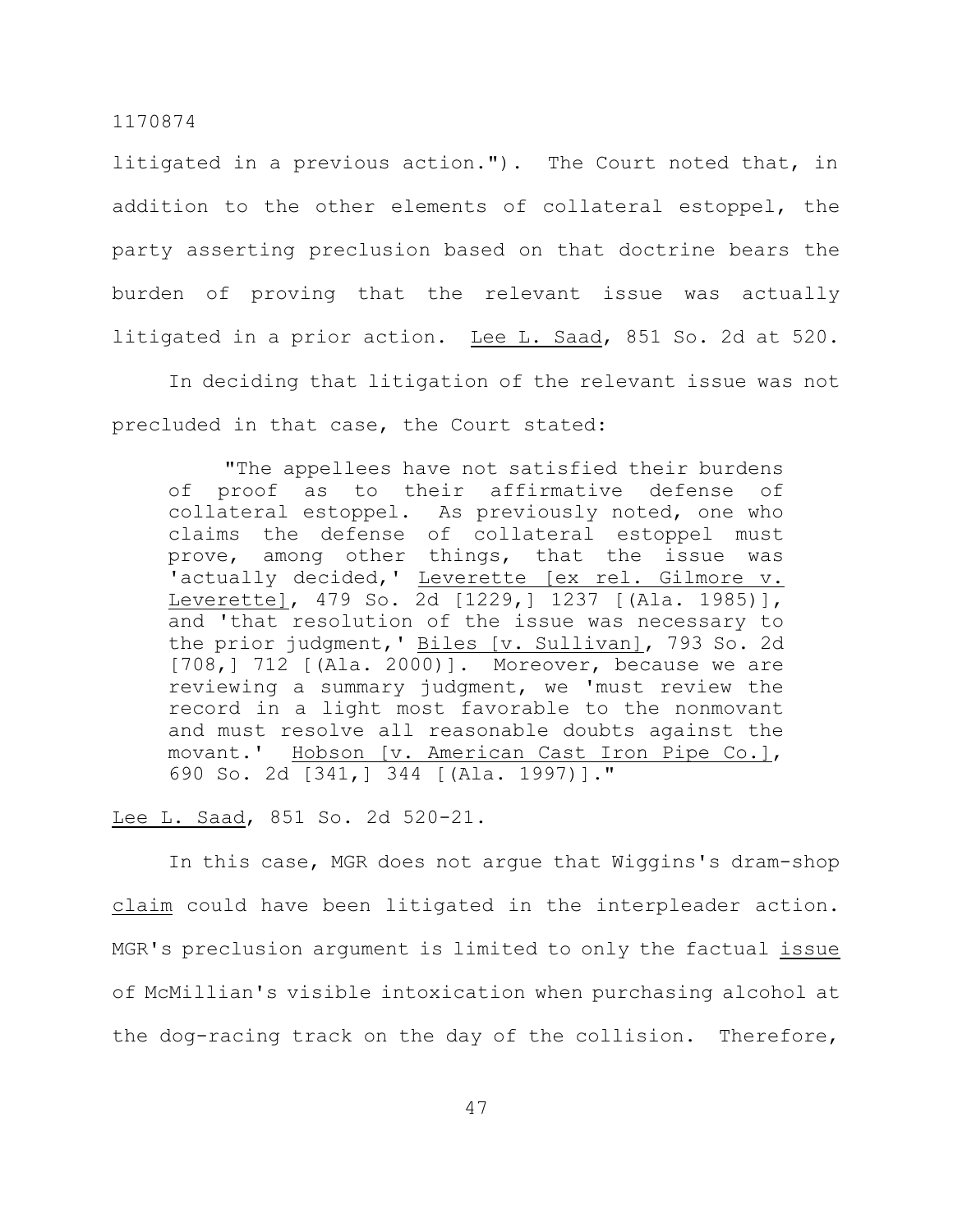the doctrine of collateral estoppel, or issue preclusion, not the doctrine of res judicata, or claim preclusion, provides the appropriate framework for evaluating MGR's argument. See Aliant Bank, 244 So. 3d at 911 ("As explained in Lee L. Saad, collateral estoppel operates to prevent the relitigation of factual issues that have already been decided in a prior action. 851 So. 2d at 519." (emphasis added)).

MGR failed to present any evidence indicating that the factual issue of McMillian's visible intoxication when purchasing alcohol at the dog-racing track was "actually litigated" in the interpleader action. Lee L. Saad, 851 So. 2d at 520. MGR argues only that the issue was effectively adjudicated in the interpleader action because, MGR asserts, Wiggins "could have raised the same allegation/issue as a defense to Ms. Hinkle's claim in the [interpleader action]." MGR's brief, at 47. However, "[i]ssue preclusion is distinguishable from claim preclusion in that it may apply in a second action on a cause of action different from the first action, but does not extend beyond the matters actually litigated and determined in the first action." 50 C.J.S. Judgments § 928 (2009)(emphasis added). Thus, MGR has failed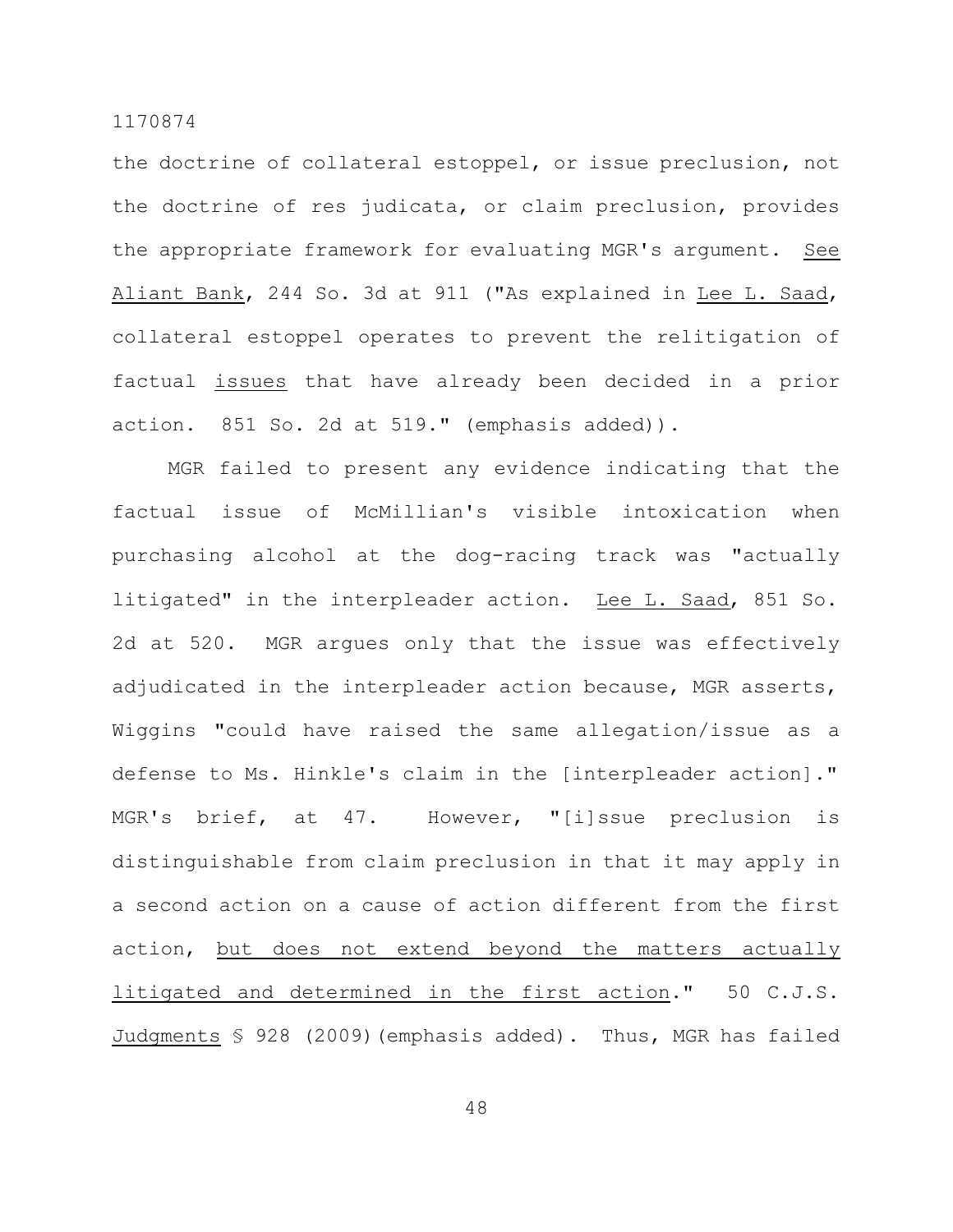to satisfy its burden of proving that there is no genuine issue of material fact regarding whether Wiggins is precluded from litigating the factual issue of McMillian's visible intoxication in the dram-shop action based on the doctrine of collateral estoppel. We cannot, therefore, affirm the circuit court's judgment on that basis.

## II. Motion to Strike

Wiggins next argues that the circuit court erred by granting MGR's motion to strike her request for damages arising from Turner's death. The circuit court adopted as its order regarding the motion to strike an order drafted by MGR. The order includes a lengthy analysis in support of the conclusion that a claim asserted under the Dram Shop Act is distinct from a claim asserted under the Wrongful Death Act. Although we agree with that basic conclusion, we find it unnecessary to summarize that analysis here.

In her complaint, Wiggins, as the administrator of Turner's estate, alleged that Turner died as a result of injuries he sustained in the collision. She requested an award of compensatory damages and punitive damages for Turner's death. As noted above, the Dram Shop Act provides a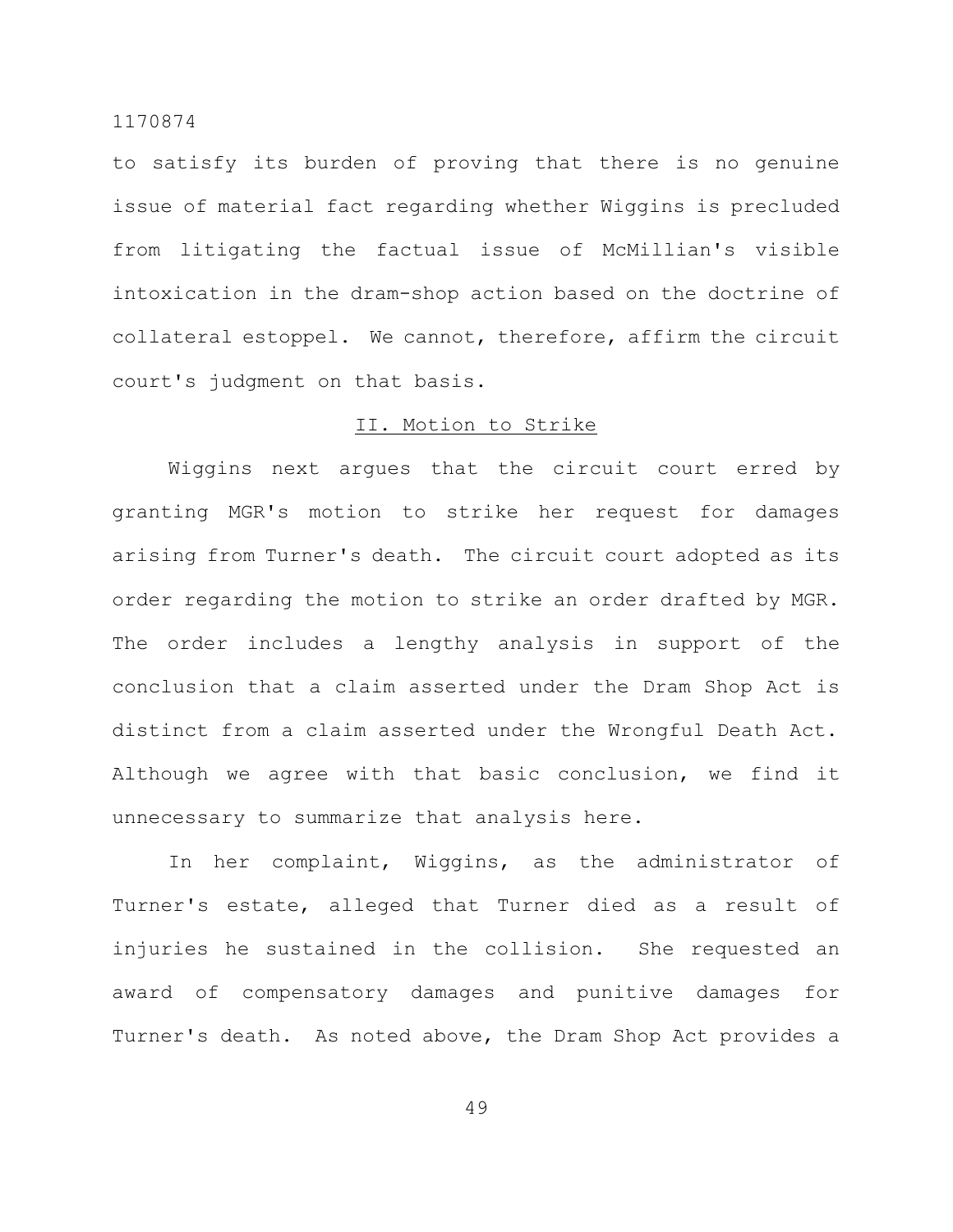right of action "for all damages actually sustained, as well as exemplary damages." In relevant part, the Dram Shop Act also provides: "(b) Upon the death of any party, the action or right of action will survive to or against the executor or administrator."  $\frac{1}{2}$  6-5-71(b). Thus, the plain language of the Dram Shop Act provides for the relief sought in Wiggins's complaint.

Although Wiggins's complaint did not explicitly assert a claim under the Wrongful Death Act, she requested such damages in a report of special damages she filed in the circuit court. Moreover, Wiggins has consistently argued in the circuit court and on appeal that the relief she seeks is available to her under both the Dram Shop Act and the Wrongful Death Act. This Court has previously held that "[t]he Dram Shop Act provides the exclusive remedy for the unlawful dispensing of alcohol to an adult." Johnson v. Brunswick Riverview Club, Inc., 39 So. 3d 132, 139 (Ala. 2009). "In Alabama, one cannot recover for negligence in the dispensing of alcohol." Williams v. Reasoner, 668 So. 2d 541, 542 (Ala. 1995).

Thus, Wiggins cannot assert both a claim under the Dram Shop Act and a claim under the Wrongful Death Act for the same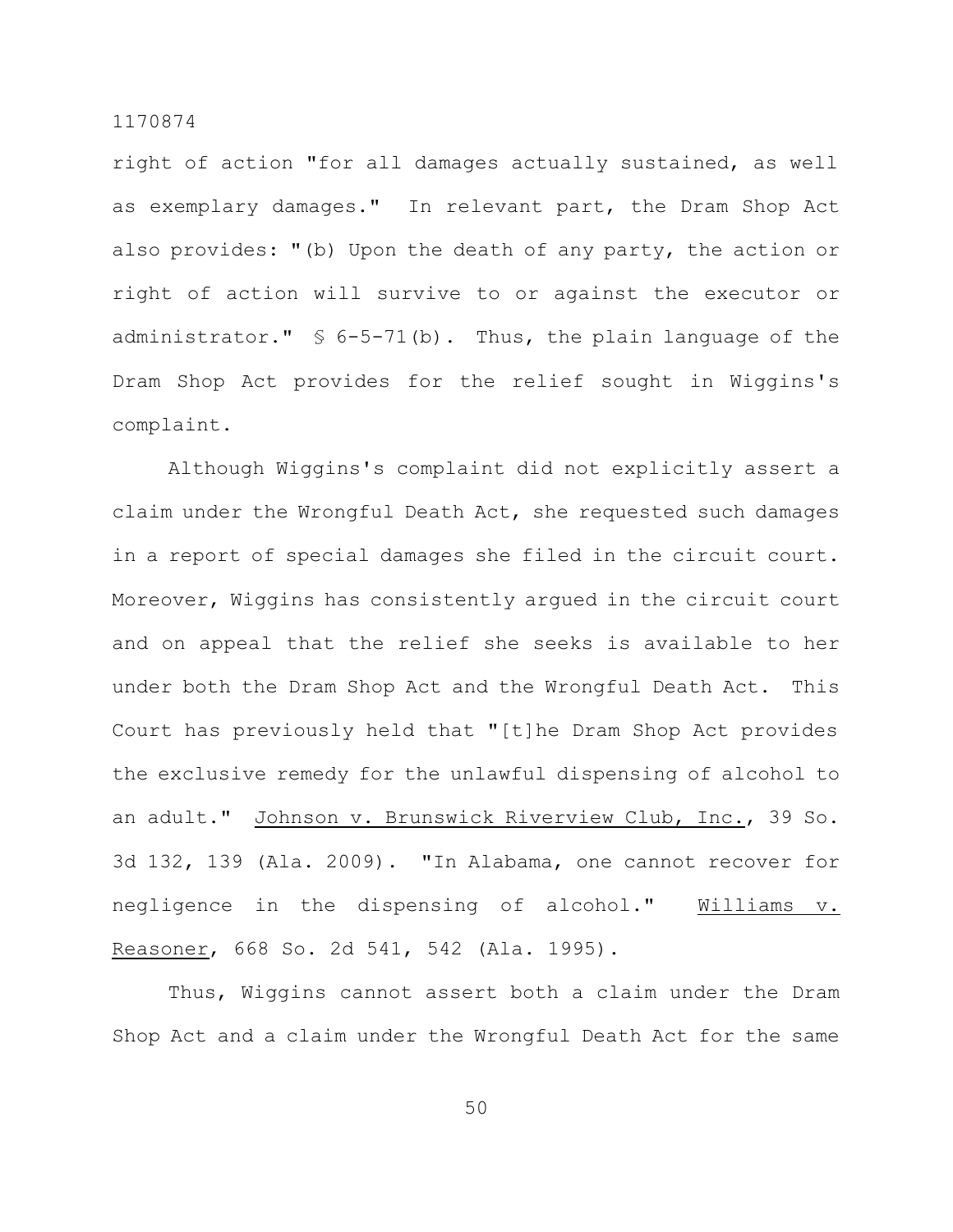injury. To the extent that the circuit court's order granting MGR's motion to strike is based on such a conclusion, it is affirmed. Our decision in that regard, however, does not alter the relief available to Wiggins under the Dram Shop Act for damages arising from Turner's death.

### III. Summary Judgment in Favor of MGP

Finally, we consider the circuit court's summary judgment in favor of MGP. MGP moved for a summary judgment based, in part, on its contention that MGP is a distinct entity from MGR. The circuit court's order granting MGP's summaryjudgment motion was based on "the evidence being undisputed that [MGP] did not own or manage" the dog-racing track. Wiggins presents no argument in her principal appellate brief regarding the circuit court's conclusion, and, for the first time in her reply brief, she asserts that MGP and MGR, are, in fact, the same entity. She contends that "Mobile Greyhound Park" is merely a trade name used by MGR. However, arguments made for the first time in a reply brief are "waived, and will not be considered by this Court." Perkins v. Dean, 570 So. 2d 1217, 1220 (Ala. 1990). Therefore, we will not consider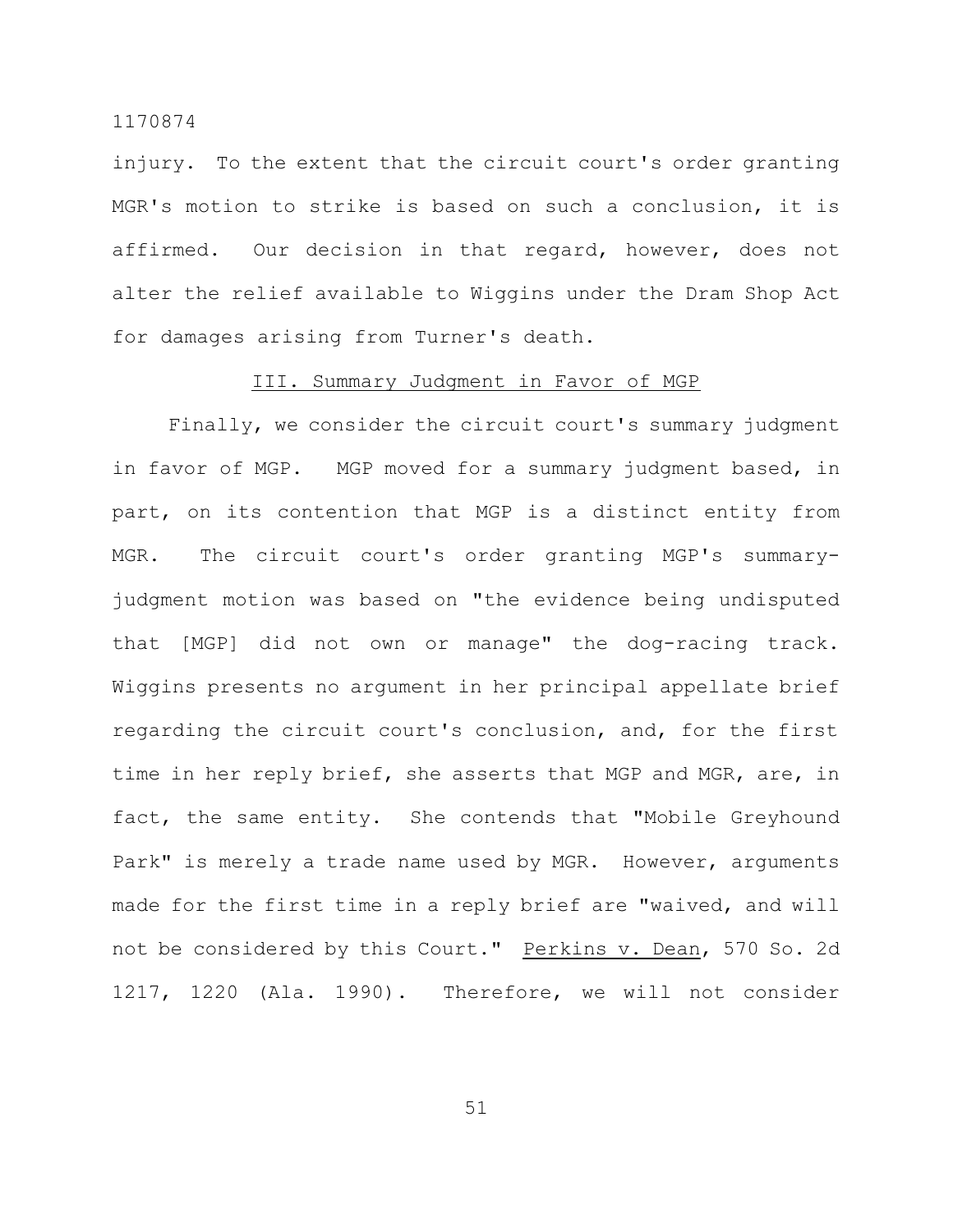Wiggins's argument, and the summary judgment in favor of MGP is affirmed.

## Conclusion

When viewed in the light most favorable to Wiggins, a genuine issue of material fact exists regarding whether McMillian appeared visibly intoxicated when purchasing alcohol from MGR on the night of the collision. The circuit court's summary judgment in favor of MGR is, therefore, reversed. To the extent that Wiggins seeks to recover damages stemming from Turner's death under both the Dram Shop Act and the Wrongful Death Act the circuit court's order granting MGR's motion to strike Wiggins's request for damages under the Wrongful Death Act is affirmed; Wiggins may recover only damages based on Turner's death under the provisions of the Dram Shop Act. Because Wiggins has waived any challenge to the summary judgment in favor of MGP, the circuit court's decision in that regard is affirmed. We remand this cause for further proceedings consistent with this opinion.

AFFIRMED IN PART; REVERSED IN PART; AND REMANDED.

Parker, C.J., and Wise, Mendheim, Stewart, and Mitchell, JJ., concur.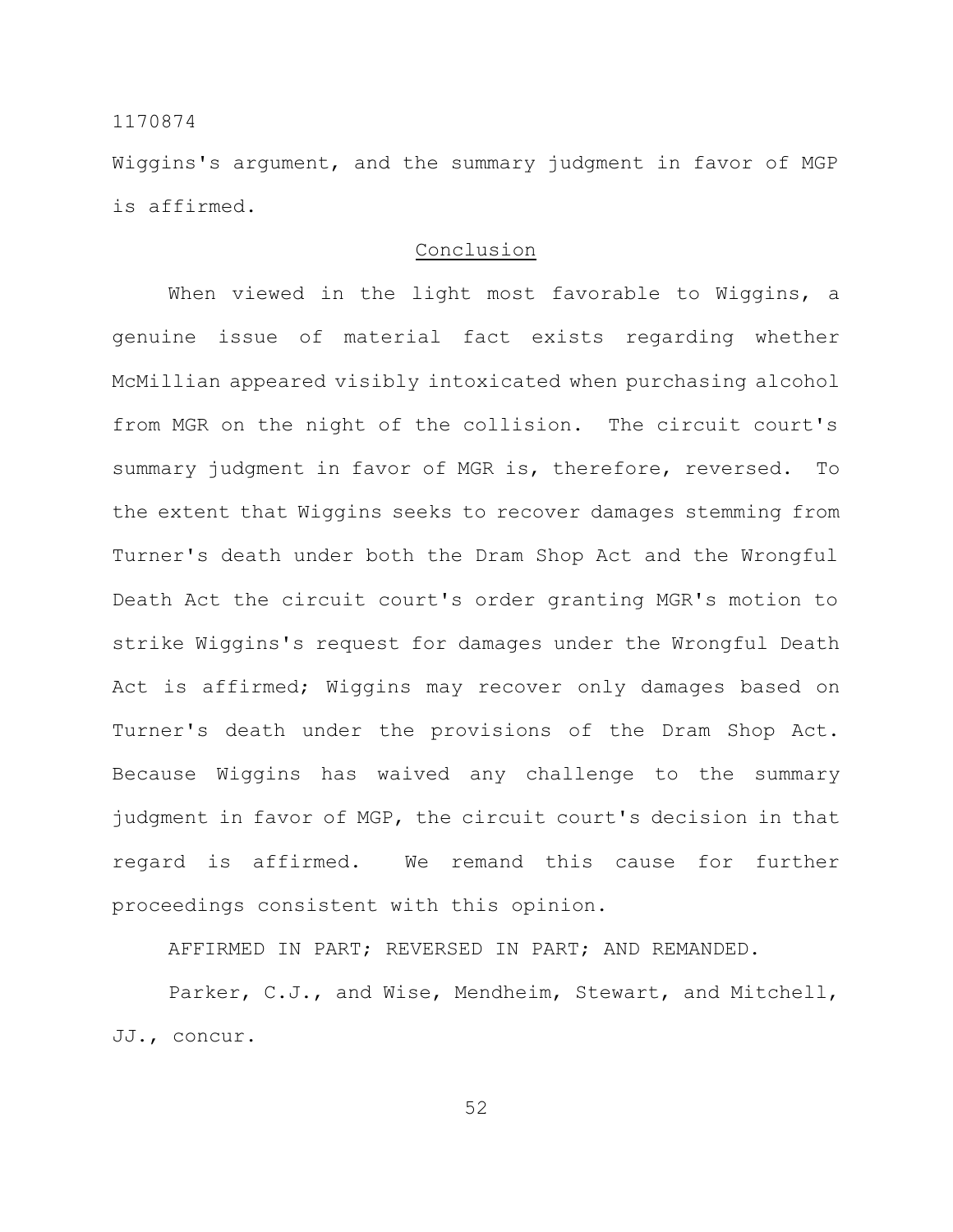Bolin and Sellers, JJ., concur in part and dissent in part.

Shaw, J., recuses himself.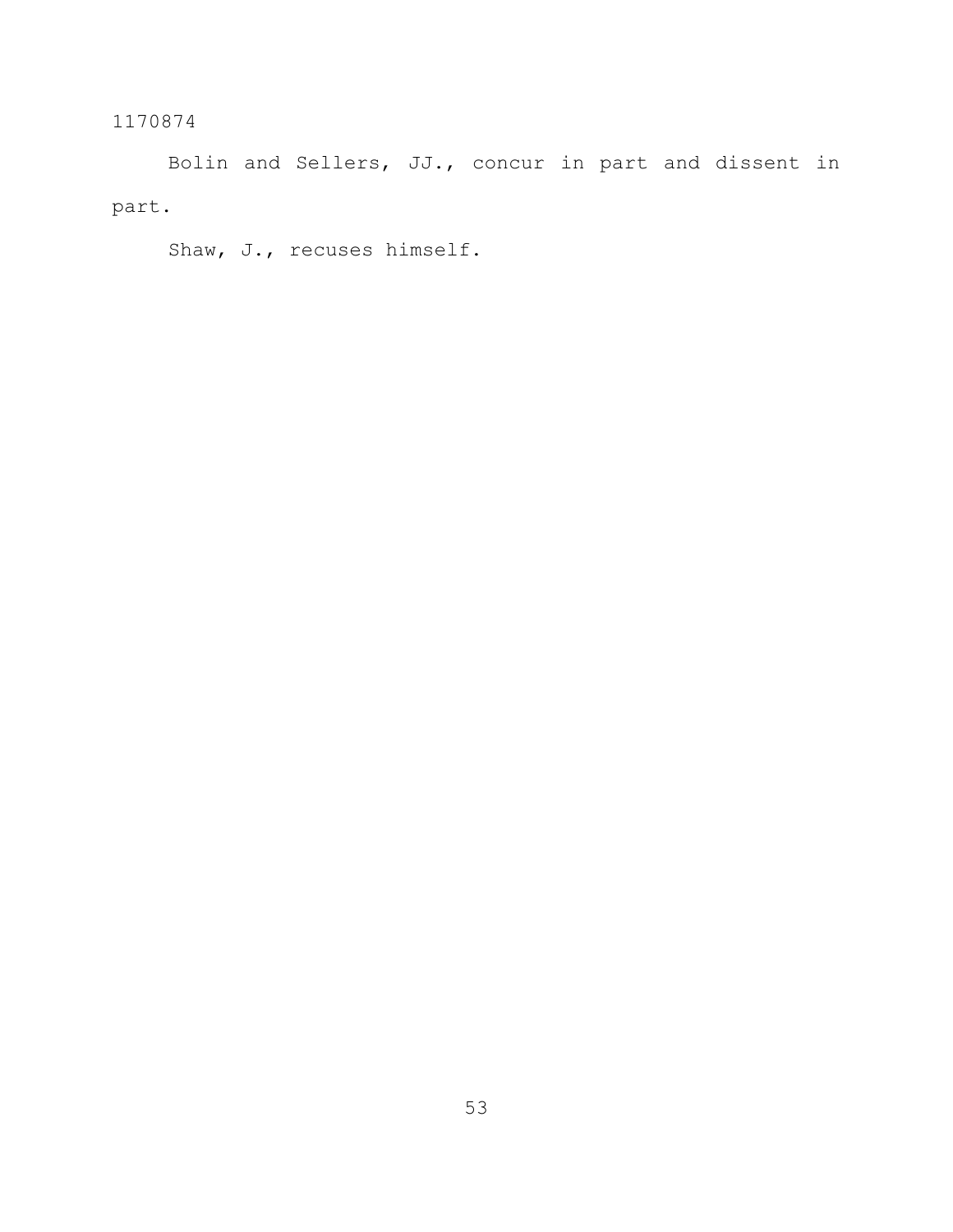BOLIN, Justice (concurring in part and dissenting in part).

I believe that Katerial Wiggins failed to present substantial evidence creating a genuine issue of material fact as to whether Willie McMillian was "visibly intoxicated" when Mobile Greyhound Racing, LLP ("MGR"), served him alcohol. Accordingly, I dissent insofar as the main opinion reverses the summary judgment in favor of MGR.

The purpose of the Dram Shop Act is to punish licensed establishments that continue to serve alcohol to drunk patrons. Johnson v. Brunswick Riverview Club, Inc., 39 So. 3d 132 (Ala. 2009). Alabama, like a majority of jurisdictions, does not recognize a common-law cause of action for negligent dispensing of alcohol. The Dram Shop Act, § 6-5-71, Ala. Code 1975, provides the exclusive remedy for the unlawful dispensing of alcohol to an adult. The refusal to recognize an action based on negligence in the distribution of alcohol appears to be based, at least in part, on the principle that "'it is the consumption of alcohol -- not the purchase of it -- that is the proximate cause of injuries resulting from the purchaser's intoxication.'" Johnson, 39 So. 3d at 140 (quoting Jones v. BP Oil Co., 632 So. 2d 435, 438 (Ala. 1993)).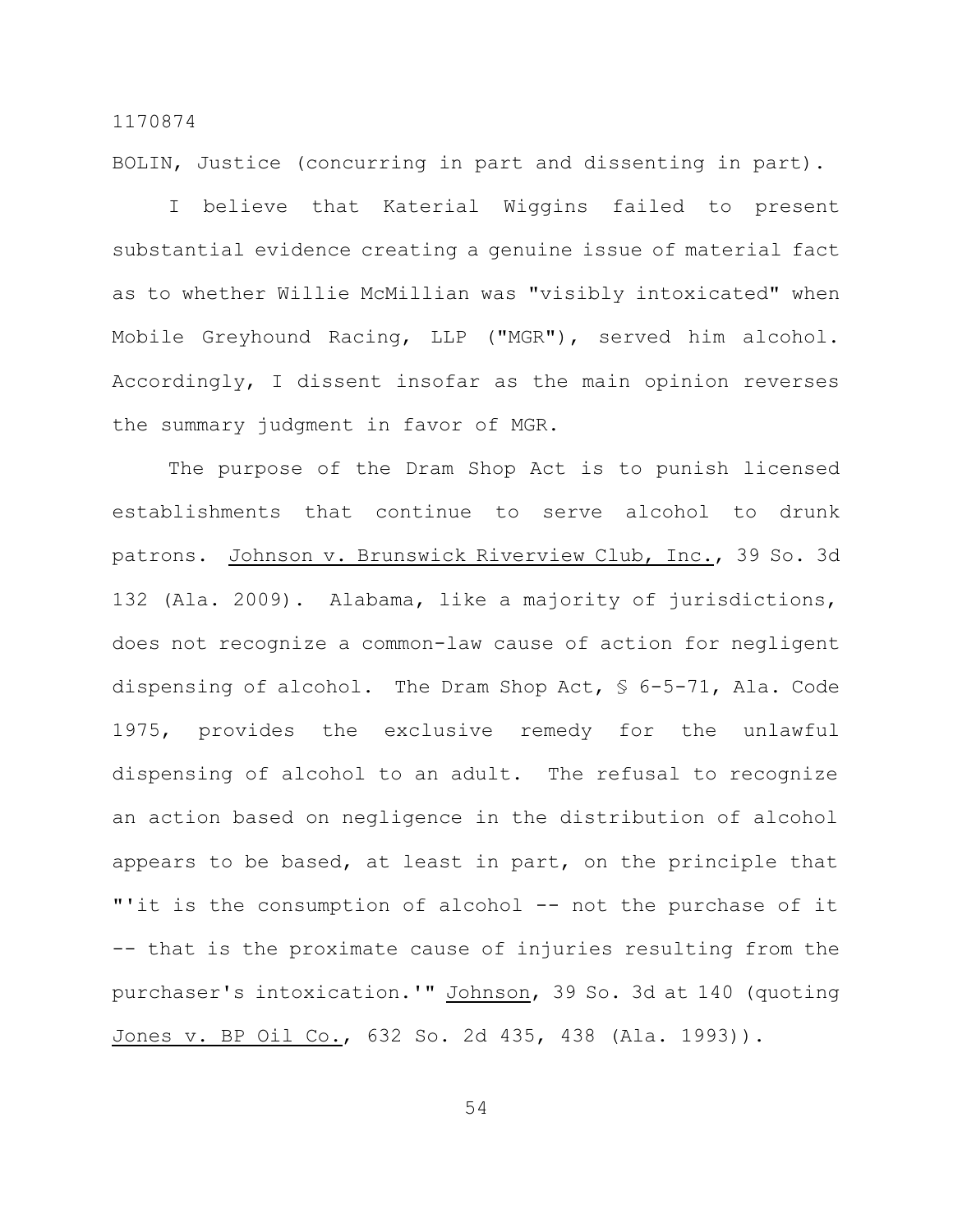"[Section] 6–5–71 is penal in nature and ... its purpose is to punish the owners of taverns who continue to serve customers after they have become intoxicated. The legislature intended to stop or to deter drunken driving facilitated by bar owners, in order to protect the public at large from tortious conduct committed by any intoxicated person who was served liquor by a bar owner while in an intoxicated condition."

McIsaac v. Monte Carlo Club, Inc., 587 So. 2d 320, 324 (Ala. 1991).

The provision of law Wiggins contends MGR violated is Alcoholic Beverage Control ("ABC") Board Regulation 20-X-6- .02(4), Ala. Admin. Code, which states: "No ABC Board onpremises licensee, employee or agent thereof, shall serve any person alcoholic beverages if such person appears, considering the totality of the circumstances, to be intoxicated." In other words, Wiggins claims MGR served McMillian alcoholic beverages while he appeared to be intoxicated, or "visibly intoxicated" as the standard is sometimes referenced. Odum v. Blackburn, 559 So. 2d 1080 (Ala. 1990).

In the present case, Wiggins failed to present substantial evidence that McMillian was visibly intoxicated when he was served alcohol at the dog-racing track operated by MGR. Wiggins's reliance on the toxicologist's expectation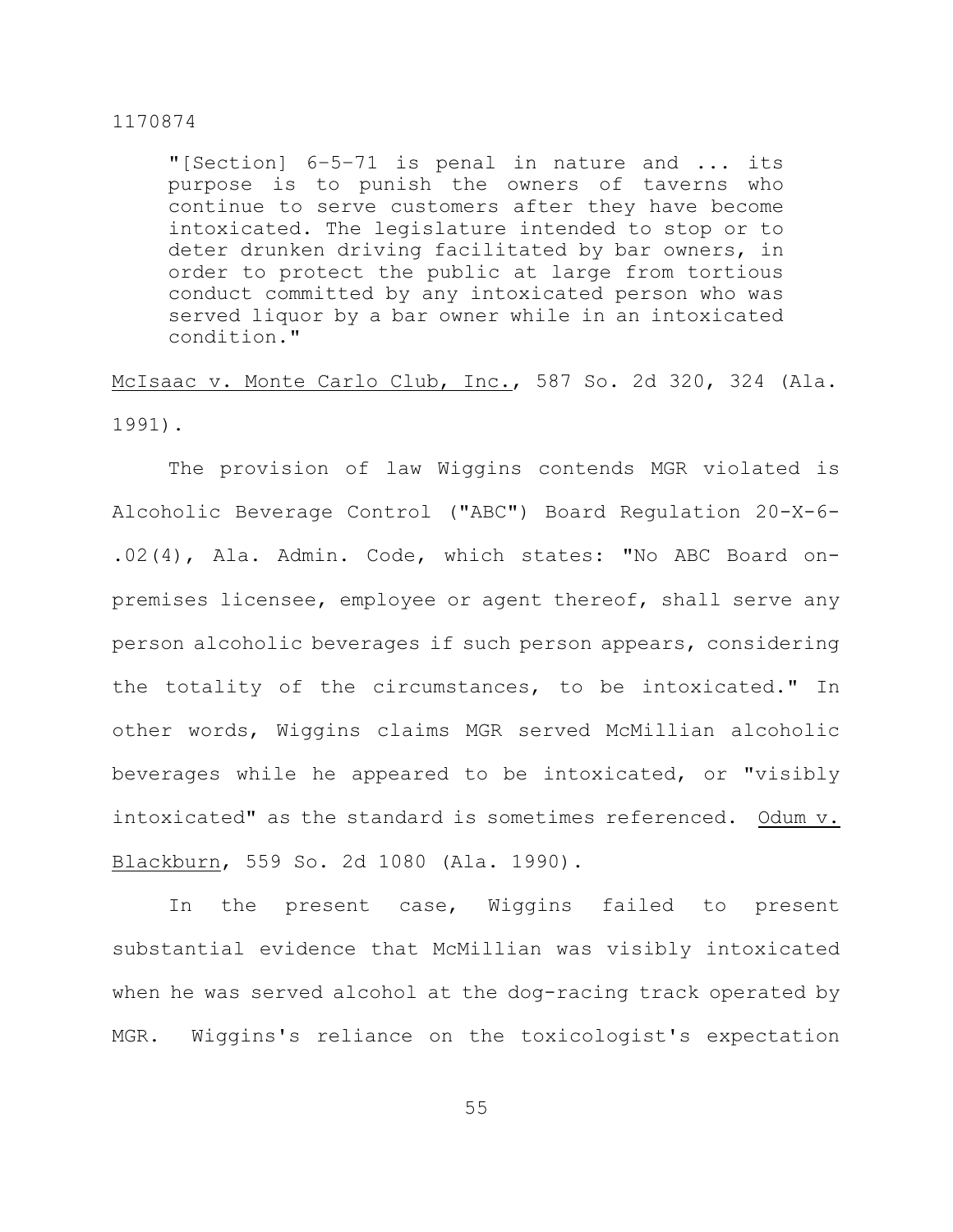that McMillian would have exhibited signs of intoxication is not enough. McMillian's height, weight, and blood-alcohol content, along with the toxicologist's predictions of his elimination rate and impairment, amount to speculation concerning how alcohol consumption affected McMillian on the night of the accident. Although Wiggins presented substantial evidence that McMillian was intoxicated at the scene of the accident, this did not establish that anyone witnessed his visible intoxication at the dog track or that he was visibly intoxicated when he was served beer at the dog track. Wiggins's evidence of visible intoxication came after the sale and after McMillian left the premises where the sale occurred.

The Michigan Supreme Court, in a similar case, explained:

"This standard of 'visible intoxication' focuses on the objective manifestations of intoxication. Miller v. Ochampaugh, 191 Mich. App. 48, 59–60, 477 N.W.2d 105 (1991). While circumstantial evidence may suffice to establish this element, it must be actual evidence of the visible intoxication of the allegedly intoxicated person. Other circumstantial evidence, such as blood alcohol levels, time spent drinking, or the condition of other drinkers, cannot, as a predicate for expert testimony, alone demonstrate that a person was visibly intoxicated because it does not show what behavior, if any, the person actually manifested to a reasonable observer. These other indicia -- amount consumed, blood alcohol content, and so forth -- can, if otherwise admissible, reinforce the finding of visible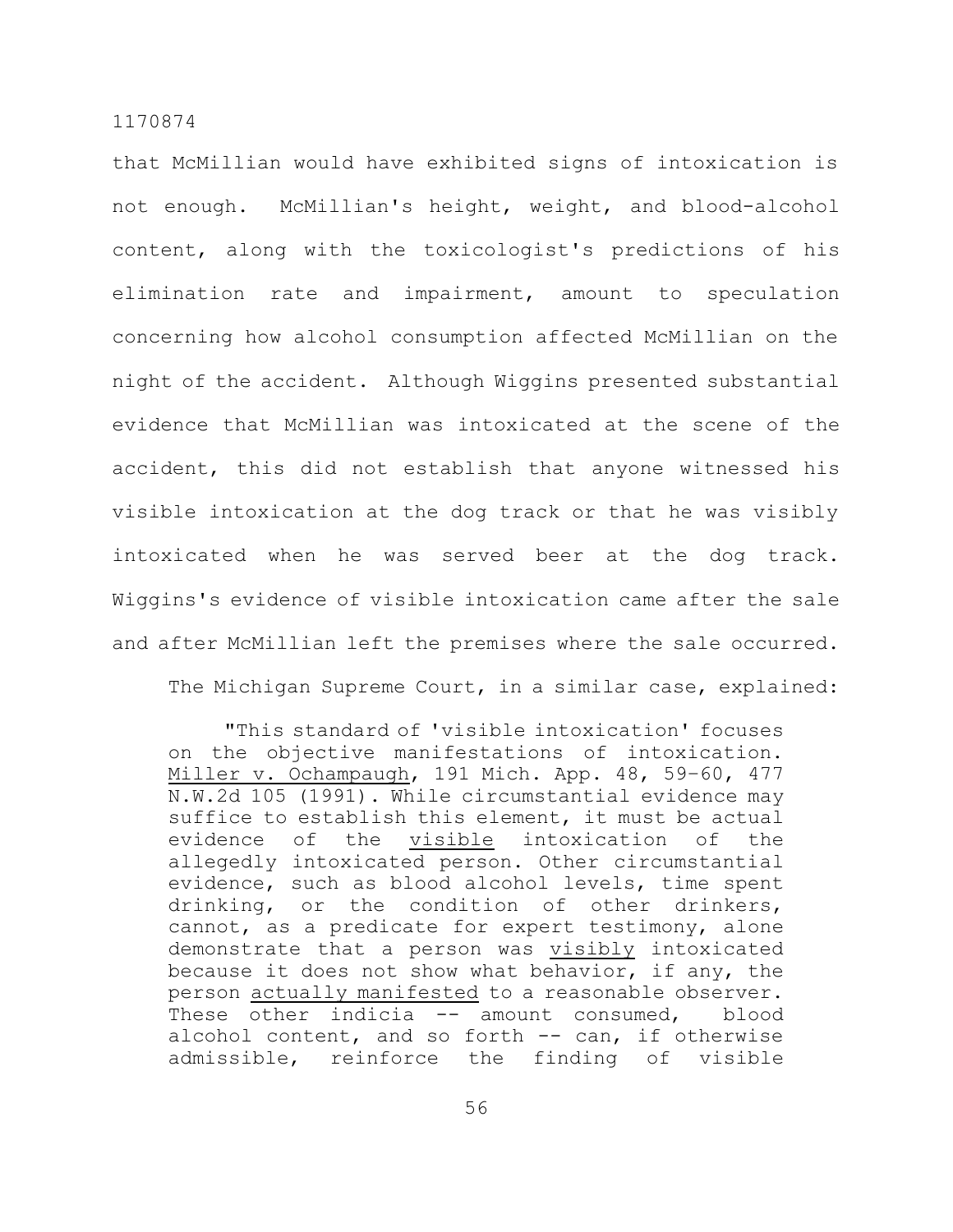intoxication, but they cannot substitute for showing visible intoxication in the first instance. While circumstantial evidence retains its value, such (and any other type of) evidence must demonstrate the elements required by § 801(3), [Mich. Comp. Laws, ] including 'visible intoxication.'

"Plaintiffs here presented no evidence of Breton's visible intoxication at the time he was served at defendant's establishment in response to defendant's motion for summary disposition. The record reflects that all four eyewitnesses saw no signs that Breton was visibly intoxicated. Plaintiffs further relied on two expert toxicologists' expectations that Breton would have exhibited signs of intoxication. But reports discussing Breton's physical statistics and alcohol consumption, coupled with predictions of his impairment, offer only speculation about how alcohol consumption affected Breton that night. Expert post hoc analysis may demonstrate that Breton was actually intoxicated but does not establish that others witnessed his visible intoxication. Consequently, no basis for a [Dram Shop Act] claim against defendant existed. Because plaintiffs failed to establish a genuine issue of material fact that Breton was visibly intoxicated even under  $\frac{1}{5}$  801(3), the trial court correctly granted summary disposition for defendant."

Reed v. Breton, 475 Mich. 531, 542-43, 718 N.W.2d 770, 776-77

(2006)(footnotes omitted).

In order to show a violation of the Dram Shop Act, a plaintiff must prove three elements: The sale of alcohol 1) must have been contrary to the provisions of law; 2) must have been the cause of the defendant's intoxication; and 3) must